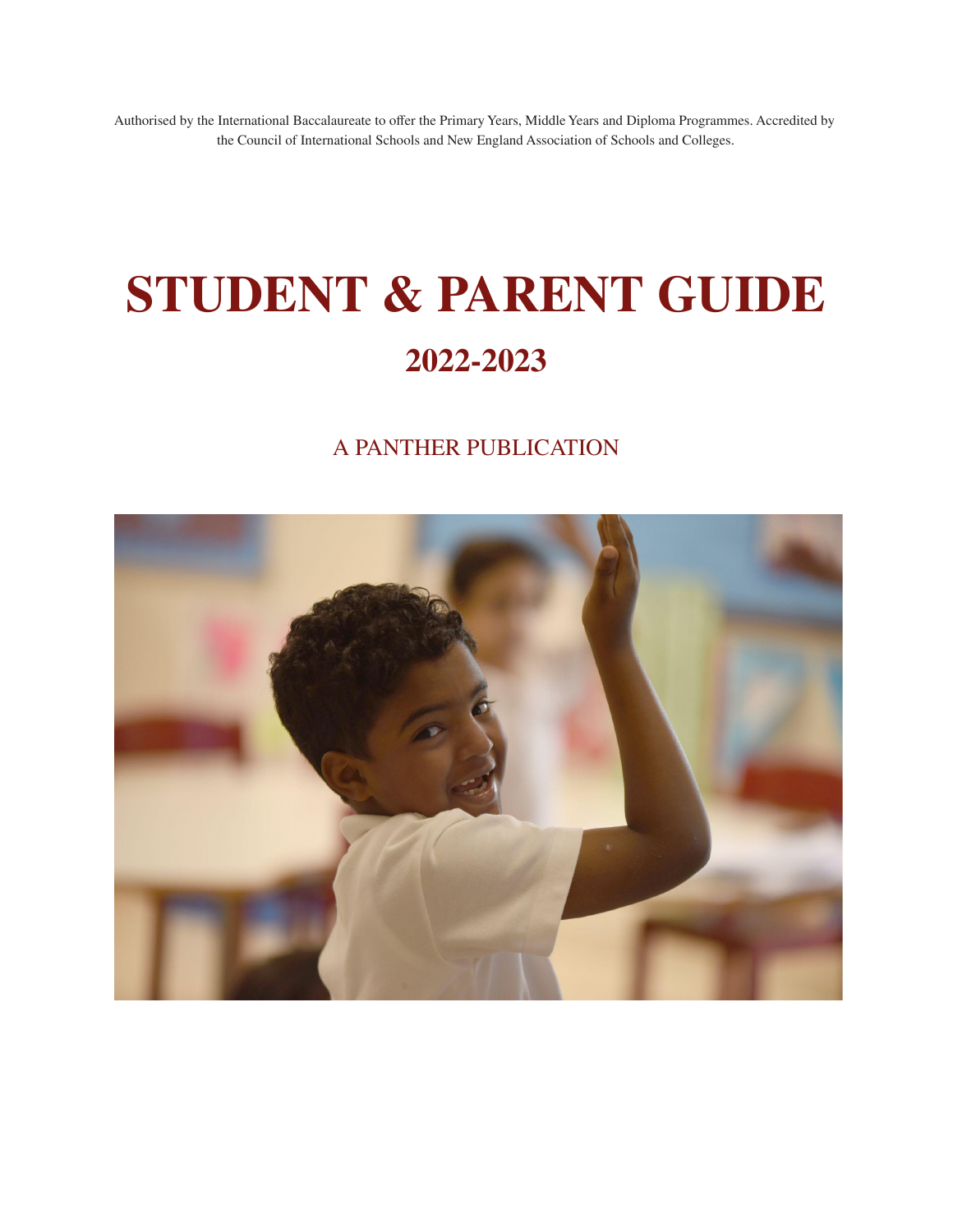| WELCOME                                  | $\overline{\mathbf{3}}$ |
|------------------------------------------|-------------------------|
| <b>IB LEARNER PROFILE CORE VALUES</b>    | 5                       |
| <b>INTERNATIONAL MINDEDNESS</b>          | $\overline{7}$          |
| <b>THE LEARNING CULTURE</b>              | $\overline{7}$          |
| PRIMARY YEARS PROGRAMME                  | 9                       |
| <b>MIDDLE YEARS PROGRAMME</b>            | 9                       |
| <b>IB DIPLOMA PROGRAMME</b>              | 10                      |
| <b>ACADEMIC STANDARDS</b>                | 12                      |
| <b>ACADEMIC QUALIFICATIONS</b>           | 12                      |
| <b>THE LEARNING HUB</b>                  | 14                      |
| <b>CO-CURRICULAR</b>                     | 15                      |
| <b>FIELD TRIPS &amp; OVERSEAS TRAVEL</b> | 15                      |
| <b>CODE OF CARE</b>                      | 16                      |
| <b>CHILD PROTECTION /SAFEGUARDING</b>    | 20                      |
| <b>QA SIDRA ADVISORY BOARD</b>           | 22                      |
| <b>OUR TEAM</b>                          | 23                      |
| PARENT TEACHERS ASSOCIATION (PTA)        | 24                      |
| <b>ABSENCES</b>                          | 25                      |
| <b>ACADEMIC INTEGRITY</b>                | 26                      |
| <b>ADMISSIONS</b>                        | 28                      |
| <b>ATTENDANCE</b>                        | 30                      |
| <b>COMMUNICATION</b>                     | 31                      |
| <b>EMERGENCY DRILLS</b>                  | 34                      |
| <b>EVACUATION PLANS</b>                  | 35                      |
| <b>HEALTH AND SAFETY</b>                 | 35                      |
| <b>FINANCE &amp; SCHOOL FEES</b>         | 35                      |
| <b>GIFTS &amp; SOLICITATION</b>          | 35                      |
| <b>HOME LEARNING</b>                     | 36                      |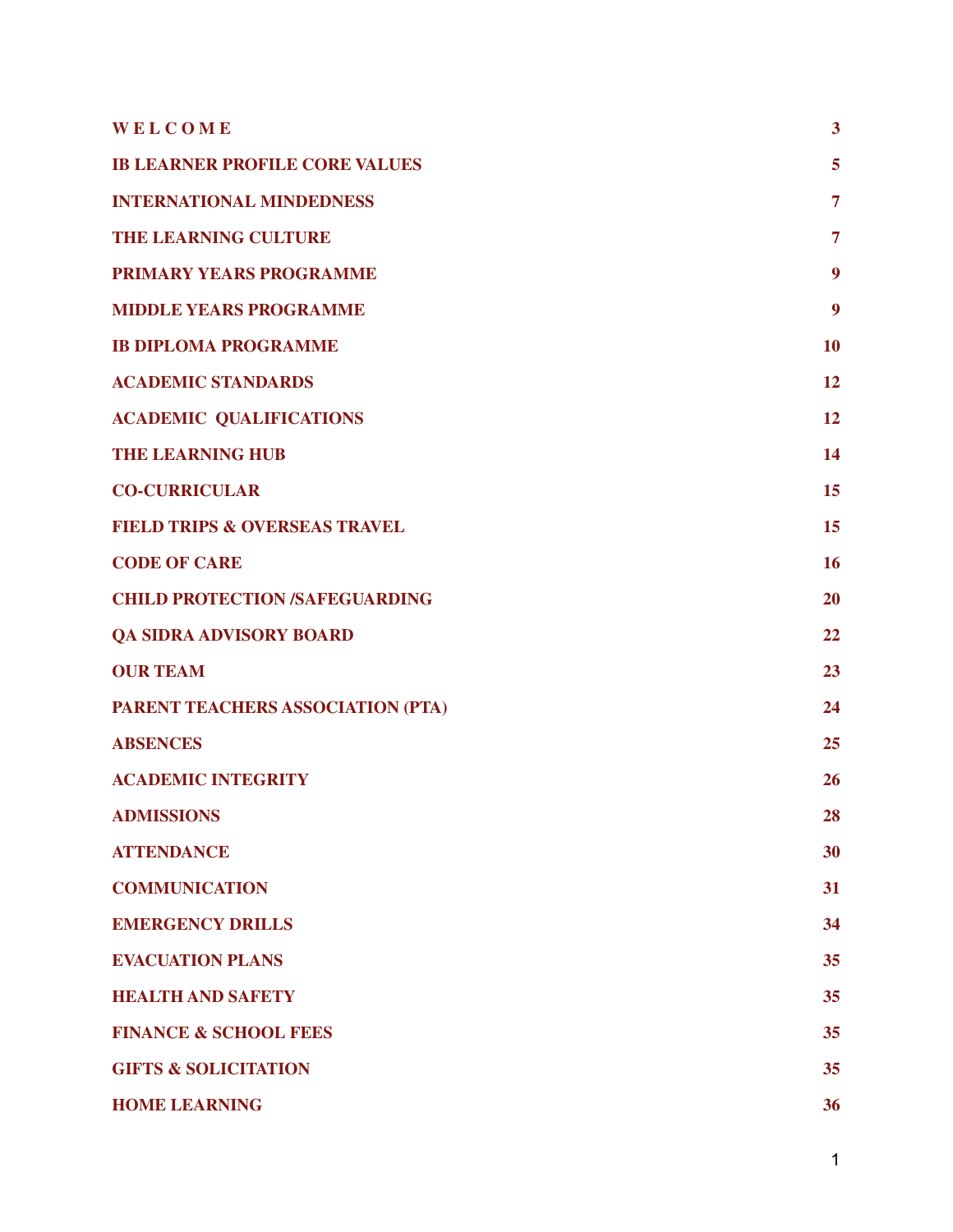| <b>LEAVING SCHOOL GROUNDS</b>        | 36 |
|--------------------------------------|----|
| <b>LOST PROPERTY</b>                 | 36 |
| <b>MEDICAL CARE</b>                  | 36 |
| <b>PARKING &amp; TRAFFIC</b>         | 38 |
| <b>POSSESSIONS &amp; SCHOOL BAGS</b> | 38 |
| <b>PROMOTION REQUIREMENTS</b>        | 38 |
| <b>SCHOOL SUPPLIES</b>               | 38 |
| <b>WITHDRAWAL</b>                    | 40 |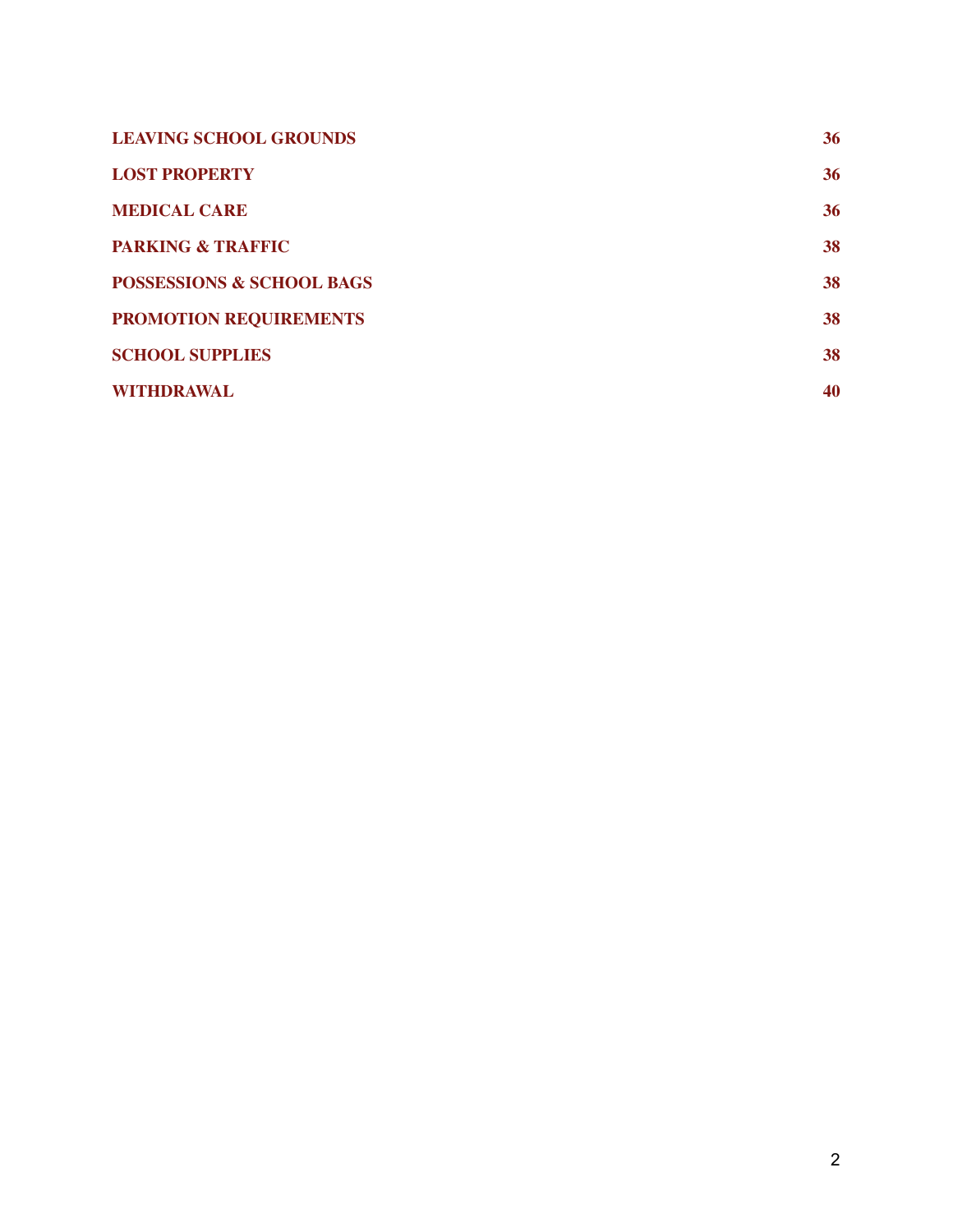## <span id="page-3-0"></span>WEL COME

#### **Photo 4**

Welcome to the new academic year. Every day, over 800 people from 37 different countries come into our school; a place where we value each person's happiness and well-being. We believe it is the quality of the relationships within our community that engage and empower us all to become active, compassionate lifelong learners who understand and value each other's differences.

As a fully authorised IB Primary Years, Middle Years and Diploma Programme school, we respond to the individuality, passions and talents of each of our students. This is achieved whilst simultaneously building a reflective and open- minded culture that thrives on our ability to collaborate and innovate. Our Council of International Schools (CIS) and New England of Schools and Colleges (NESAC) accreditations assure our community that QA Sidra provides a rigorous high-quality international curriculum. Our experienced and highly qualified faculty and staff ensure that all students are engaged and empowered to be academically and personally successful.

The Qatar Academy Sidra campuses are hives of exploration, creative and critical thinking and are places where the joy of learning can be seen on smiling faces. The Qatar Academy Sidra experience is unique.

We challenge, inspire and empower all in the pursuit of learning to ensure that together, as a kind learning community of parents, faculty and staff, we give each individual child "roots to grow and wings to fly".

Qatar Academy Sidra is more than just a school; it is a student-centered hub of inquiry, it is a kind, dynamic and responsive learning community.

We look forward to playing, learning, growing and celebrating with you this school year.

In kindness, Carolyn Mason Parker **Director**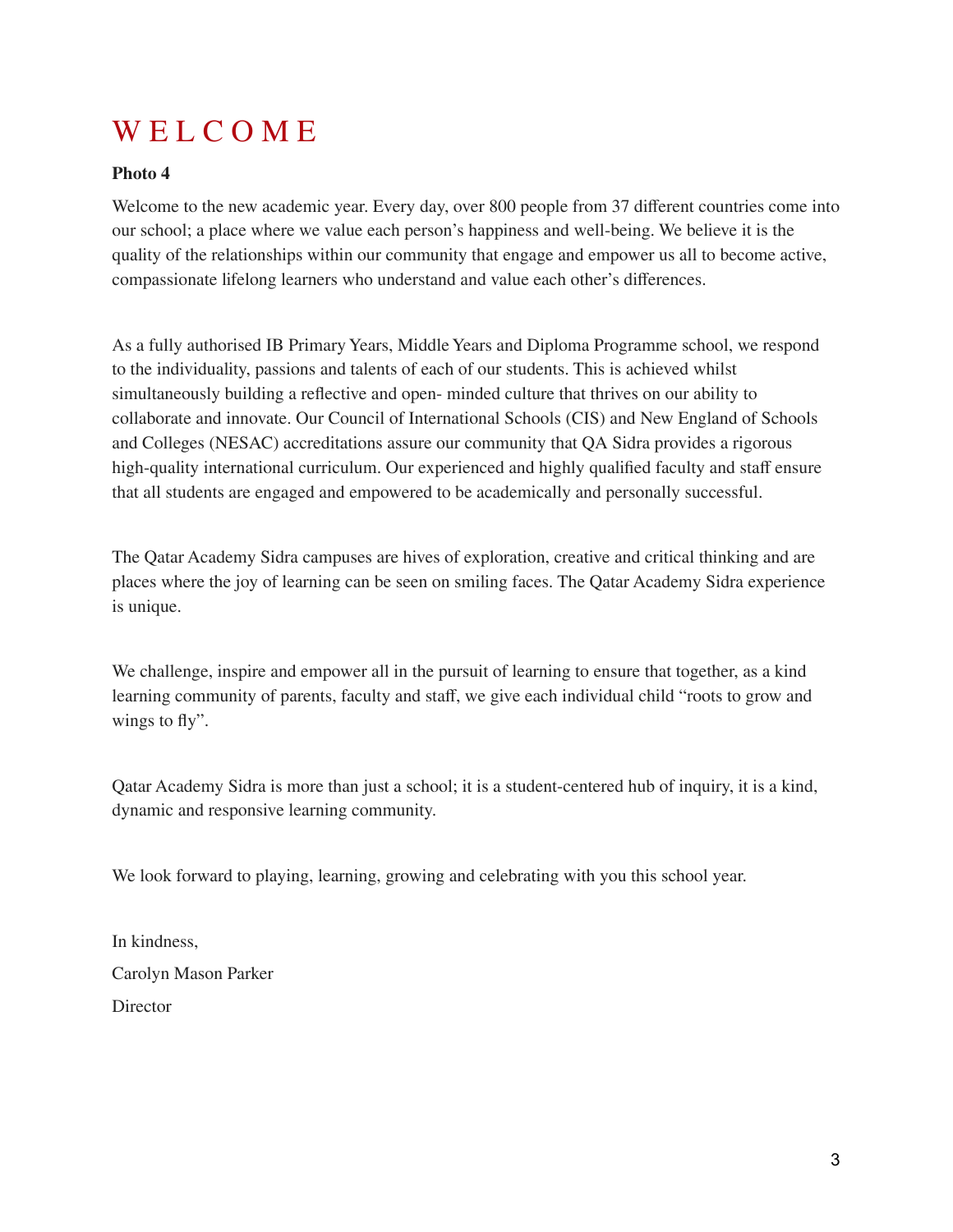## Our Vision

**Leading Learning** to ensure QA Sidra graduates are kind, responsible citizens who achieve their academic and personal potential to live meaningful lives in service of the well-being of humanity.

## Our Purpose

In a dynamic world, we must challenge the learners of today and empower them to be the change-makers of tomorrow. We believe there is a leader in everyone so we **empower** our learners with strong skills and a sense of self for a life filled with opportunity and meaning.

### Our Path to Purpose

- 1. We are a **dynamic and responsive** learning community that **engages and challenges** our learners, through concept-driven inquiry-based learning, so that they are academically successful.
- 2. We **inspire and empower** our learners so that they are equipped as **future change agents for a sustainable world**.
- 3. Our **community of kindness** is an **inclusive safe haven** where all learners build self-confidence to be the best they can be. We celebrate **diversity, cregrowthativity and authentic action.**
- 4. We develop **civic responsibility, social engagement, and stewardship** by forging strong positive **community connections** and **growth mindsets** in our learners.
- 5. As diverse, highly qualified and internationally experienced education professionals we are **committed to each child's personal success**. We are united in a passion to challenge and lead learning.
- 6. In everything we do, our children's **well-being** always comes first

**PHOTO 2**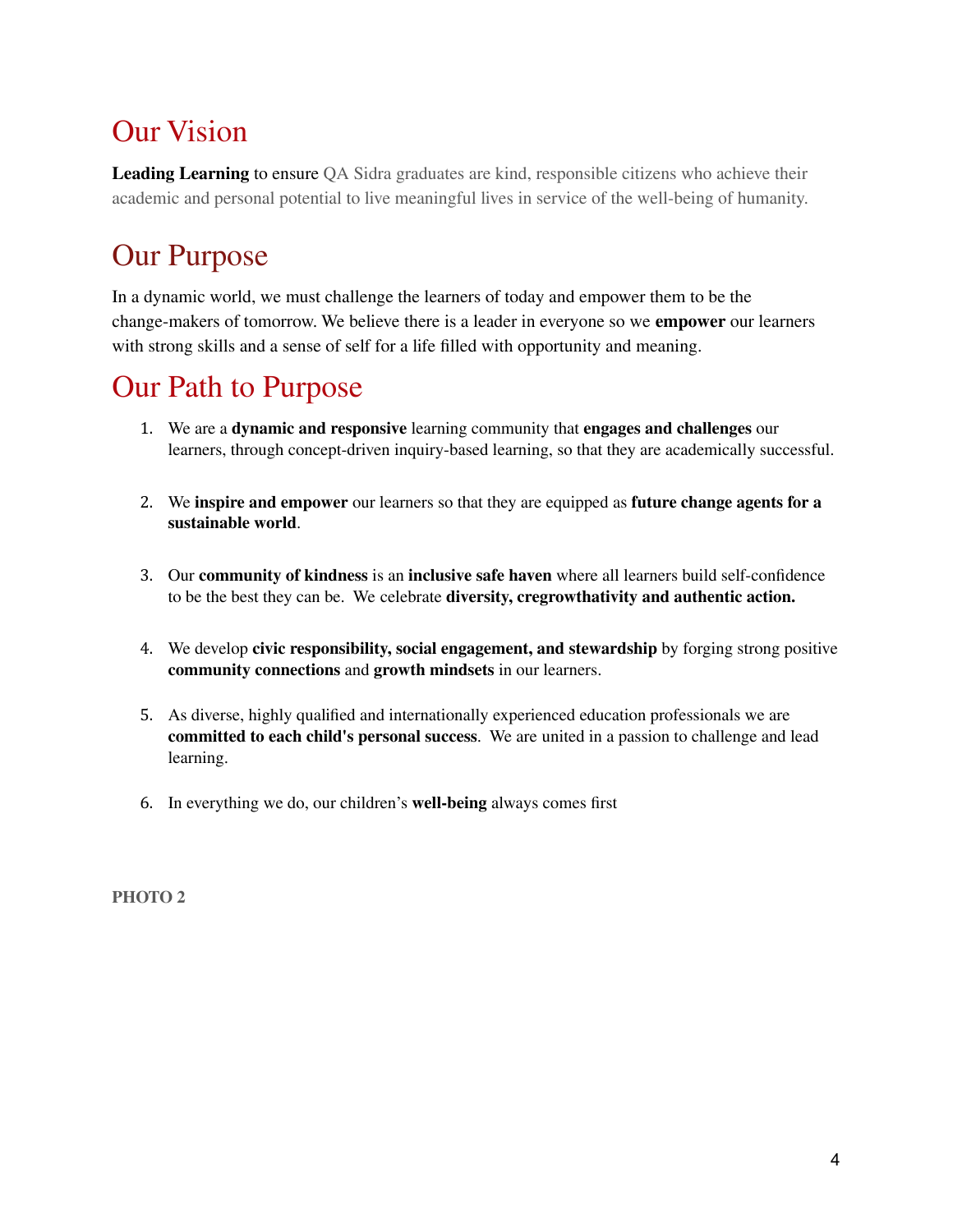### <span id="page-5-0"></span>IB LEARNER PROFILE CORE VALUES

At QA Sidra we are committed to creating and maintaining a positive school environment for everyone. All students, teachers and parents are expected to actively create and maintain this environment through the development of the IB Learner Profile characteristics and the QAS Values. The QAS values are represented in the form of a compass to remind us of their importance in guiding our behaviours and actions.



**Kindness** 

Our core values enable us to realise our Mission at QA Sidra and are demonstrated by our learners through the IB Learner Profile. These values provide our community with the behaviours, skills and attributes that will enable all to have 'roots to grow and wings to fly'.

The aim of all IB programmes is to develop internationally minded people who, recognising their common humanity and shared guardianship of the planet, help to create a better and more peaceful world. Therefore as IB learners we strive to be:

**Inquirers:** We develop their natural curiosity. We acquire the skills necessary to conduct inquiry and research and show independence in learning. We actively enjoy learning and this love of learning will be sustained throughout their lives.

**Knowledgeable:** We explore concepts, ideas and issues that have local and global significance. In doing so, we acquire in-depth knowledge and develop understanding across a broad and balanced range of disciplines.

**Thinkers:** We exercise initiative in applying thinking skills critically and creatively to recognize and approach complex problems, and make reasoned, ethical decisions.

**Communicators:** We understand and express ideas and information confidently and creatively in more than one language and in a variety of modes **of communication.** We work effectively and willingly in collaboration with others.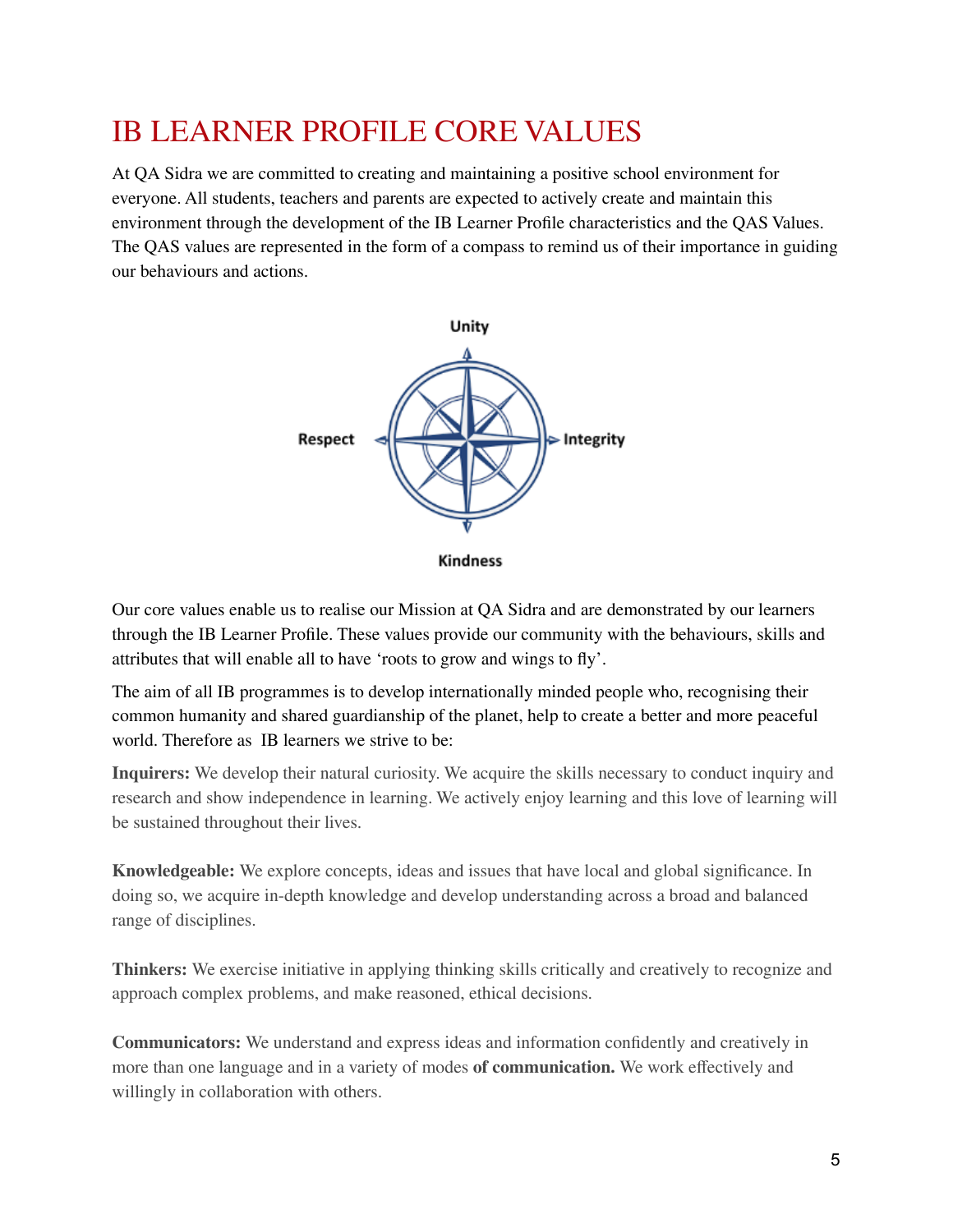**Principled:** We act with integrity and honesty, with a strong sense of fairness, justice and respect for the dignity of the individual, groups and communities. We take responsibility for **their** own actions and the consequences that accompany them.

**Open-minded:** We **understand and** appreciate our own culture**s** and personal histories, and are open to the perspectives, values and traditions of other individuals and communities. We are accustomed to seeking and evaluating a range of points of view, and are willing to grow from the experience.

**Caring:** We show empathy, compassion and respect towards the needs and feelings of others. We have a personal commitment to service, and act to make a positive difference to the lives of others and to the physical and natural environments.

**Risk-takers:** We approach unfamiliar situations and uncertainty with courage and forethought, and have the independence of spirit to explore new roles, ideas and strategies. We are brave and articulate in defending our beliefs.

**Balanced:** We understand the importance of intellectual, physical and emotional balance to achieve personal well-being for **ourselves** and others.

**Reflective:** We give thoughtful consideration to **our** own learning and experience. We are able to assess and understand their strengths and limitations in order to support their learning and personal development.

**Photo 3**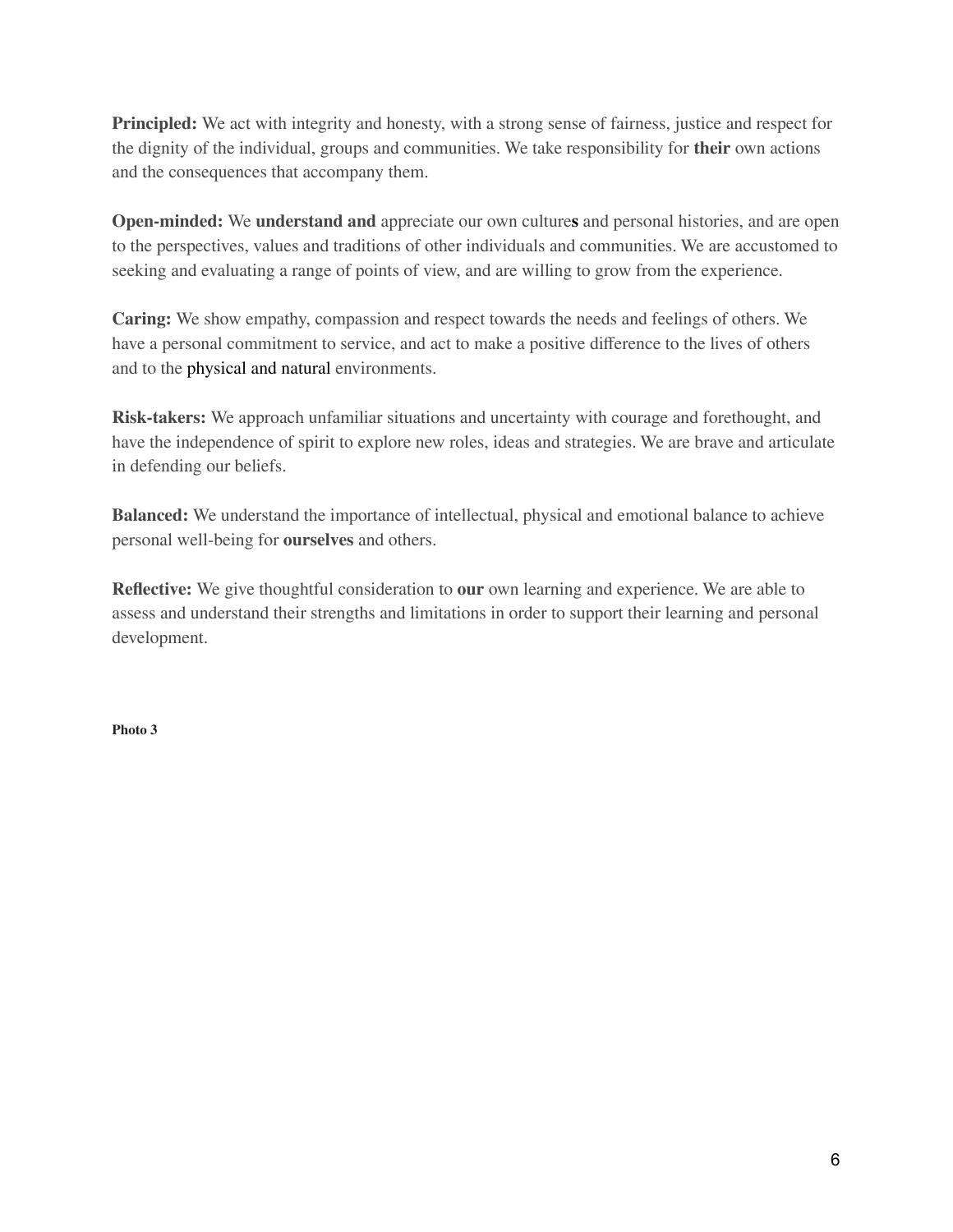## <span id="page-7-0"></span>INTERNATIONAL MINDEDNESS

#### **What is an internationally minded person?**

"A school" that, regardless of location, size or constitution, strives towards developing an internationally minded person". © International Baccalaureate Organization 2007.

#### **What is an internationally minded person?**

At QA Sidra an internationally minded person is one who recognizes their common humanity and demonstrates understanding, skills and knowledge toward embracing diversity.



## <span id="page-7-1"></span>THE LEARNING CULTURE

Learning is seen as an active, constructive process **arising from** observations and scientific **study** about how people learn best. The student as the learner is encouraged to be an information constructor, actively creating their **own** understanding and knowledge of the world, through experiencing **things** and reflecting on those experiences. This means that there is a shift in the focus of teaching from knowledge as a product to knowing as a process.

Teachers are trained to recognize the importance of prior knowledge in students' learning; seeing their rich array of prior experiences, knowledge, and beliefs that they use in constructing new understandings. This approach inspires and **empowers** the learner by valuing the part they play in creating meaning and participating actively in their learning rather than being a passive recipient of information. This is defined as providing a child with agency in their learning.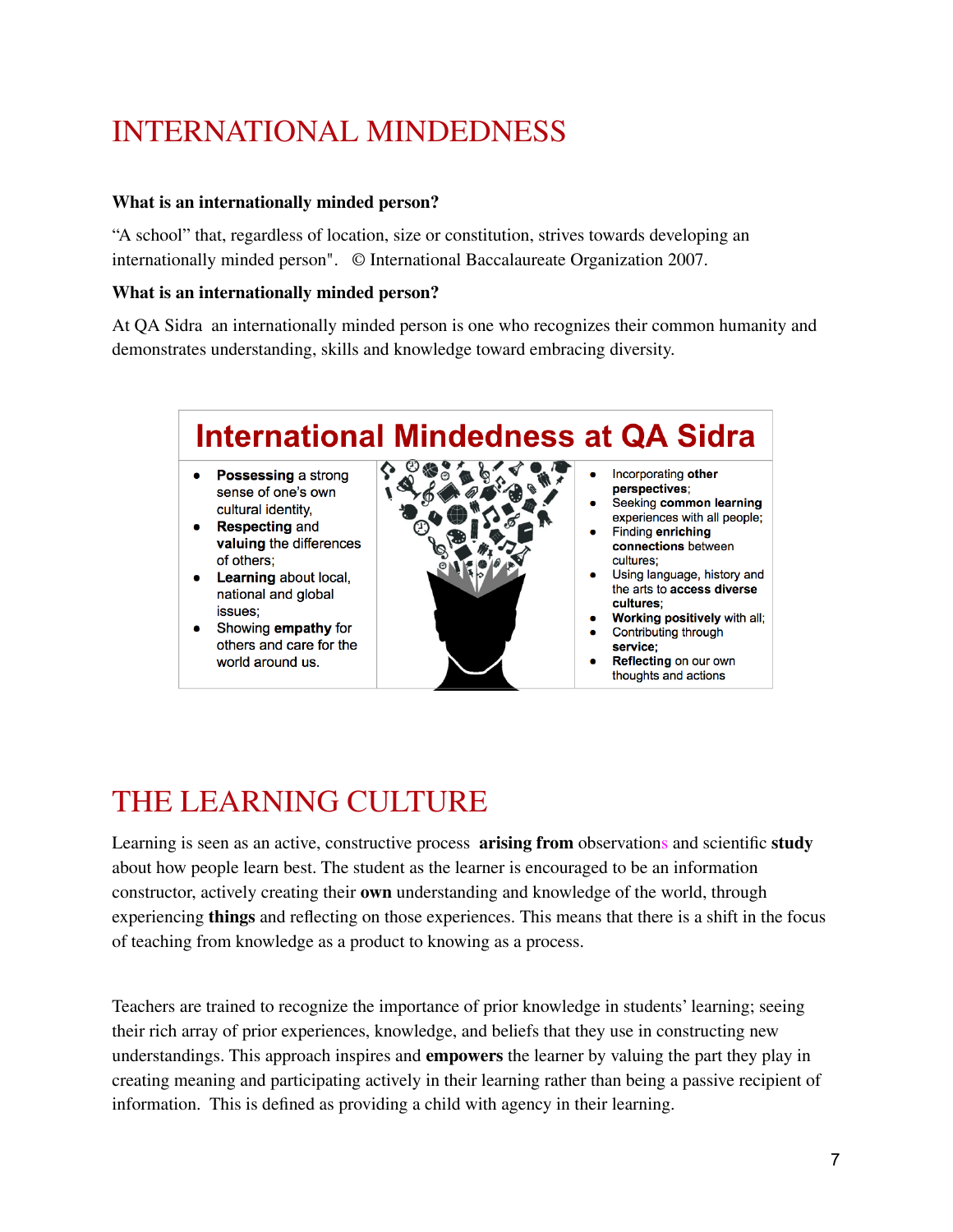Learning is entered through concepts. Students are supported through independent inquiry and more directly guided through units that are concept-driven. Concepts are used to frame student learning and support students to make connections to big ideas that transcend time, place and context. Our teachers develop students' critical thinking skills and their ability to explore other perspectives, in addition to building a wide range of approaches to learning skills.

The International Baccalaureate programmes provide a framework to support the development of inquiring, knowledgeable and caring students through collaboration and teamwork. Intercultural understanding and respect are built through the programmes as this competence is vital for the future success of our young people so that they are able to create a better and more peaceful world.

In today's world, one cannot underestimate the importance of schools that are prepared to listen to research and adjust their pedagogy to reflect new ideas and concepts. It is no longer applicable for schools to solely focus on the acquisition of knowledge and content. Great schools focus on the skills of how to learn; how to think; how to take control of one's life; how to care and understand about the social and emotional well-being of others; how to build a sustainable future and how to flourish in the 21st century.

**Photo 11**

#### **Arabic and Islamic Studies**

All students throughout the school participate in Arabic. This may be as a language and literature programme, or for non-Arabic speakers as a language acquisition programme. In the Secondary School all students study Spanish as a third language. While English is the language of instruction, **QAS strives to encourage students to recognize their common humanity and shared guardianship of the planet,** and to help support the development of each child's home language.

QAS provides Islamic Studies in either Arabic or English instruction to all Muslim students beginning in Pre-4. Non-Muslim students will participate in Cultural Studies which is a course that further develops the concept of international mindedness.

Qatar History & Heritage courses increase students' knowledge and understanding of Qatar. **History & Heritage** before independence and after it was founded by its founder Sheikh Jassim bin Mohammed Al Thani (c.  $1825 - 17$  July 1913). It also aims to increase the students' belonging to their homeland or host country and **make them aware** of Qatar **history, heritage, and** culture. **All students engage in learning the history, heritage and culture of Qatar.**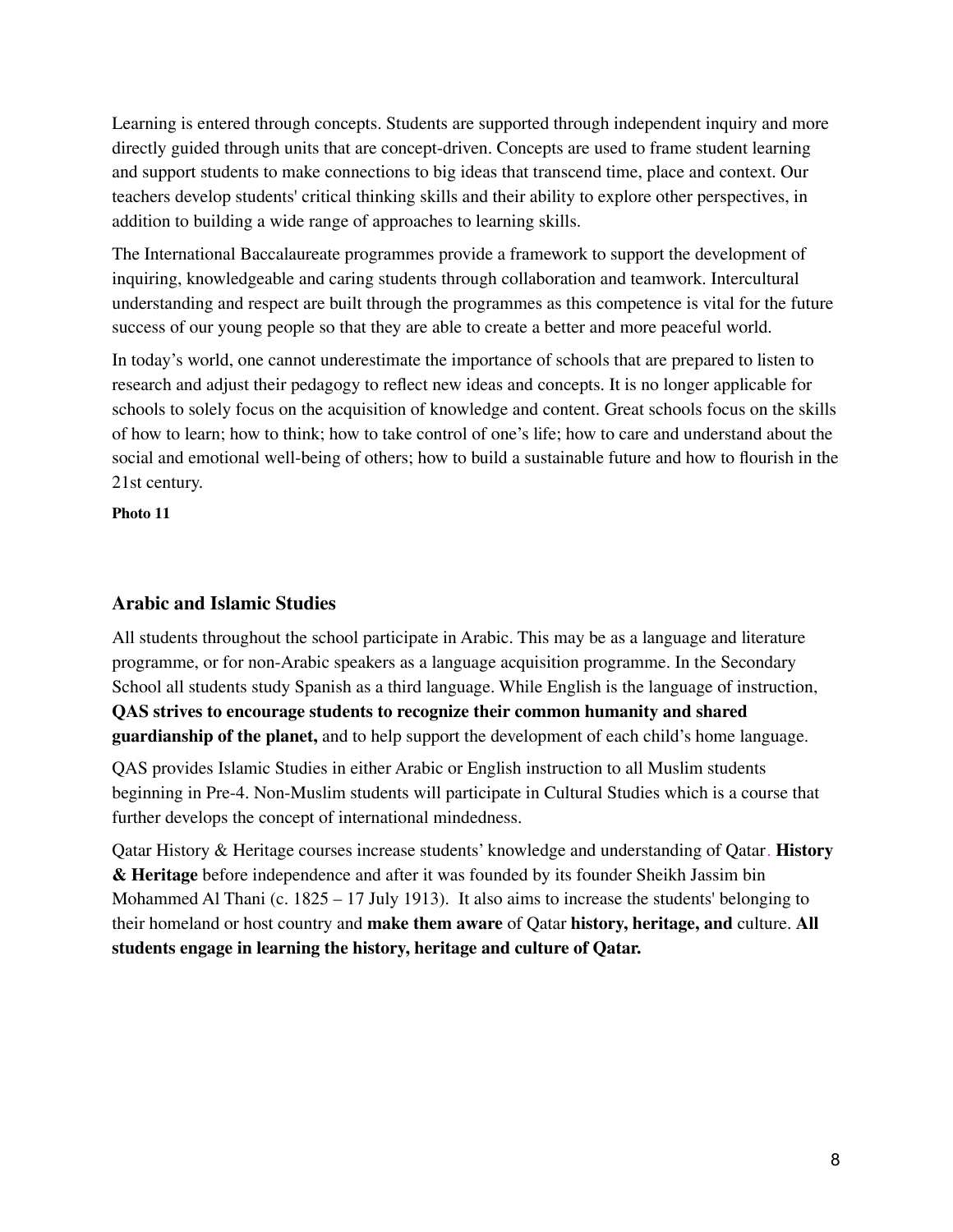## <span id="page-9-0"></span>PRIMARY YEARS PROGRAMME

The Primary Years Program (PYP) supports students from Early Learners-Pre 3-to PYP (Grade) 5. In finding a core of knowledge relevant to all students in international settings, the PYP bases its curriculum framework around Units of Inquiry(UOI) that follow Transdisciplinary Themes.

Our Early Learners (Pre 3 - Grade 1) learning is arranged around four units of inquiry. In all other year levels in the primary school there are six units. Each unit falls under a different one of the six transdisciplinary themes. The transdisciplinary themes are globally significant for all students in all cultures, are supported by knowledge, skills and concepts from the traditional subject areas, and are revisited **each year** as the student **moves** through the school.

Who we are - Where we are in place and time - How we express ourselves - How the world works - How we organize ourselves - Sharing the planet

The units of inquiry are usually four to six weeks long. They are based around a central idea and provide opportunities for further inquiry. Using a constructivist approach (constructing new understanding by building on the students prior knowledge) traditional subjects are integrated and connected to support learning. Each unit includes structured, purposeful inquiry that engages students actively in their own learning. The students **make connections** between life in school, life at home and life in the world. **Connecting learning** to the world is key to being effective life-long learners and developing international-mindedness.

The curriculum framework within the PYP includes 5 Essential Elements:

**Knowledge** - What do we want students to know?

**Concept**s - What do we want students to understand?

**Approaches to Learning Skills** - What do we want students to be able to do?

**Attitudes** - What do we want students to feel, value and demonstrate?

**Action** - How do we want students to act?

An inquiry approach **encourages** students to construct knowledge in units of learning and stand alone lessons. This means that teachers are facilitators of opportunities where children: inquire, **make connections**, develop conceptual understandings, think critically, work collaboratively, consider multiple perspectives, construct meaning, reflect, and take action.

Further information can be accessed via the *Primary Years [Programme](https://drive.google.com/file/d/1g0nFtOLoygERYyPF4JFxdaHvqzb-DYgV/view?usp=sharing) Handbook*

**Photos 36, 37, 38**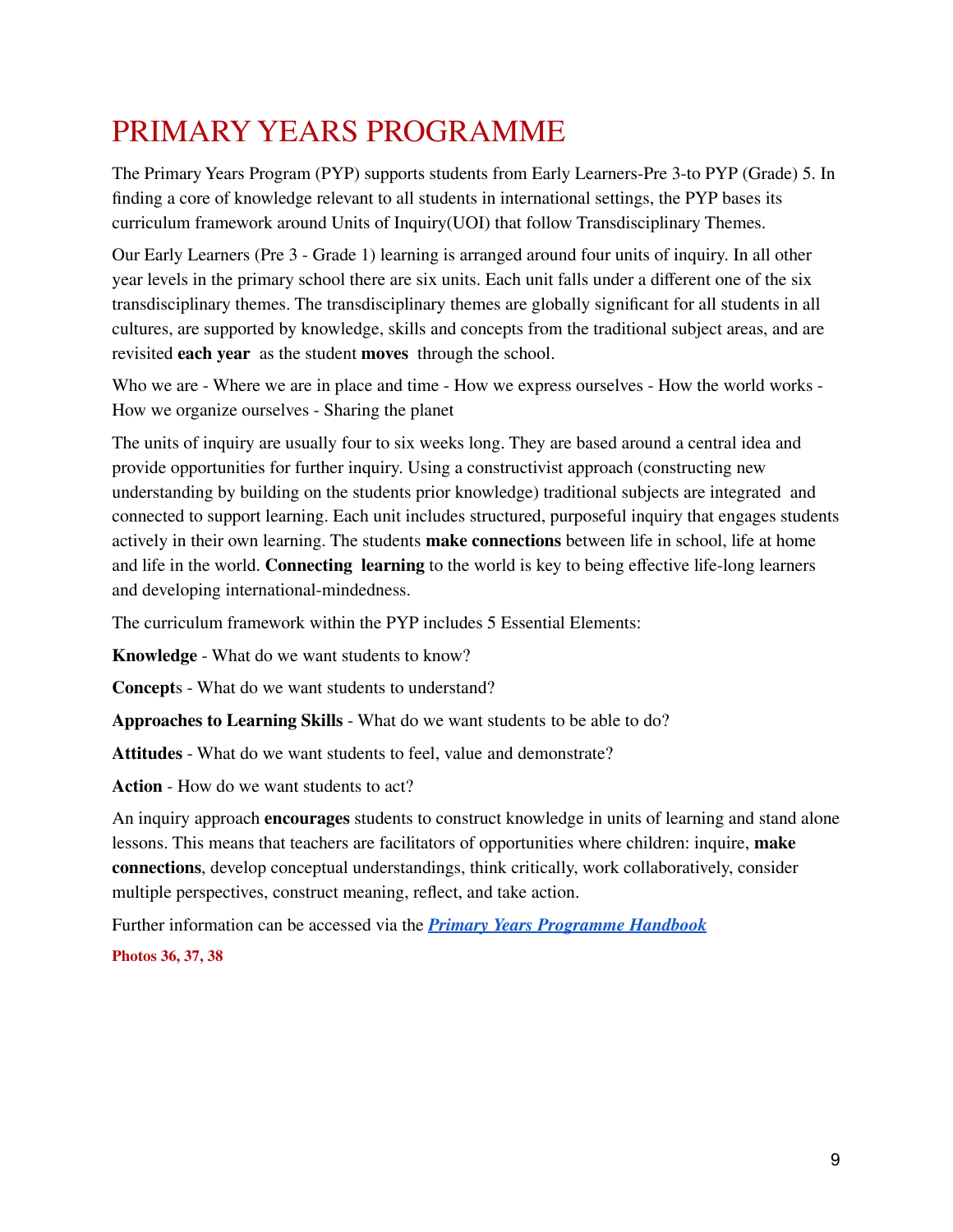## <span id="page-10-0"></span>MIDDLE YEARS PROGRAMME

The MYP is designed for students aged 11 to 16. It provides a framework of learning that encourages students to become creative, critical and reflective thinkers. The MYP emphasizes intellectual challenge, encouraging students to make connections between their studies in traditional subjects and to the real world. It fosters the development of skills for communication, intercultural understanding and global engagement, qualities that are essential for life in the 21st century.

The MYP is flexible enough to accommodate the demands of most national or local curriculums. It builds upon the knowledge, skills and attitudes developed in the IB Primary Years Program (PYP) and prepares students to meet the academic challenges of the IB Diploma Programme and the IB Career-related Certificate.

The IB Middle Years Programme addresses students' intellectual, social, emotional and physical well-being and; enables students to understand and manage the complexities of our world. It provides them with the skills and attitudes they need in order to take responsible action for the future and ensures breadth and depth of knowledge and understanding through the study of eight subject areas. At QAS the program requires the study of at least three languages to support students in understanding their own culture and that of others.

The MYP Programme consists of eight subject groups integrated through six interactive areas providing global contexts for learning. Students study at least three languages (as part of their multilingual profile), Individuals and Societies, Sciences, Mathematics, Arts, Physical Health Education, and Design. In their final year, students will also undertake an independent Personal Project into an area of personal interest to demonstrate the development of their ATL skills.

In MYP 5 (Grade 10) students will sit the IB MYP eAssessment. This is an external body of examinations and offers an internationally recognized qualification.

Further information can be accessed via the *Middle Years [Programme](https://qasidra.com.qa/-/media/Images---QAS-2020/Curriculum-Guides/myp-Arabic-and-English.ashx?la=en&hash=22C5153E1B8C1866A2BCA299FA4AE4C9FB0E1AC1) Handbook*

<span id="page-10-1"></span>**Photo 39, 40**

## IB DIPLOMA PROGRAMME

The International Baccalaureate Diploma Programme is a curriculum framework for students aged 16-19. It is an academically challenging and balanced programme of education that prepares students for success at university and life beyond. Students take courses in six different subject groups, maintaining both breadth and depth of study. In addition, three core elements, the Extended Essay, Theory of Knowledge and Creativity, Activity and Service are compulsory and central to the philosophy of the programme. The six chosen subjects are studied over two years, three of them will be studied at higher level and three at standard level in order to earn the full Diploma. Fewer courses or HLs can be chosen for the IBDP Courses certificate of results.

The DP is a rigorous course for motivated students. Students who succeed are well-organized and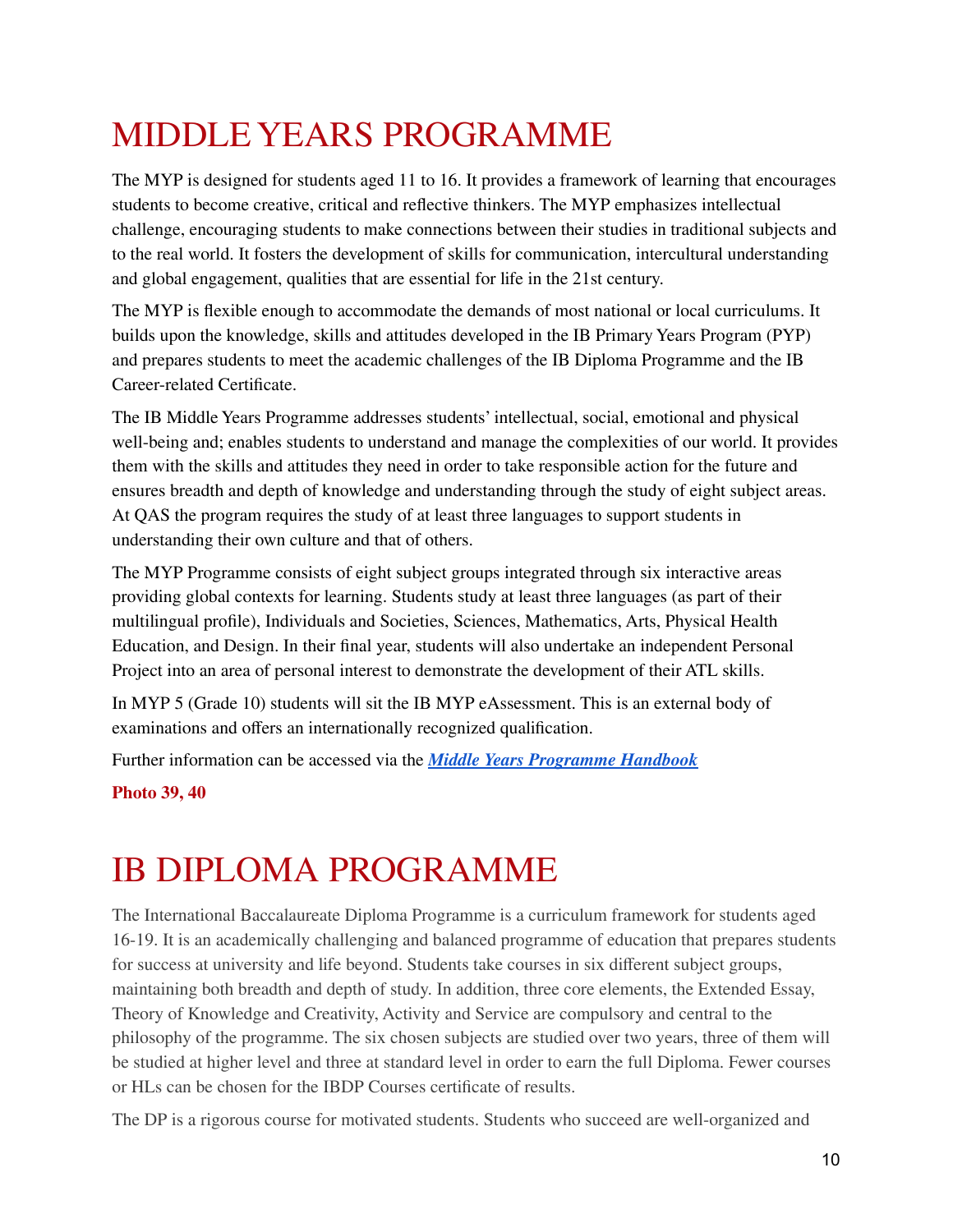determined to do their best and are committed to learning in and beyond the classroom. Students will take written examinations at the end of their two years of study as well as submitting internal assessment pieces that are externally moderated, for each subject. Each subject can be awarded up to a maximum of 7 points, up to three additional points can be awarded for a combined result of Extended Essay and Theory of Knowledge. To be awarded the Diploma a student needs to achieve a minimum of 24 points and fulfill a number of other requirements, including completion of the creativity, activity and service component. The maximum possible points is 45, and the global average is 30-31.

Subjects offered at QAS include:

G**roup 1: Language and Literature** - available in Arabic and or English (completion of both could earn the Bilingual Diploma),

**Group 2: Language Acquisition** available in Arabic, English, or Spanish; at beginners level or Language B

**Group 3: Individuals and Societies** - Global Politics, Business Management, Environmental Systems and Societies (can also count as a science), or possibly online Economics or Psychology.

**Group 4: Sciences** - Environmental Systems and Societies, Biology, Chemistry, Physics,

**Group 5**: **Mathematics**- two courses are available, Analysis and Approaches or Mathematics Application and Interpretation

**Group 6: The Art** - Visual Art. Or students can take a second subject from group 2, 3 or 4, schedules permitting.

Further information can be accessed via the *QAS and IB [Diplomas](https://drive.google.com/file/d/1fAjw_A2kVwYqA-mxx_Nw5eCDPKD29T8I/view?usp=sharing) Courses Guide*

<span id="page-11-0"></span>**Photo 32 and 21**

### ACADEMIC STANDARDS

QA Sidra uses internationally recognized academic standards as the basis for teaching and learning. The standards are based on current research and global best practices to provide the highest quality education. The strands of the programme include;

Our curriculum is aligned to North American standards and to the Qatar Ministry of Education requirements. The curriculum also takes into account the International Baccalaureate Programme and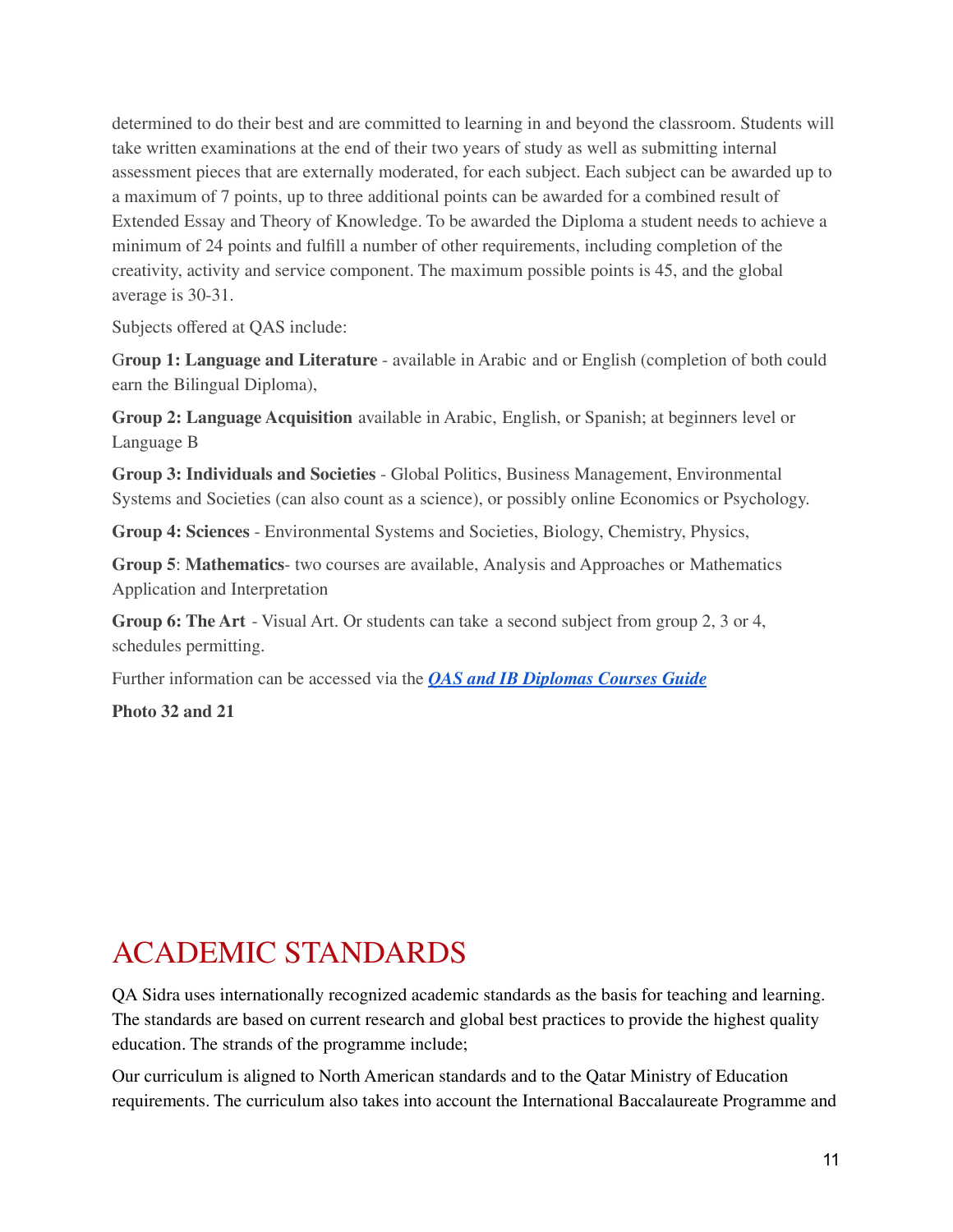the unique needs of an international school.

Arabic Islamic Studies and Qatar History follow the standards from the Ministry of Education in Qatar. All Qatari and Muslim students are required to take **Arabic and Islamic Studies.**

American Education Reaches Out (AERO) Standards are used for English Language / Literacy skills, Mathematics / Numeracy

21st Century Science Standards are used for Science

The curriculum is constantly monitored for appropriateness, alignment, and rigor. Teachers create units that are focused clearly on what we want students to know, understand and **be able to do** by the end of a unit.

A variety of standardised assessments is undertaken over the course of the year to measure each child's growth. This includes PM (Progress for Meaning) Benchmarks, Measure of Academic Progress (MAP), specialised Arabic language assessment, WIDA - English Acquisition assessment, along with external examinations in MYP 5 (Grade 10) and DP 2 (Grade 12).

Individual student data is available for parents through conferences and parent meetings. Workshops are hosted where parents are supported in understanding what the data **shows about** their child's learning.

Individual student data is used to measure student **growth**, inform teaching and learning and guide interventions or additional support.

• Each child's data is reviewed regularly during the school year by their homeroom teacher and the grade level team.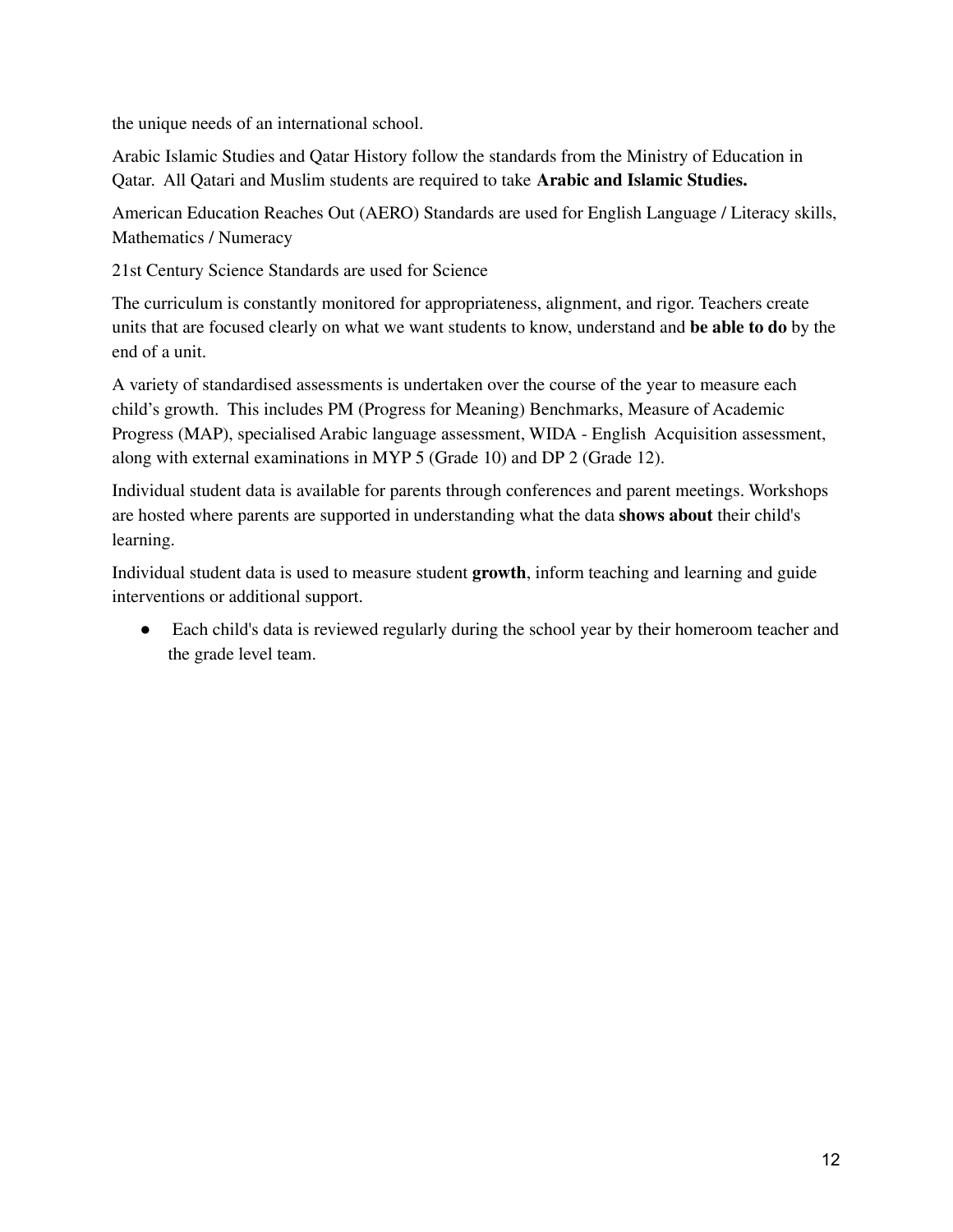## <span id="page-13-0"></span>ACADEMIC QUALIFICATIONS

At QA Sidra there are different qualifications that students **are able to** achieve. These qualifications are intended to best meet the needs of **each individual student** and their passions. It is expected that all QA Sidra students strive to complete the full IB Diploma

### **International Baccalaureate Diploma**

QA Sidra is committed to supporting learners in their pursuit of an IB Diploma. The International Baccalaureate Diploma is an external qualification that is authorized by the International Baccalaureate Organisation. The Diploma Programme (DP) curriculum is made up of six subject groups and the DP core, comprising theory of knowledge (TOK), creativity, activity, service (CAS) and the extended essay. Through the Diploma Programme (DP) core, students reflect on the nature of knowledge, complete independent research and undertake a project that often involves community service.

To achieve the IB Diploma students must achieve

- 24 points in total, at least 12 of which are at Higher Level (HL)
- No Standard Level (SL) may be at a Grade 1
- No HL may be at a Grade 2 or lower
- No more than two subjects can be awarded a grade 3
- A grade of A-D in ToK and the EE

### **QA Sidra (American) High School Diploma**

The High School Diploma is accredited by the Council of International Schools (CIS) and New England Association of Schools and Colleges (NEASC). The American High School Diploma qualification is recognised by universities around the world (predominantly the USA and Qatar).

To achieve the High School Diploma students must

- have completed Grade 9 and 10 prior to commencing Grade 11
- achieved a minimum number of credits from Grade 9 and 10 to be eligible for the High School Diploma
- earn at least 24 credits over the course of Grade 9 12
- maintain 90% attendance rate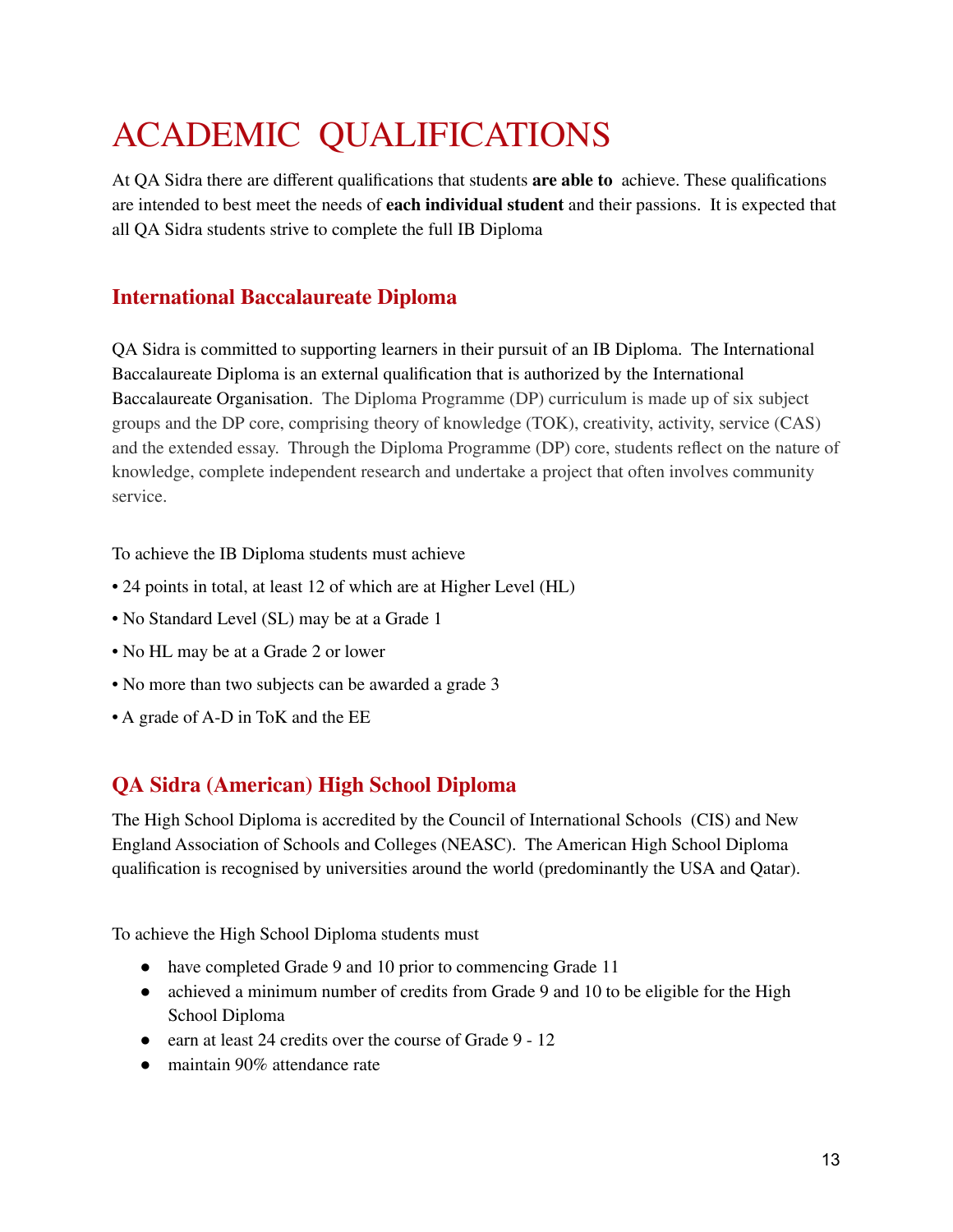There are no rules about the combination of Standard Level (SL) and Higher Level (HL) courses, although some students may want to take an HL class in the hope of attaining a grade 4 or higher because some colleges may credit this as a first- year college equivalent.

Students take between three and six IB Diploma Courses; the exact same classes, syllabi, assessments and exams as IB Diploma students, and receive a certificate of results from the IB for their selected courses. The QAS school profile and the transcript show that our students take these rigorous IB courses. They give our students a distinct advantage over other high school graduates who do not complete IB Certificates as part of their schooling.

The High School Diploma qualification requirements ensure the inclusion of the Ministry of Education - Qatar requirements.

### <span id="page-14-0"></span>THE LEARNING HUB

### **Photo 12**

To ensure we all know and understand the expectations for the use of the Learning Hub / Library resources, important information from our QA Sidra policies can be found below:

#### **Borrowing Books**

Throughout the year, students are encouraged to borrow books from the Learning Hub/Library. In Primary, students can borrow Arabic and English books for a 2-week period and return them when they visit the Learning Hub with their classes, or before/after school. In Secondary, students can borrow up to five resources for a two week period as well. Resources can be renewed one time for another two week period. In cases where another person has placed a HOLD on the resource, the renewal may be declined.

#### **Overdue, Lost and Damaged Books**

At the end of the academic year, all QA Sidra library books are collected and returned to the Learning Hub/Library in preparation for the inventory of all Arabic and English resources. After the inventory is completed, parents will receive an individual email reminding them about their son/daughter's overdue books. If overdue books aren't returned or outstanding fines haven't been paid, students will have their end of year school report cards **held back** by QA Sidra until the books are returned or the fine has been paid.

At the end of each semester, overdue notices will be sent to parents. If any library resources are lost or damaged the following procedure applies:

The student is given a printout from the Librarian stating the book(s) that they must pay a fine for. The fine is 150 QR per book.

The student/parent will pay the money directly to the QA Sidra cashier (office is located upstairs in the Administration area of the Secondary campus). The cashier will send an e-receipt to the Librarians. Upon receiving the payment/e-receipt, the students may resume borrowing books.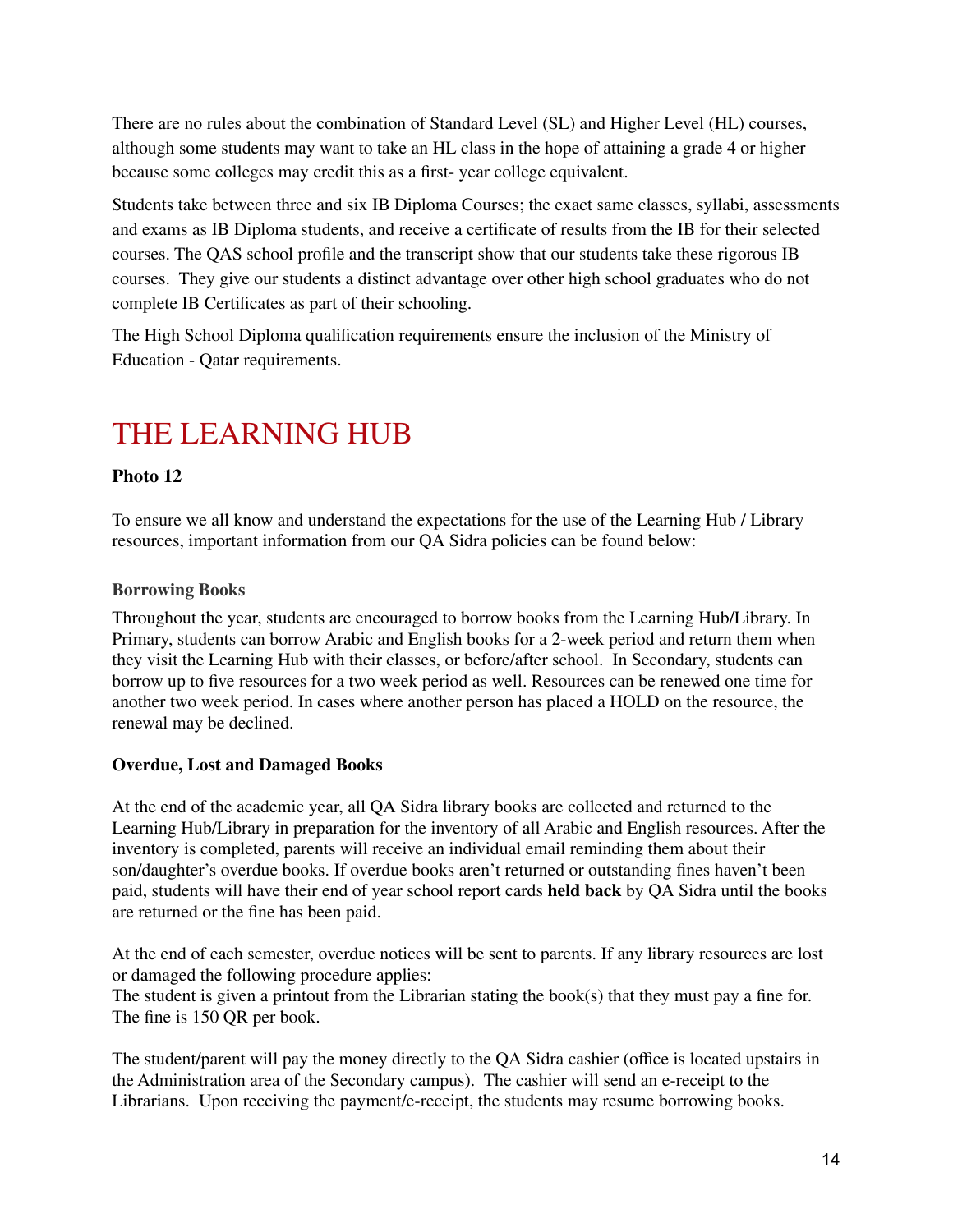If at a later date the student finds the lost (and undamaged) resource, the fine can be refunded. The student must return the book to the Learning Hub/Library and the Librarian will email the QA Sidra cashier to ask for a refund. The fine will be refunded via a bank e-transfer. Parents will need to inform the cashier of their bank transfer details. This will be possible only for the books lost /damaged and paid for during the current academic year.

- It is not possible for students to purchase a copy of a lost/damaged resource from another source and bring it to the Learning Hub/Library in lieu of paying a fine.
- Students should not attempt to fix damaged books at home, but rather inform the Librarians when the book is returned.

### <span id="page-15-0"></span>CO-CURRICULAR

The Co-Curricular programme provides opportunities for students to develop socially, emotionally and physically within a caring and supportive framework; discover and nurture individual interests, passions and talents whilst **sharing** intercultural perspectives. Fostering new social networks and friendships. The programme also provides experiences for growth in **both developmental skills.**

| Arts & Creativity       | Sports/Athletics        | Week Without Walls/Overseas Travel |
|-------------------------|-------------------------|------------------------------------|
| Academics               | After School Activities | Field Trips                        |
| <b>Global Awareness</b> | Action for Impact       | Service as Actions                 |

The After School Activities programme operates across the Primary and Secondary Schools. Activities in the primary school operate across three sessions and in the secondary school students elect activities each semester. Information is provided to parents and students via the co-curricular Expos hosted at the beginning of each session. For more information please contact [lalghadid@qf.org.qa](mailto:lalghadid@qf.org.qa)

### <span id="page-15-1"></span>FIELD TRIPS & OVERSEAS TRAVEL

Field Trips occur on multiple occasions during a school year and students will have opportunities to participate in learning outside of the classroom. For experiences that require students to travel to a location in the local environment or Qatar community, parents will be required to complete an electronic permission form. It is expected that ALL students participate in local field trips as these are critically selected to support the teaching and learning in the classroom. These experiences provide opportunities for students to develop an awareness of global issues on a local scale.

Overseas travel opportunities are part of the 'Week Without Walls' programme. During the Week without Walls week, it is expected that ALL students participate in the overseas programme offered. Other opportunities for overseas travel arise from the co-curricular programme with MUN, ROTA, Destination Imagination, World Scholars Cup and many more.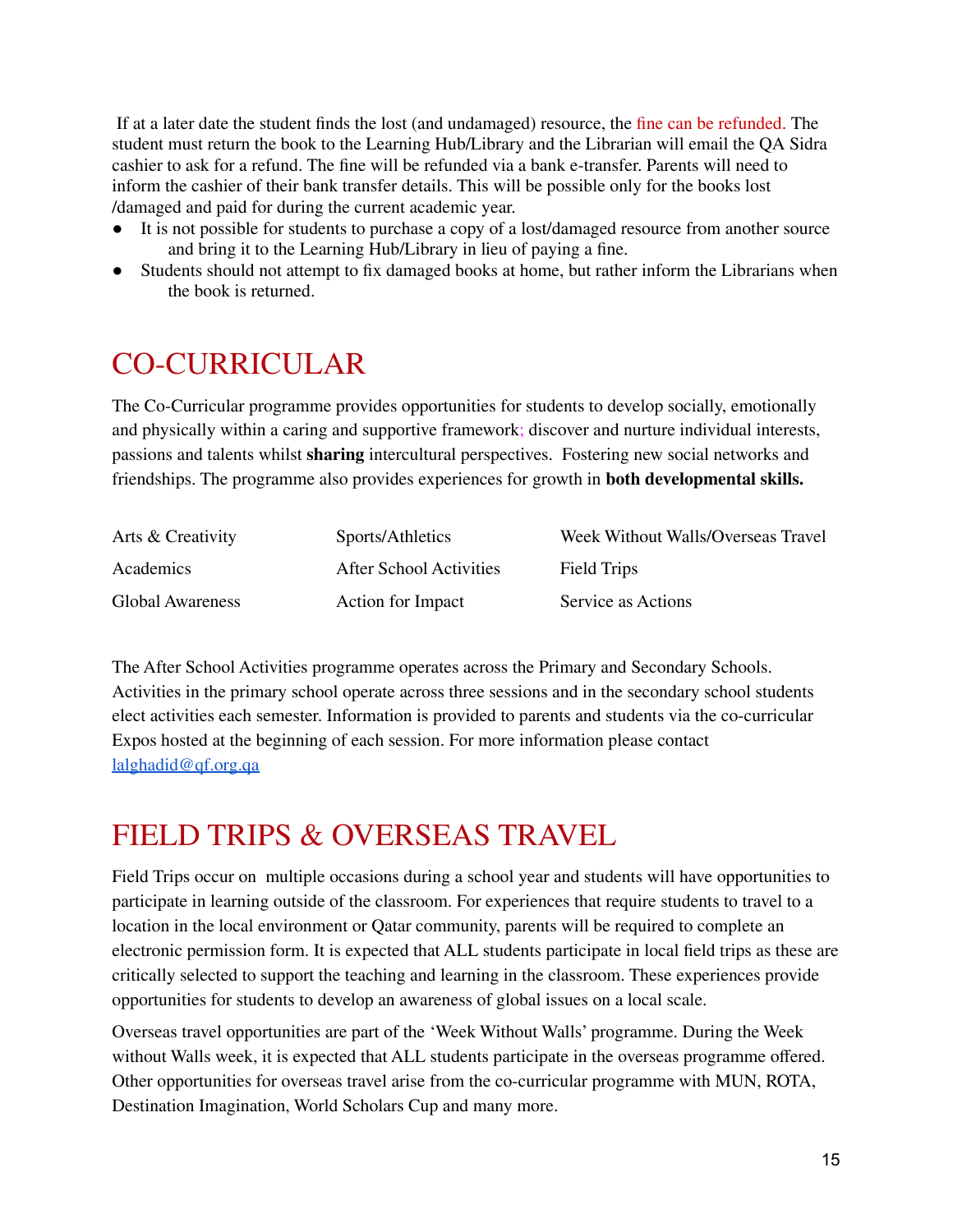### <span id="page-16-0"></span>CODE OF CARE

At QA Sidra we are committed to creating and maintaining a positive school environment for everyone. All students, teachers and parents are expected to actively create and maintain this environment through the development of the IB Learner Profile characteristics and the QAS Values. The QAS values are represented in the form of a compass to remind us of their importance in guiding our behaviours and actions.



**Kindness** 

We believe that learning involves human interactions; We believe in educating the whole person. Therefore, we organize our school to promote academic excellence alongside the growth of social responsibility, nurturing the emotional development of each individual, and encouraging the development of personal values.

Our core values enable us to realize our Mission at QA Sidra and are demonstrated by our learners through the IB Learner Profile. These values provide our community with the behaviours, skills and attributes that will enable all to have 'roots to grow and wings to fly'.

QA Sidra believes that our Code of Care (expectations and positive interventions, support and restorative actions) provide a cooperative, supportive and safe environment where the individual feels respected, valued, secure and recognises that all of our choices contribute to our learning and our growth as compassionate humans.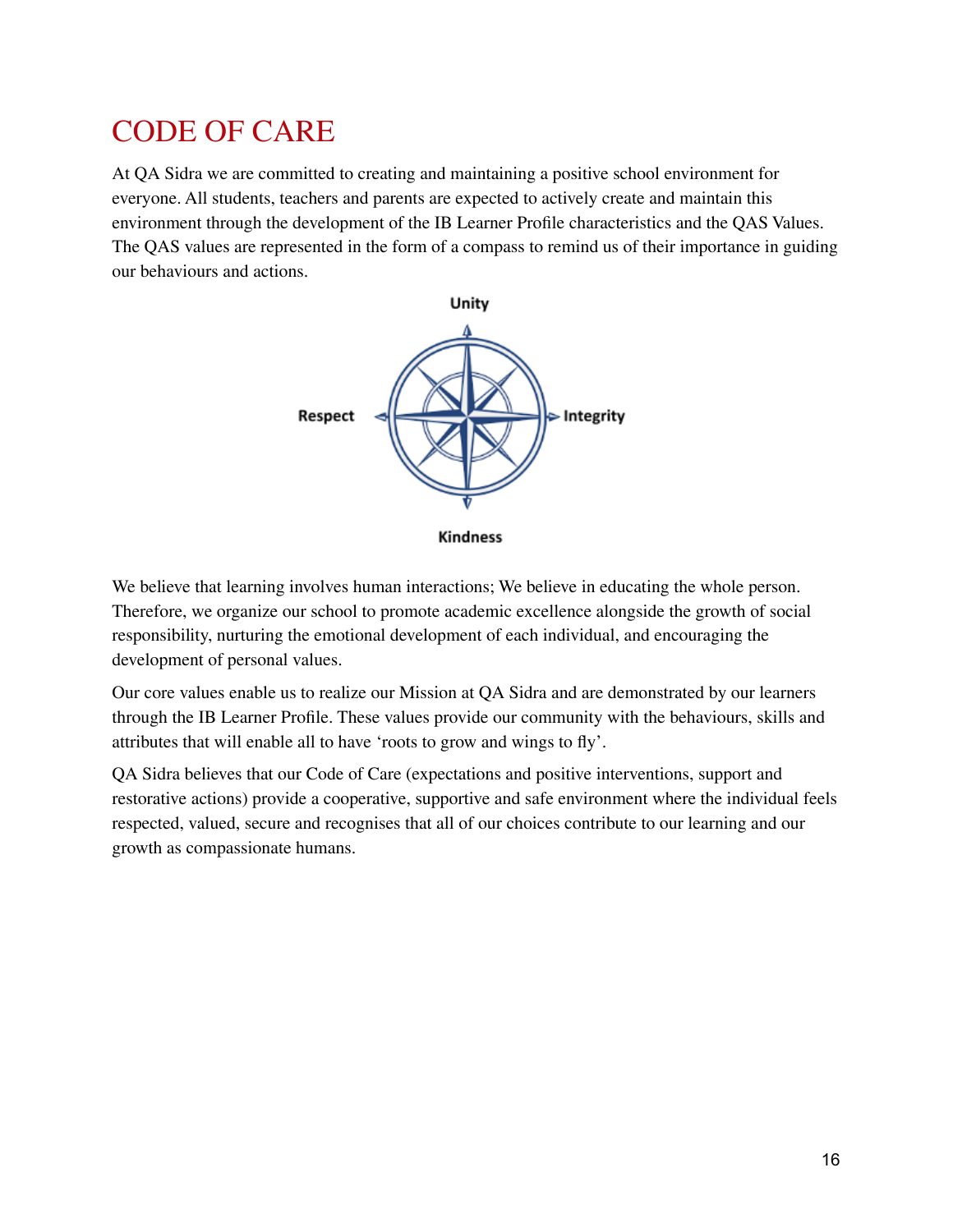The Code of Care (expectations and positive interventions, support and restorative actions) are designed to foster holistic well-being and compassion within the QAS community along with empowering learners to take responsibility and develop understandings of the implications of their decisions and actions.

The following principles underpin our practices;

- We foster social environments that facilitate effective learning and healthy self-esteem;
- We encourage the peaceful resolution of conflicts at all levels;
- The development of responsible action is essential;

- Members of the QAS community are expected to assume responsibility for their learning and to understand the need for positive action to support their responsibilities;

- We integrate Islamic values where appropriate;

- We implement support structures to create opportunities to learn and grow as individuals and members of the QAS community.

The Code of Care is the framework used to guide students, staff and parents in their understanding and application of the QA Sidra values. This framework includes expectations for; self, others, and the environment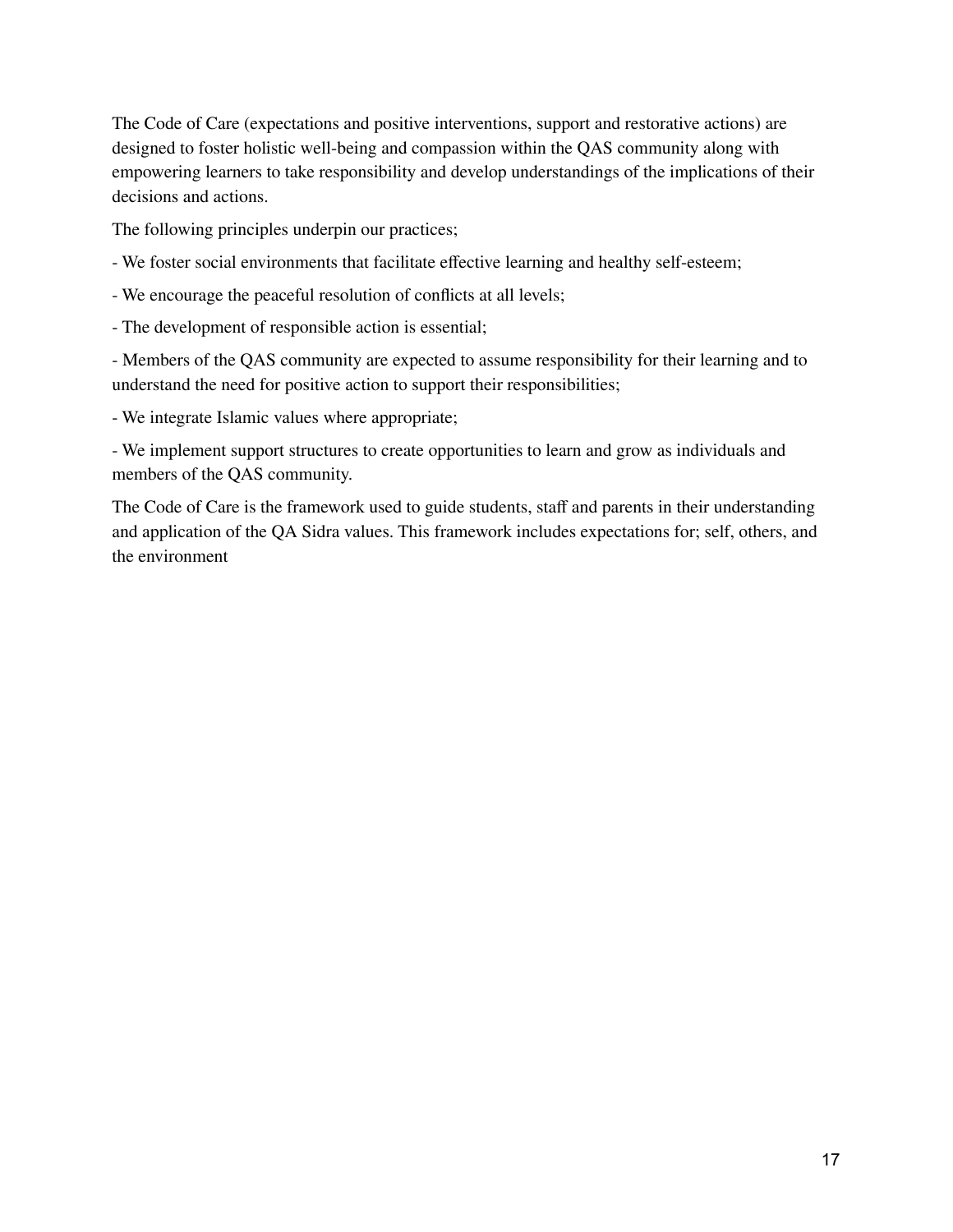## CODE OF CARE ACTION MATRIX

### **Interventions, Support, and Restorative Actions**

The Code of Care Action Matrix provides guidance for QA Sidra decision making in response to behaviors and actions.

The Code of Care Action Matrix provides opportunities for individual student growth, maintains a focus on the student at the center of the process and relies on strong partnerships with parents.

| <b>Level</b> | <b>Who</b>                                                                                                                       | <b>Intervention &amp; Support</b>                                                                                                                                                                                                                                                                                 | <b>Evidence &amp; Records</b>                                                                                                                                                                                                                                                                                                             |
|--------------|----------------------------------------------------------------------------------------------------------------------------------|-------------------------------------------------------------------------------------------------------------------------------------------------------------------------------------------------------------------------------------------------------------------------------------------------------------------|-------------------------------------------------------------------------------------------------------------------------------------------------------------------------------------------------------------------------------------------------------------------------------------------------------------------------------------------|
| Level 0      | Teacher / Student                                                                                                                | Teachers apply positive behavior interventions and/ or<br>support.                                                                                                                                                                                                                                                | Teacher records                                                                                                                                                                                                                                                                                                                           |
| Level 1      | Teacher or Homeroom<br><b>Teacher and Student</b>                                                                                | Teacher has an Effective Conversation with the<br>student:<br>Questions to prompt effective conversation;<br>- What behaviors are being demonstrated?<br>- Who are they affecting?<br>- What strategies / actions can you, as the student, put in<br>place moving forward?<br>Monitored by the teacher            | Conversation recorded by teacher on<br>Reflection Sheet (Secondary) or Teacher<br>Anecdotal (Primary)                                                                                                                                                                                                                                     |
| Level 2      | Teacher and / or<br>Homeroom Teacher and<br>Student                                                                              | Face-to-face conversation with student to determine<br>strategies that can be applied to support improved<br>approaches to learning or behaviors.<br>Face-to-face conversation with parents for the student<br>to share their Think Chart or Growth Profile<br>Monitored by the teacher and / or homeroom teacher | Interventions and strategies are documented<br>in a Think Chart or Reflection Sheet<br>(Secondary)<br>Think Chart is uploaded to the students<br>Team Drive file.<br>Think Chart is shared with parents.<br>Email sent to parents.                                                                                                        |
| Level 3      | Teacher and / or<br>Homeroom Teacher and<br>Grade Level Leader and<br>Student & Parents<br>(Counselors involved as<br>necessary) | Engage in a face-to-face family conversation to;<br>- reflect on the effectiveness of the previous intervention<br>and support strategies applied, and<br>- determine further intervention and support strategies<br>that can be applied.<br>Monitored by the Homeroom Teacher                                    | This student may have previously developed<br>a 'Think Chart' or completed a Reflection<br>Sheet and meeting".<br>Interventions and strategies are documented<br>in a Learning or Behavior Agreement<br>between the parents, student and school.<br><b>Learning or Behavior Agreement is</b><br>uploaded to the students Team Drive file. |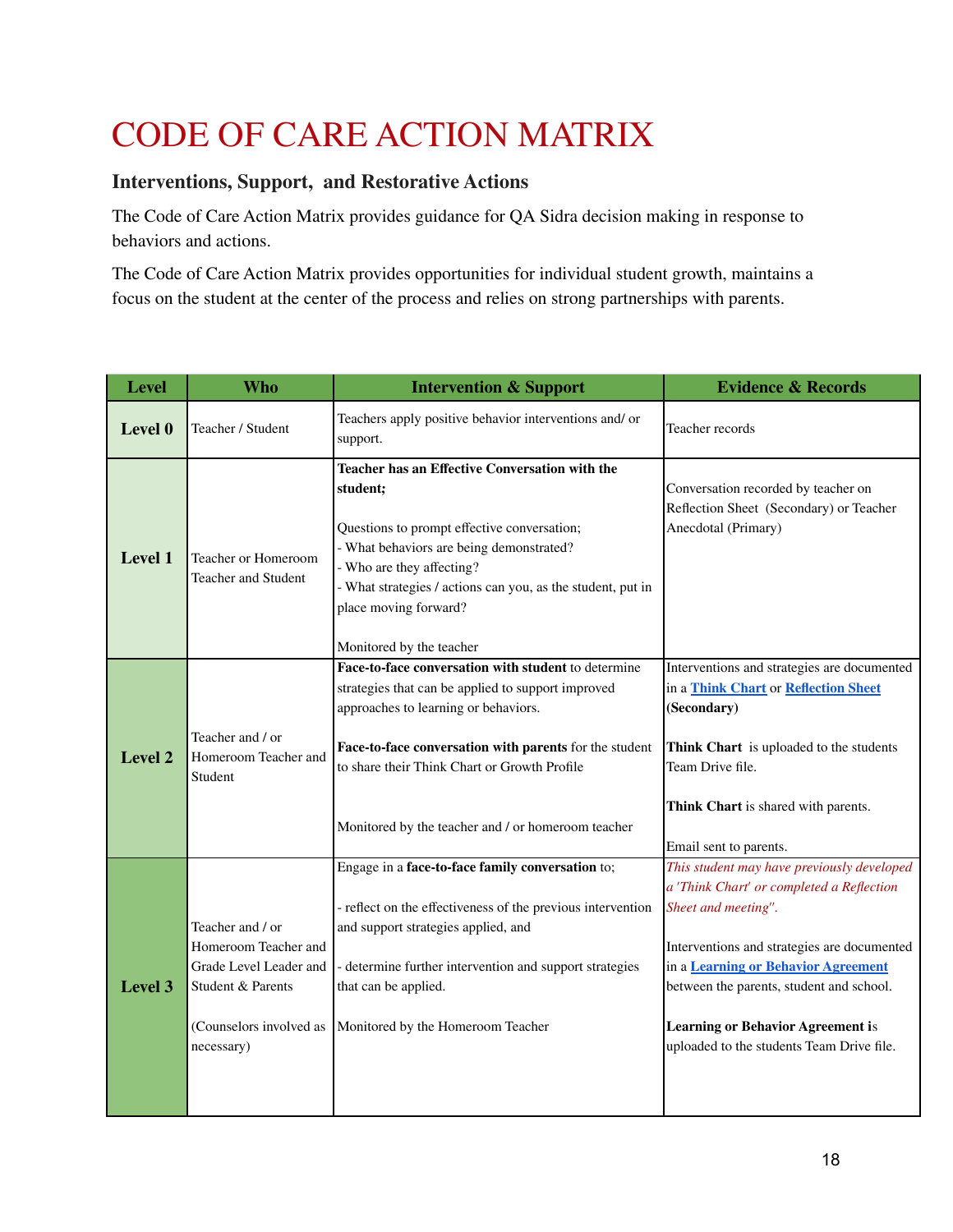|                |                         | Engage in a face-to-face family conversation to;            | This student may have previously had a            |
|----------------|-------------------------|-------------------------------------------------------------|---------------------------------------------------|
|                |                         |                                                             |                                                   |
|                |                         |                                                             | 'Learning or Behaviour Agreement' and has         |
|                |                         | - reflect on the effectiveness of the previous intervention | not made the required improvement.**              |
|                |                         | and support strategies applied, and                         |                                                   |
|                | Teacher and / or        |                                                             | <b>Behavior Incident Report</b>                   |
|                |                         | - determine further intervention and support strategies     |                                                   |
|                | Homeroom Teacher and    | that can be applied.                                        | Interventions and strategies are documented       |
|                | Grade Level, Assistant  |                                                             | in a Learning or Behaviour Contract               |
|                | Principal, Student &    | Monitored by the Homeroom Teacher & Grade Level             | between the                                       |
| Level 4        | Parents                 | Leader                                                      |                                                   |
|                |                         |                                                             | parents, student and school.                      |
|                | (Counselors involved as |                                                             |                                                   |
|                | necessary)              |                                                             | <b>Learning or Behaviour Contract is</b>          |
|                |                         |                                                             | uploaded to the students Team Drive file.         |
|                |                         |                                                             |                                                   |
|                |                         |                                                             | * A Learning and Behaviour contract is            |
|                |                         |                                                             | intended to offer a cyclic process of             |
|                |                         |                                                             | reflection and growth, therefore students         |
|                |                         |                                                             | may engage in a review and re-development         |
|                |                         |                                                             | of a contract.                                    |
|                |                         |                                                             |                                                   |
|                |                         | Engage in a face-to-face family conversation to;            | This student may have previously had a            |
|                |                         |                                                             | 'Learning or Behavior Contract' and has not       |
|                | Homeroom Teacher and    | - reflect on the effectiveness of the previous intervention | made the required improvement.**                  |
|                | Grade Level, Assistant  | and support strategies applied, and                         |                                                   |
|                |                         |                                                             | Interventions and strategies are documented       |
|                | Principal, Principal,   | - determine further intervention and support strategies     | in a Learning or Behavior Probation               |
| <b>Level 5</b> | Student & Parents       | that can be applied.                                        | between the parents, student and school.          |
|                |                         |                                                             |                                                   |
|                | (Counselors involved as | Monitored by the Homeroom Teacher & Grade Level             | <b>Learning or Behavior Probation is</b>          |
|                | necessary)              | Leader                                                      | uploaded to the students Team Drive file.         |
|                |                         |                                                             |                                                   |
|                |                         |                                                             |                                                   |
|                |                         |                                                             |                                                   |
|                |                         | Engage in a face-to-face conversation to;                   | This student may have previously been on          |
|                |                         |                                                             | <b>Learning or Behavior Probation and has not</b> |
|                |                         | - reflect on the effectiveness of the previous intervention | made the required improvement.**                  |
|                |                         | and support strategies applied,                             |                                                   |
|                |                         |                                                             | - If return is determined the student will        |
|                | Principal, Director,    | and                                                         | re-enter at Level 5 with a letter signed by       |
|                | Growth Development      |                                                             | parents that further ongoing behaviors will       |
|                | Coordinators, Student & | - determine ongoing enrolment / expulsion                   | result in the parents withdrawing the student     |
| Level 6        | Parents                 |                                                             |                                                   |
|                |                         |                                                             | from QAS and finding an alternative               |
|                |                         |                                                             | pathway                                           |
|                |                         |                                                             |                                                   |
|                |                         |                                                             | OR,                                               |
|                |                         |                                                             |                                                   |
|                |                         |                                                             | QAS will provide support to the student           |
|                |                         |                                                             | and family with the transition to a new           |
|                |                         |                                                             | school.                                           |
|                |                         |                                                             |                                                   |

#### *Notes*

*\* A family conversation must include both mother and father.*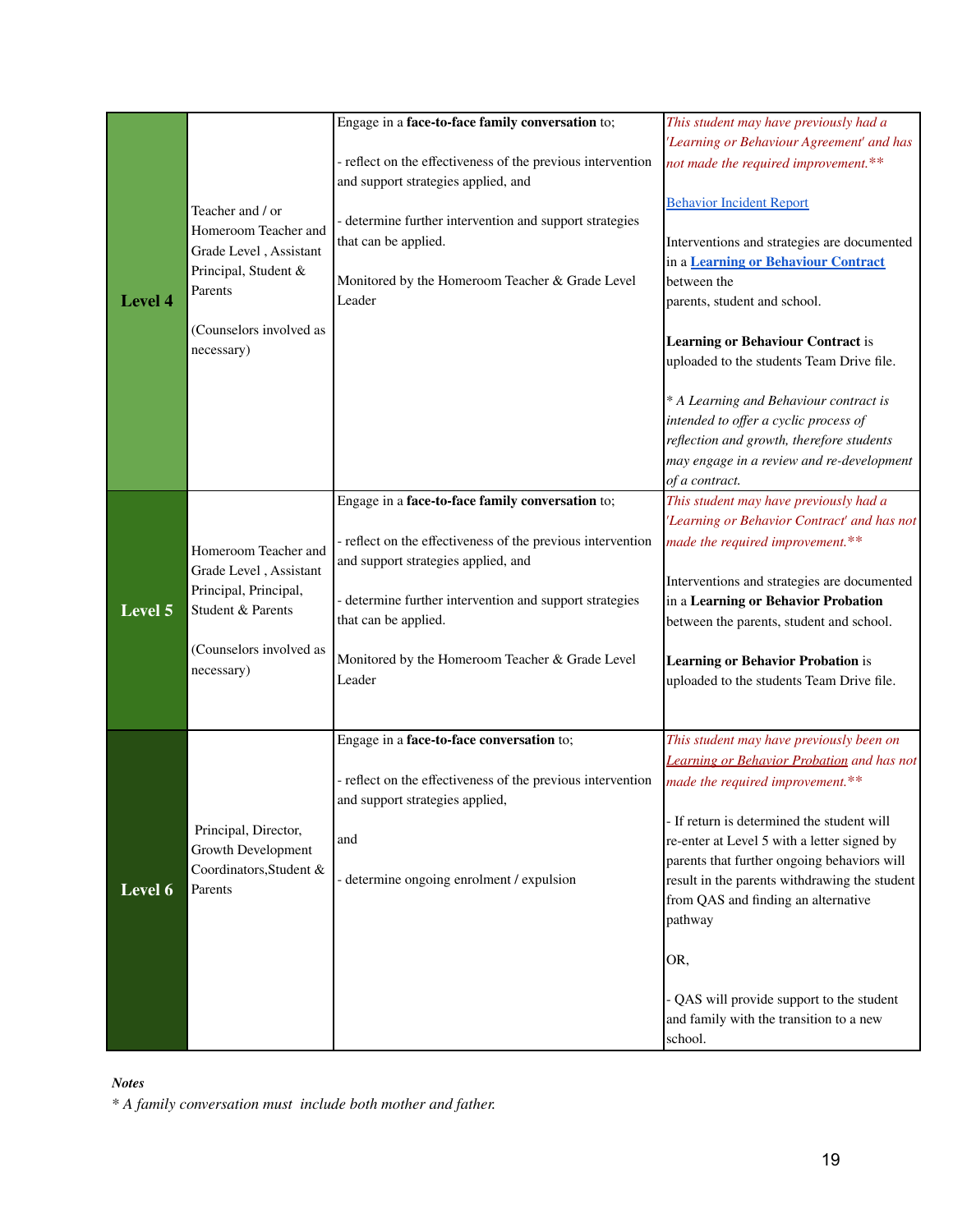\*\*The point of entry onto the Code of Care Action Matrix may vary depending on the nature of the incident and the *severity of an individual incident*

## **CHILD PROTECTION /SAFEGUARDING**

<span id="page-20-0"></span>The Child Protection Policy sets forth the specific guiding principles for child protection at QF schools. The Child Protection Procedures Manual is intended to provide more precise procedures and detailed processes that are uniformly expected among all QF Schools. The values, principles and expectations for safeguarding in QF School's is based on the United Nations Convention of the Rights of the Child (UNCRC), and guidance provided by the International Task Force for Child Protection (ITFCP) and are underpinned by the following principles;

- All children have equal rights to be protected from harm and abuse.
- Everybody has a responsibility to support the protection of children.
- All QF schools have a duty of care to children enrolled in the school and those who are affected by the operations of the school.

All actions on child protection are taken with the best interests of the child, which are paramount. In keeping with the mission and values of the Qatar Foundation, we believe that every child and young person, regardless of age, has at all times and in all situations a right to be able to grow physically, emotionally, socially and academically and feel safe and protected.

We are committed to safeguarding processes which include protecting students from abuse and neglect; preventing risk of harm to children's health or development; and ensuring children grow up with the provision of safe and supportive care.

QF Schools expects all individuals and groups affiliated with the school community to act with integrity and to take responsibility for keeping students safe. Whether they are a staff member, service or activity partner, volunteer, intern, contractor, guest, parent or visitor, it is our expectation that they will support our students and act with their well being in mind at all times.

Children's and young people's concerns are at the center of this Child Protection Policy and their views will be taken seriously if they seek help from a member of our staff. However, staff cannot guarantee confidentiality if concerns are such that a referral must be made to the appropriate agency or agencies in order to safeguard the child's well-being. If QF schools have concerns about a child's physical, sexual or emotional well-being, or that they are being neglected, the school will take appropriate action.

QF Schools must abide by all relevant laws of the State of Qatar pertaining to the welfare, safety and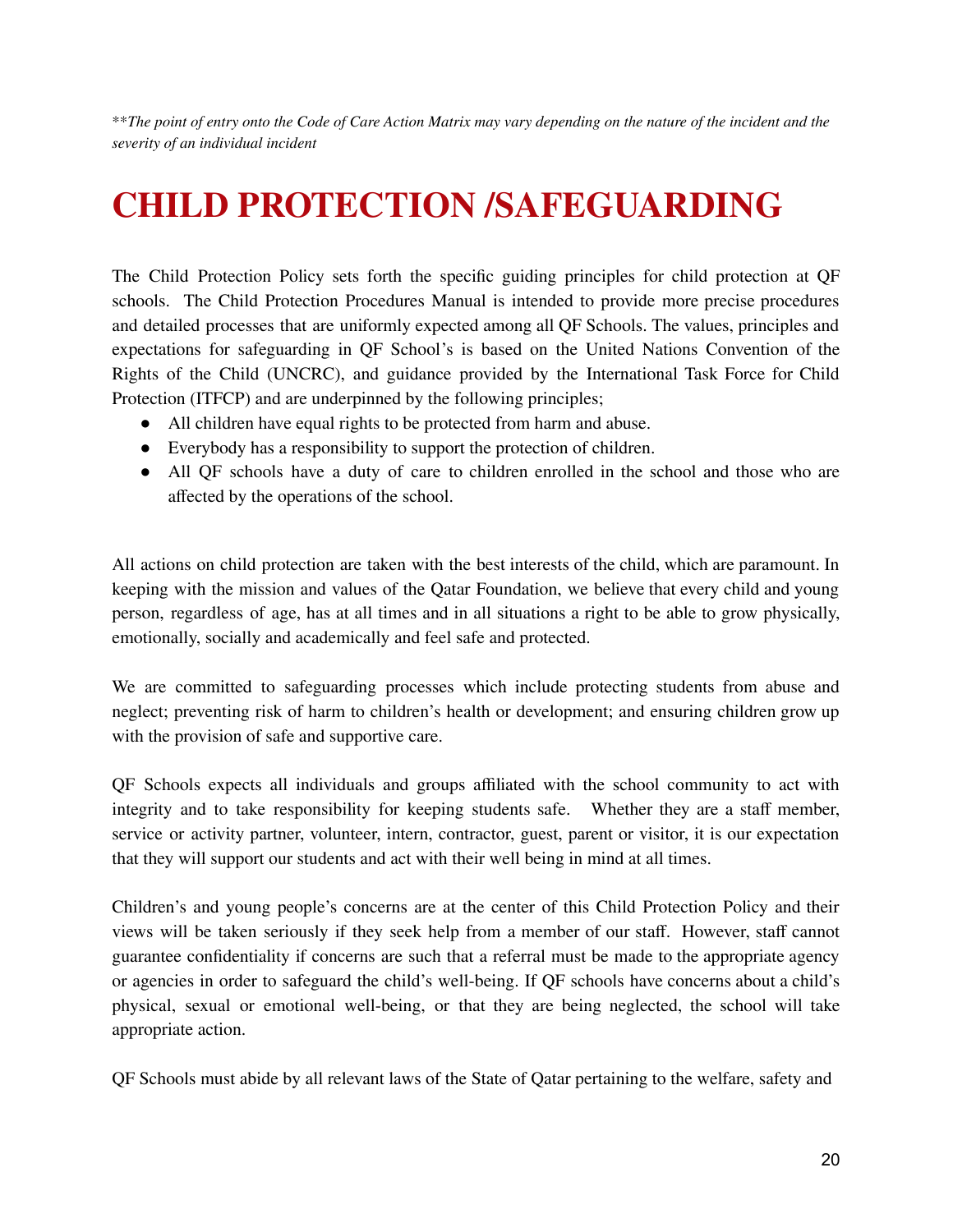security of children. Among these laws is the requirement that school staff, teachers and administrators report suspected child abuse or neglect. Therefore required QF Schools have procedures that facilitate, guide and ensure compliance to the legal requirements of the State of Qatar.

Policy and the Procedures Manual set out the requirements for identifying, reporting and managing the following types of child protection issues:

- Physical abuse or non-accidental physical injury.
- Emotional abuse or ill-treatment
- Sexual abuse or exploitation
- Neglect
- Domestic violence
- Commercial exploitation

### **Recruitment**

Thorough background checks are undertaken for all potential new employees, faculty, or staff through safer recruitment practices.

### **Security and Campus Access**

Security practices are to be followed by ALL members of our community. Access to the campus will only be allowed with the appropriate identification.

### **Disclosure and Response**

Practices are included in training and learning programmes so that students, parents, teachers, staff and volunteers all know how to respond to a disclosure of abuse. If you notice anything that makes you feel uncomfortable please report it to your child's homeroom teacher or email the principal (Primary: [rcarter@qf.org.qa](mailto:rcarter@qf.org.qa) | Secondary: [hmenand@qf.org.qa](mailto:hmenand@qf.org.qa)) or contact **Secondary School:** 4454 2561 **Primary:**4454 2322.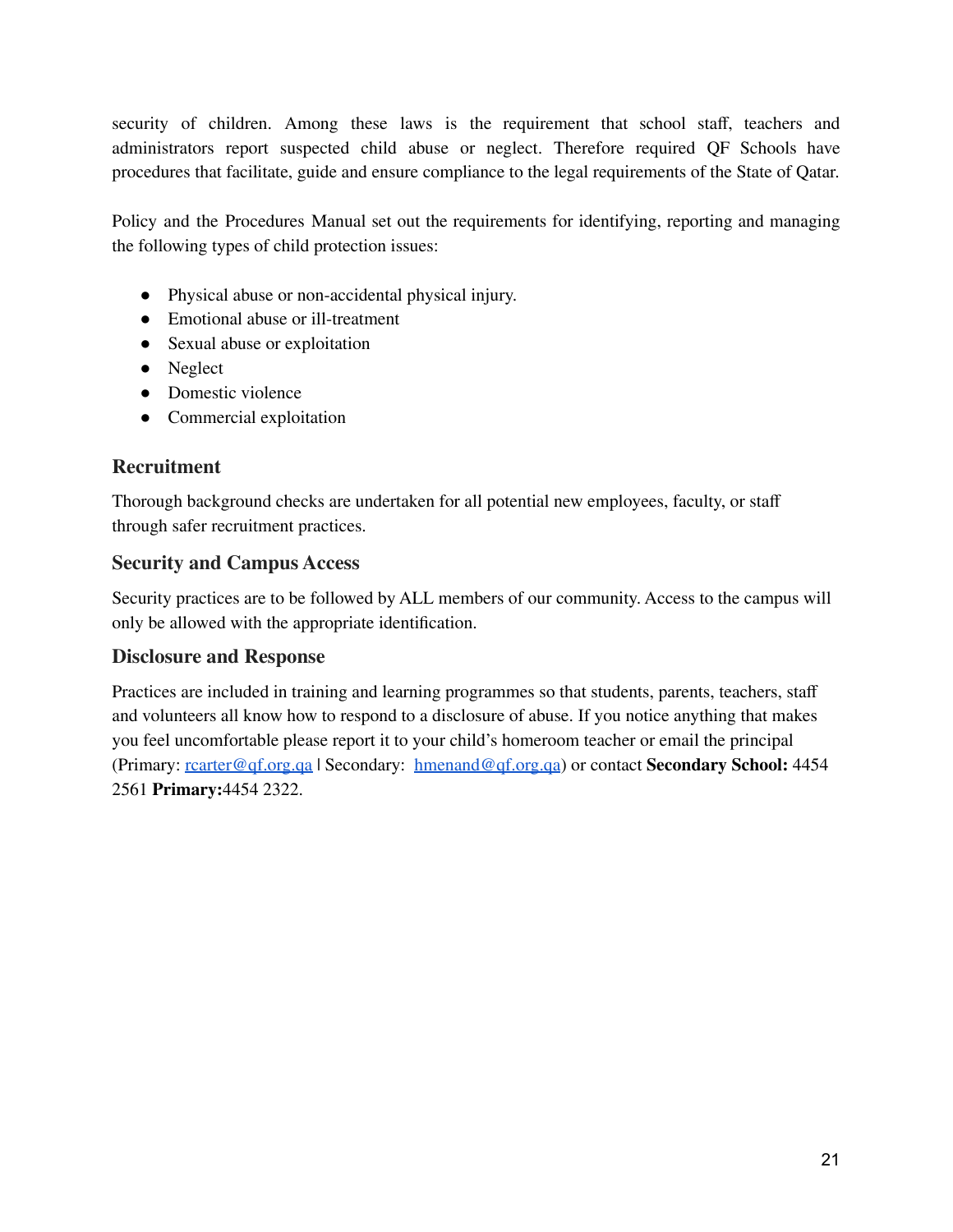## <span id="page-22-0"></span>QA SIDRA ADVISORY BOARD

The Board of Advisors acts as an advisory board and communicates with the Executive Directors of QF Schools and with the President of PUE, when necessary. Its primary function is to help build relationships between its school and the local community and to support, criticize, advise or endorse issues placed before them. The Board of Advisors does not have any fiduciary responsibility or authoritative power and is strictly an advisory and a community connection body. The QA Sidra Director convenes the QA Sidra Advisory Board on four occasions during the school year. Prior to the Advisory Board's scheduled meeting, the Director meets with the Advisory Board Chairperson to share growth and development plans at QAS, establish priorities for the Advisory Board to discuss and to define the agenda.

QA Sidra is fortunate to have committed and passionate Advisory Board members. Each member of the Advisory Board is dedicated to supporting our community to grow and thrive.

#### **Dr. Amal Mohammed Al-Malki (Board Chair)**

Founding Dean of the College of Humanities and Social Sciences at Hamad bin Khalifa University, Qatar Foundation.

#### **Mr. Hamad Al Kuwari**

Executive Director City Operations Qatar Foundation

#### **Dr. Asmaa Al-Fadala**

Director of Research and Content Development at the World Innovation Summit for Education (WISE)

#### **Mr. Essa Ali Al Mannai**

Executive Director for Children's Museum

#### **Mr. Danny Harrison**

Executive Director of PUE Academic Affairs

#### **Mr. Hamad Dalmouk**

Workforce and Compensation Director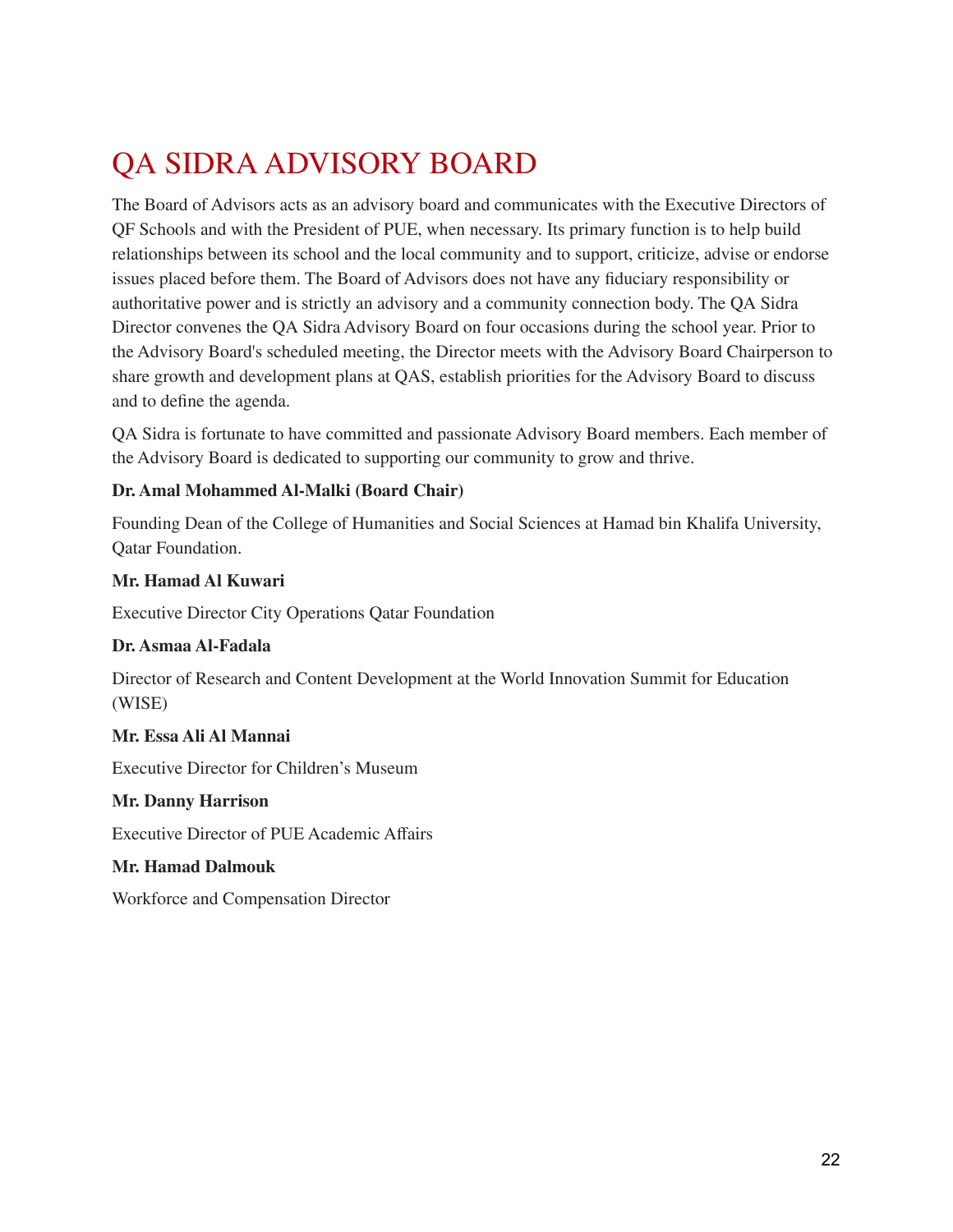## <span id="page-23-0"></span>OUR TEAM

Our school community is filled with many people who care about your children and their success. Our teaching faculty, support staff, instructional assistants, helpers, cleaners, security, food services, IT team, Human Resources, Finance and many more. Without the support of all of these amazing people, our parents and our students and our school would not be able to operate successfully.

### **Each and every member of our community is responsible for our success as a school community.**

### **Everyone is responsible for the well-being and academic achievements of our children. What will you do to build our positive and kind school culture this school year?**

With all of the different people who are part of our school community, it can be hard to know whom to contact. You are always encouraged and welcomed to address issues and concerns about your child(ren)s' programme within the school. You are strongly encouraged to take the first step by scheduling an appointment to talk directly with the classroom teacher. Concerns are most often resolved when teachers, parents and students work in partnership. A teacher or parent can request a leader or translator be present to facilitate communication if requested. General school concerns should be discussed with the appropriate Principal (Primary:  $\frac{\text{rcarter@qf.org.qa}}{\text{rarter@qf.org.qa}}$  $\frac{\text{rcarter@qf.org.qa}}{\text{rarter@qf.org.qa}}$  $\frac{\text{rcarter@qf.org.qa}}{\text{rarter@qf.org.qa}}$  Secondary: [hmenand@qf.org.qa](mailto:hmenand@qf.org.qa)).

Please email the primary and secondary school offices and we will help you connect with the correct person.

**Primary:** [rzarandah@qf.org.qa](mailto:rzarandah@qf.org.qa) **Secondary:** [mfadel@qf.org.qa](mailto:mfadel@qf.org.qa)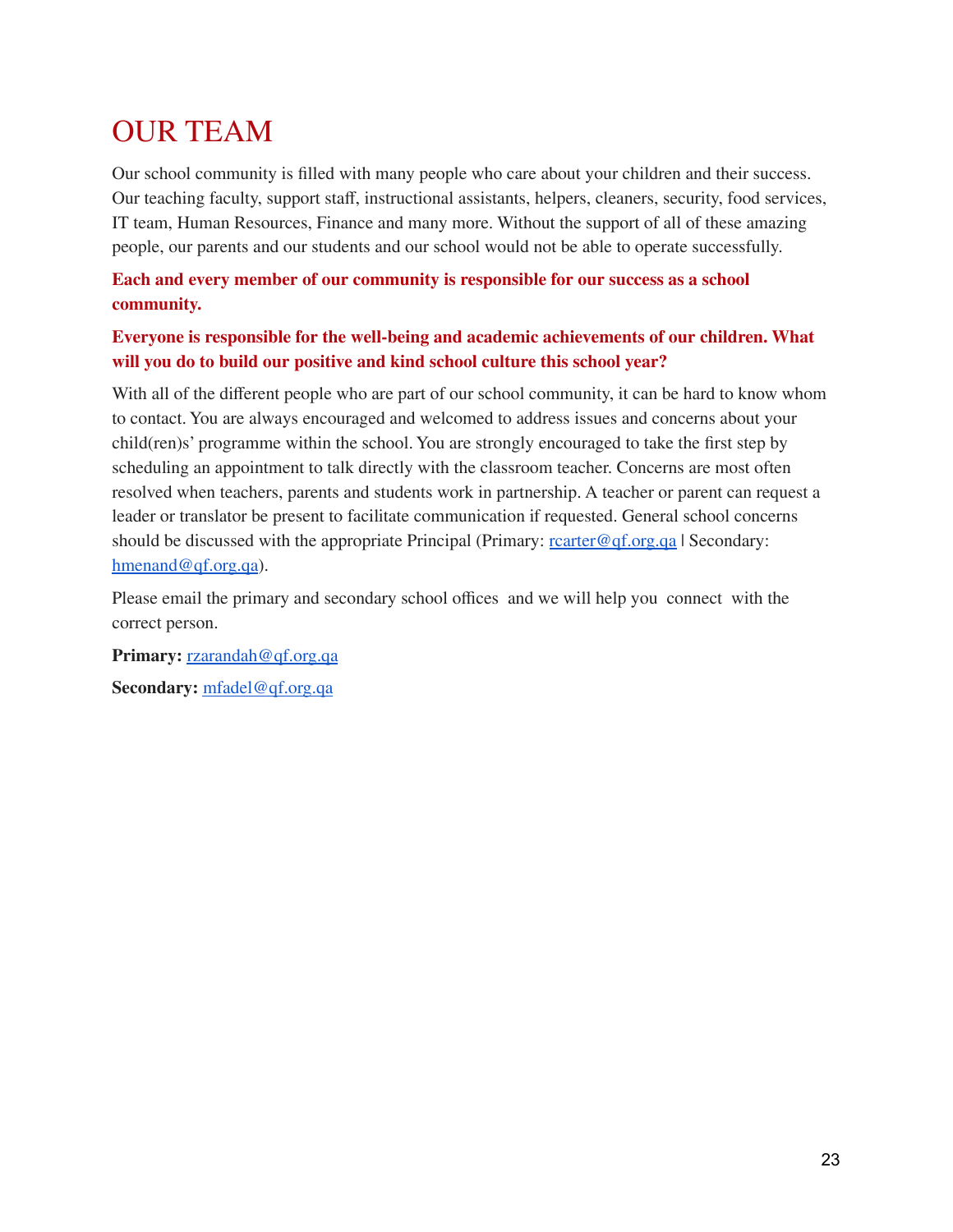## <span id="page-24-0"></span>PARENT TEACHERS ASSOCIATION (PTA)

The Qatar Academy Sidra (QAS) Parent Teacher Association (PTA) is a representation of parents or guardians of QAS students collaborating alongside delegates from QAS faculty and staff. Our goal is to build community through initiating and promoting fundraising events and educational activities that support QAS. The PTA is led by an Executive Committee.



### **The PTA:**

Develops a partnership between school and home, - Provides a forum for parents to have a voice in the school conversation (Advisory Conversations), - Encourages engagement by all parents and teachers, - Funds, plans, and carries out activities throughout the year, - Establishes forums through which parents and teachers can exchange information.

### **Parent Volunteer Opportunities include:**

PTA Events, - help organise an event (or part of an event) in collaboration with QA Sidra - Welcome Team, - Sponsorship and Fundraising - sharing your talents and passions as part of the co-curricular programme & after-school activities, - engaging in Advisory conversation with the QA Sidra school leadership

ALL QAS Parents are members of the Parent Teacher Association

Are you connected to the PTA?

How can you be involved? [halyafai@qf.org.qa](mailto:halyafai@qf.org.qa)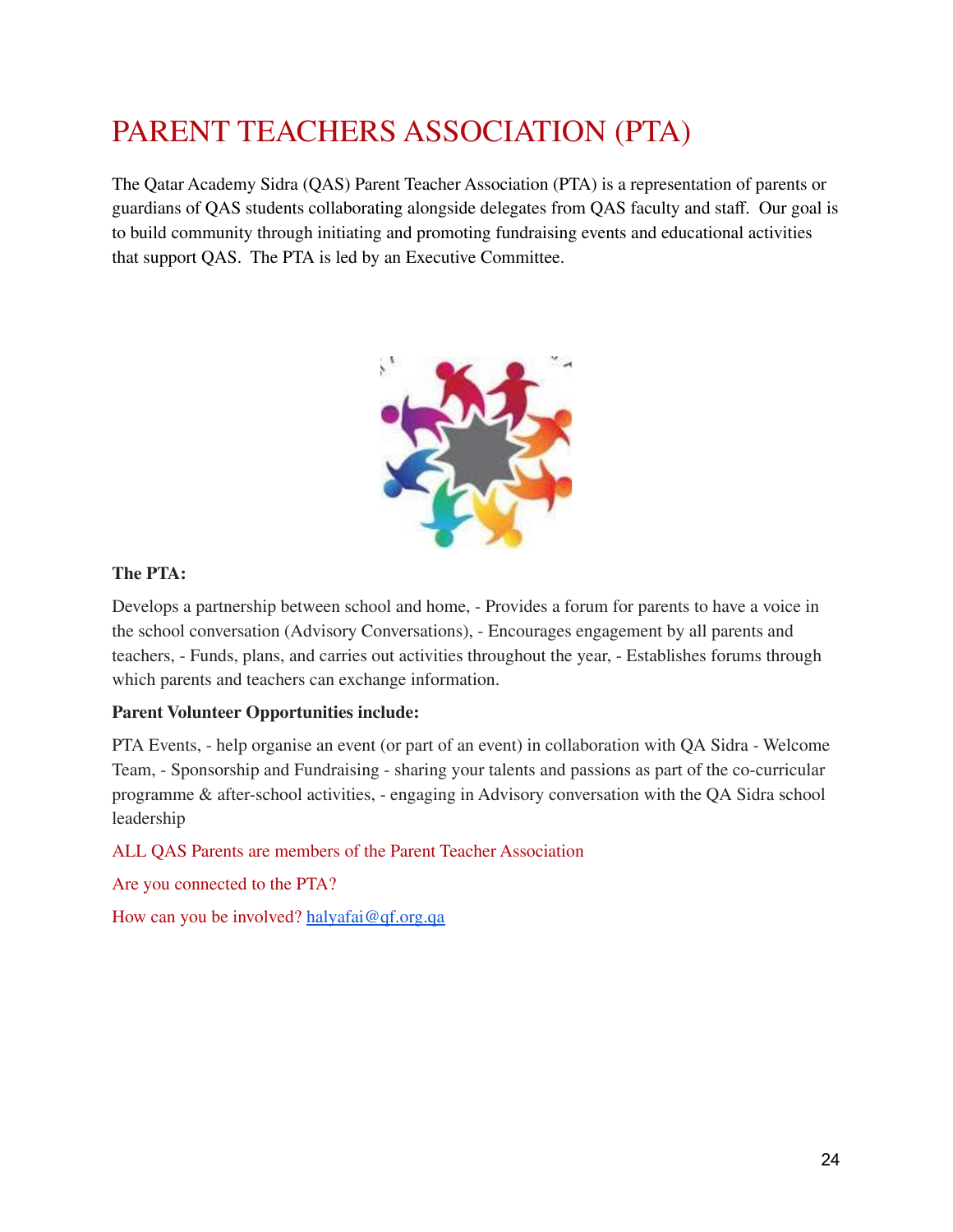## SCHOOL EXPECTATIONS (Practices & Procedures)

### <span id="page-25-0"></span>ABSENCES

Parents are requested to report their child's absence the same day to the homeroom teacher and school secretary (Primary: [mpereira@qf.org.qa](mailto:mpereira@qf.org.qa) | Secondary: [mfadel@qf.org.qa](mailto:mfadel@qf.org.qa) by email.

A student who has been absent due to his/ her illness shall bring a written excuse signed by his/her parent or guardian to the homeroom teacher. If the absence is more than two consecutive days, the parent/guardian note shall be accompanied by a report from a physician. In certain extenuating circumstances (long-term illnesses, hospitalisation, death in the immediate family) parents will be required to submit documents.

All absences (medical, explained, unexplained etc) will contribute to the overall attendance data. Unexplained absences are not acceptable. A note for all student absences is expected.

#### **LATE ARRIVALS**

Parents are requested to report their child's late arrival the same day to the homeroom teacher and school secretary(Primary:*mpereira@qf.org.qa* | Secondary:*[mfadel@qf.org.qa](mailto:mfadel@qf.org.qa)* by email . Repeated late arrivals will result in conversations with families, agreements and / or contracts and may potentially place re-enrolment at QA Sidra at risk.

#### **PICK UP**

Parents who wish their child to change his/her usual daily routine (such as to leave school early or to leave with the parents of another student or a relative) are requested to notify the homeroom teacher and the school secretary via email ahead of time with the details of the pick-up, including the name of the person collecting the student. Any person other than those regularly authorised by the parent to pick up a child must show proof of identity. The parent will then be contacted by phone to authorise the release of their child.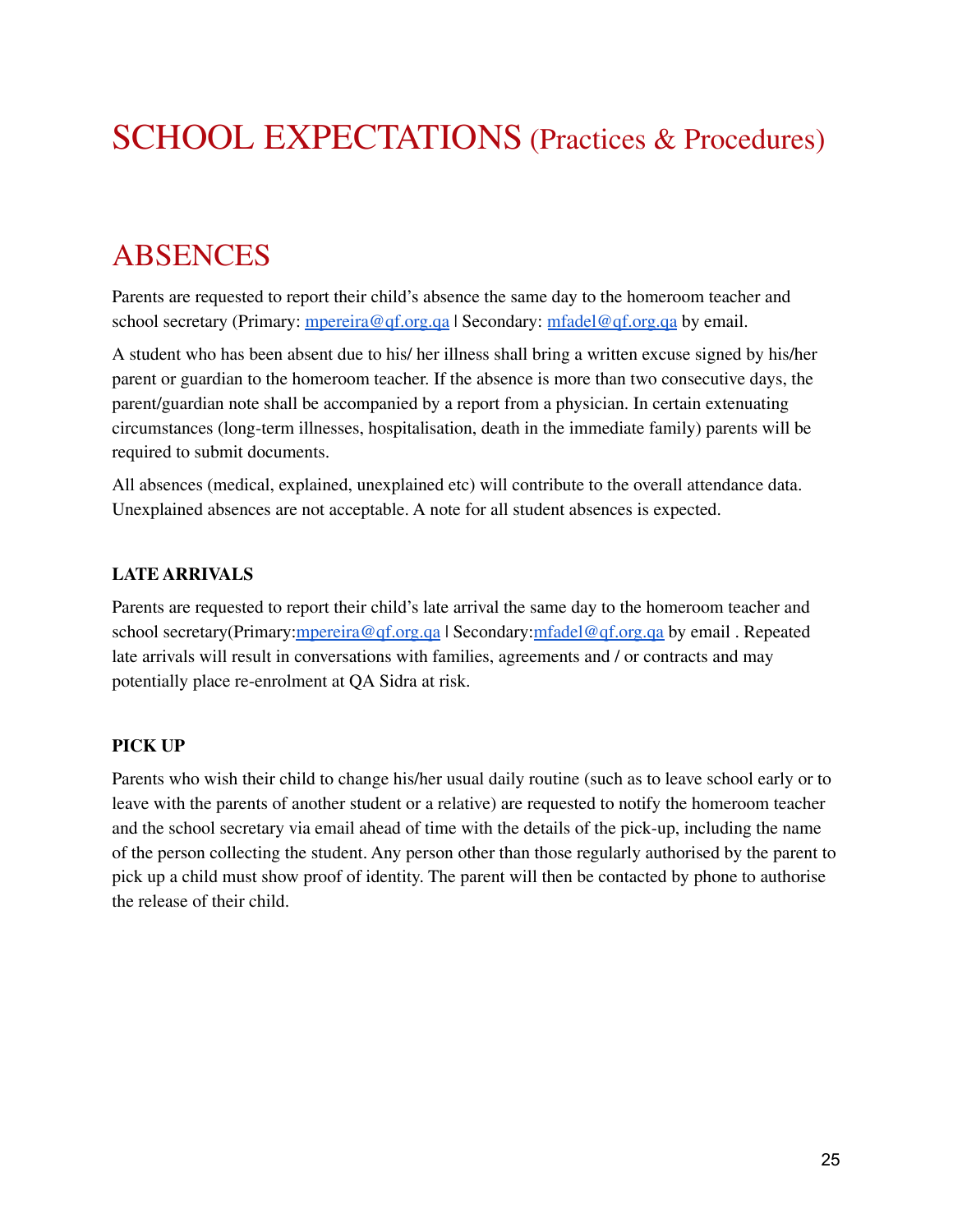## <span id="page-26-0"></span>ACADEMIC INTEGRITY

### **Academic Integrity is a key attribute of being a principled learner. By applying academic integrity to all learning and in all assessment we are demonstrating the attributes of the IB Learner Profile.**

Academic Honesty is a set of values and skills that promote personal honesty and good practice in teaching, learning, and assessment. Academic Honesty is the responsibility of all schools, administrators, teachers, parents, and students.

Intellectual Property includes different forms of property rights, such as patents, registered designs, trademarks, moral rights and copyright. Forms of intellectual and creative expression must be respected and are protected by law. Academic misconduct includes but is not limited to the following:

**Intentional** - when a student plans to be dishonest, is aware of the nature of their actions, and may even take measures to disguise or cover their dishonesty.

**Unintentional** - when a student is dishonest without realizing what is expected and required, or cannot manage the appropriately honest processes.

**Copying** - reproducing someone else's words, ideas or work in one's own assignment.

**Duplication** - use of one's own assignments for more than one task.

**Plagiarism** - taking the words, ideas or work of another individual and presenting it as one's own. Most often this is in the form of directly copying text without acknowledging the source, but it can also include the indirect copying, using, rephrasing or re-presenting of the ideas or work of another person without due acknowledgement or reference.

**Fabrication** - the creation of false, fake or invented data, research, images, or other source material. This could also take the form of omission of source data.

**Collusion** - when two or more students work together, thus making attribution of ideas or words that are difficult to determine, whether intentional or unintentional.

**Copyright infringement** - the acquisition or use of copyrighted work without appropriate authorization, license or permission.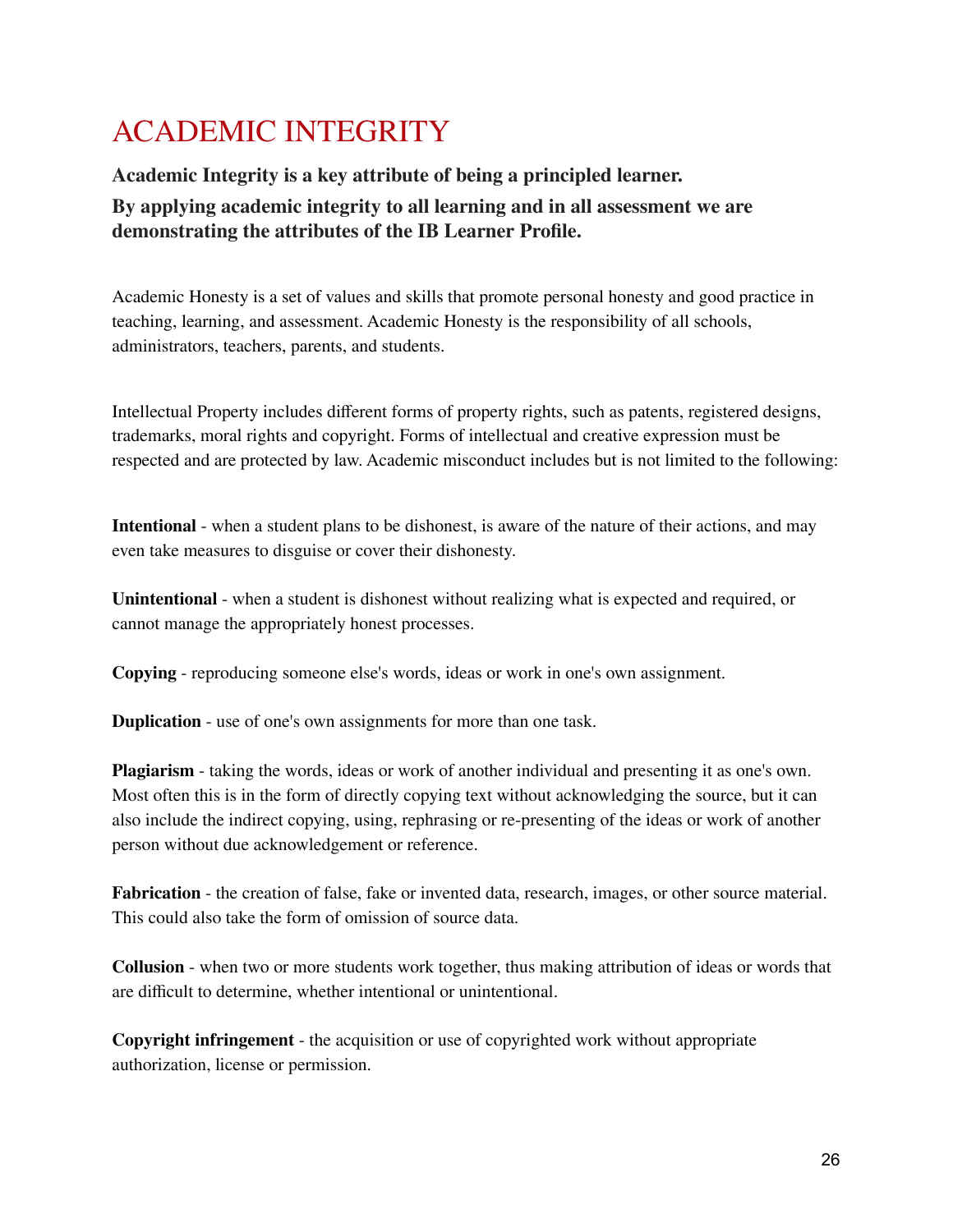**Tutorization** - when a student gains too much guidance or support from a home tutor, whether by the provision of prompts or coaching, or by producing a complete assignment on behalf of the student.

**Exam malpractice** - could be in the form of taking notes or forbidden items into an examination session, or copying from a neighbouring classmate.

**'Contract cheating'** - a form of collusion or tutorization in which a student pays for someone else to produce an assignment on their behalf; whether a friend, a classmate or an online service provider.

**Unauthorized or malicious interference** - with another student's work, or with teacher or school records.

The Modern Language Association (MLA) formatting style is used at QA Sidra to format written papers and cite sources. Qatar Academy recognises that students' progress in understanding their responsibility concerning academic honesty and plagiarism comes with age and experience in a school setting. To this end all teachers are committed to educating the students in how to produce assignments which are properly prepared.

Academic Honesty is expected in all classes and in all learning; therefore students' will be acquainted with plagiarism through the individual subject classes and their homerooms at the beginning and during every school year. Academic, dishonesty, plagiarism and/or cheating incidents will be tracked across all classes. Homeroom teachers and Grade Level Leaders will monitor incidents of academic dishonesty and apply grade appropriate restorative actions. Academic dishonesty has an impact on academic achievement and in the higher grades can place external qualifications at risk.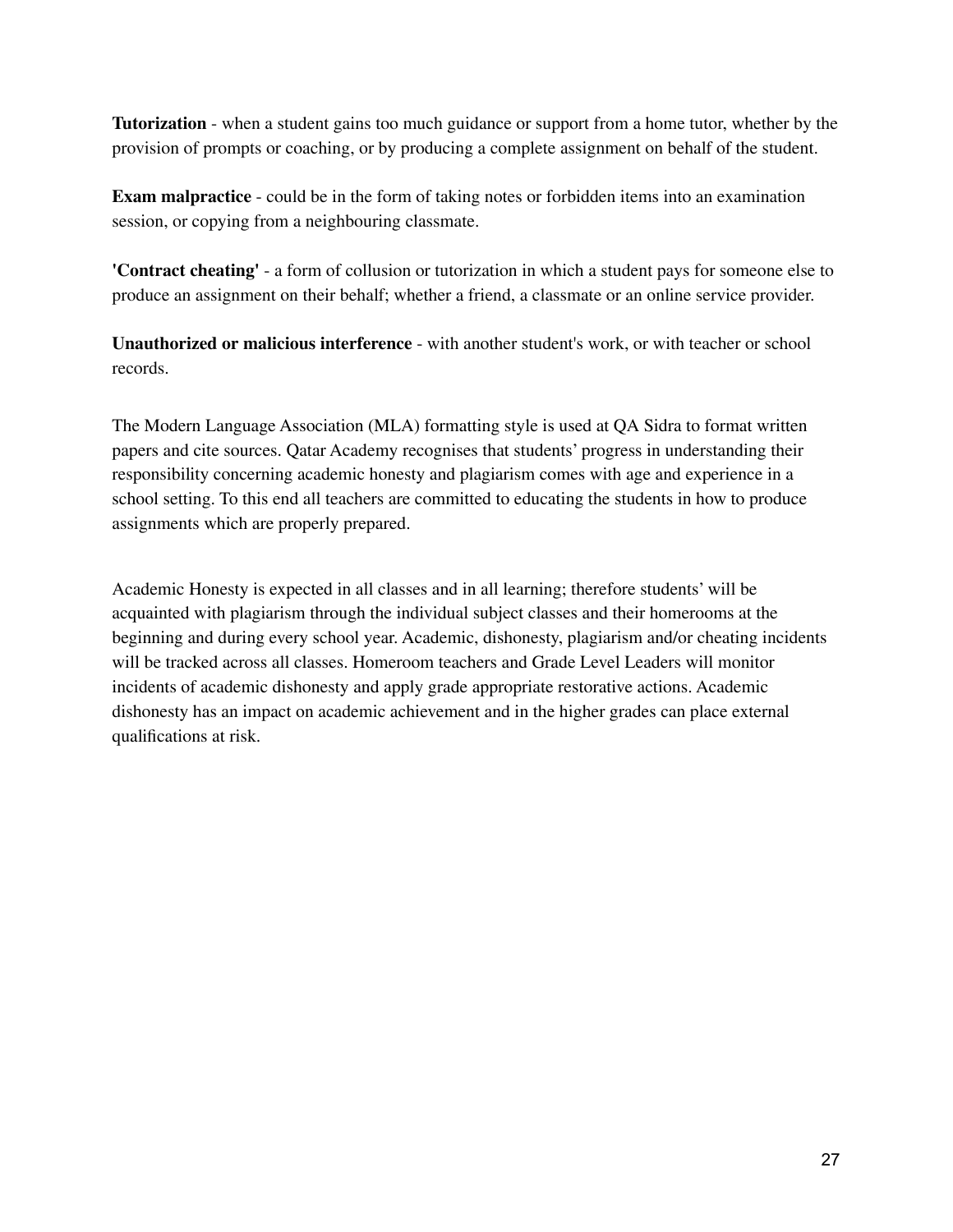## <span id="page-28-0"></span>ADMISSIONS

### **Application Process**

The **full application process** is to be completed online and all supporting documents shall be submitted online via the admissions portal **OpenApply**. The URL is: <https://qas.openapply.com/>

Supporting documents include:

- Passport, Birth Certificate and Residency Permit (QID) copy of the child
- Passport and Residency Permit (QID) copies of the parents,
- The child's 3 most recent end of year school reports and the report from Semester 1,
- any standardized testing you have e.g. MAP, ISA, WIDA
- any other relevant documentation e.g. IEP, ILP, Accommodation Plans
- Completed QAS Medical Form and copy of immunization card
- Copy of letter of employment from the parent's workplace

In addition to specific documentation, you will be required to;

- pay QAR 500 to activate your application, and
- pay a QAR 3000 non-refundable deposit on acceptance.

Both payments are to be completed online via the *OpenApply* portal.

Besides section 1-4 of the application form, please be reminded to submit the **Confidential School Report**.

An online screening and family interview with our school counselor will be arranged after all required documents and Confidential School Reports are received.

On acceptance you will be provided the following agreement:

- Conditional Acceptance QAS and Family Agreement
- Conditional Acceptance Letter of QF Schools
- Payment Policy

If you have any questions, please feel free to contact QAS Admission Officer [rsmohammed@qf.org.qa](mailto:rsmohammed@qf.org.qa)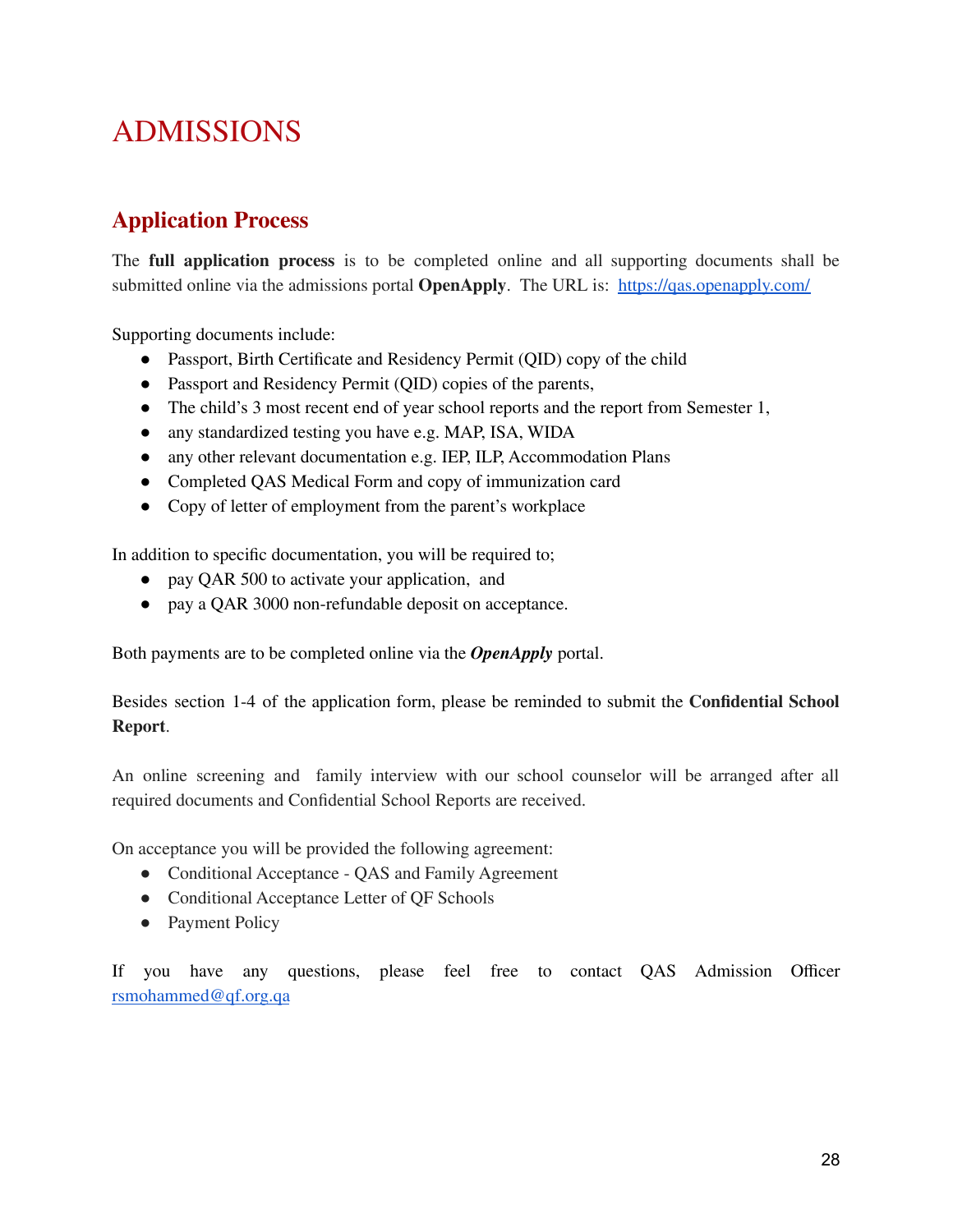### **Re- Enrollment Process**

Annually QAS will send a re- enrollment form for the parents of the existing students in the school. The parents are expected to notify the school of the students intention to continue or withdraw for the next academic year. Along with this, the school also sends a finance form for the information of the parents.

Re-enrolment for all students at QA Sidra is conditional upon the child's commitment to;

- the QA Sidra Core Values (Respect, Integrity, Unity and Kindness),
- the school policy regarding attendance (90% attendance requirement),
- demonstrating satisfactory academic progress and growth, and

● demonstrating appropriate approaches to learning and behaviours as prescribed by the International Baccalaureate (IB) learner profile and the QA Sidra Code of Care (expectations and actions for behaviour).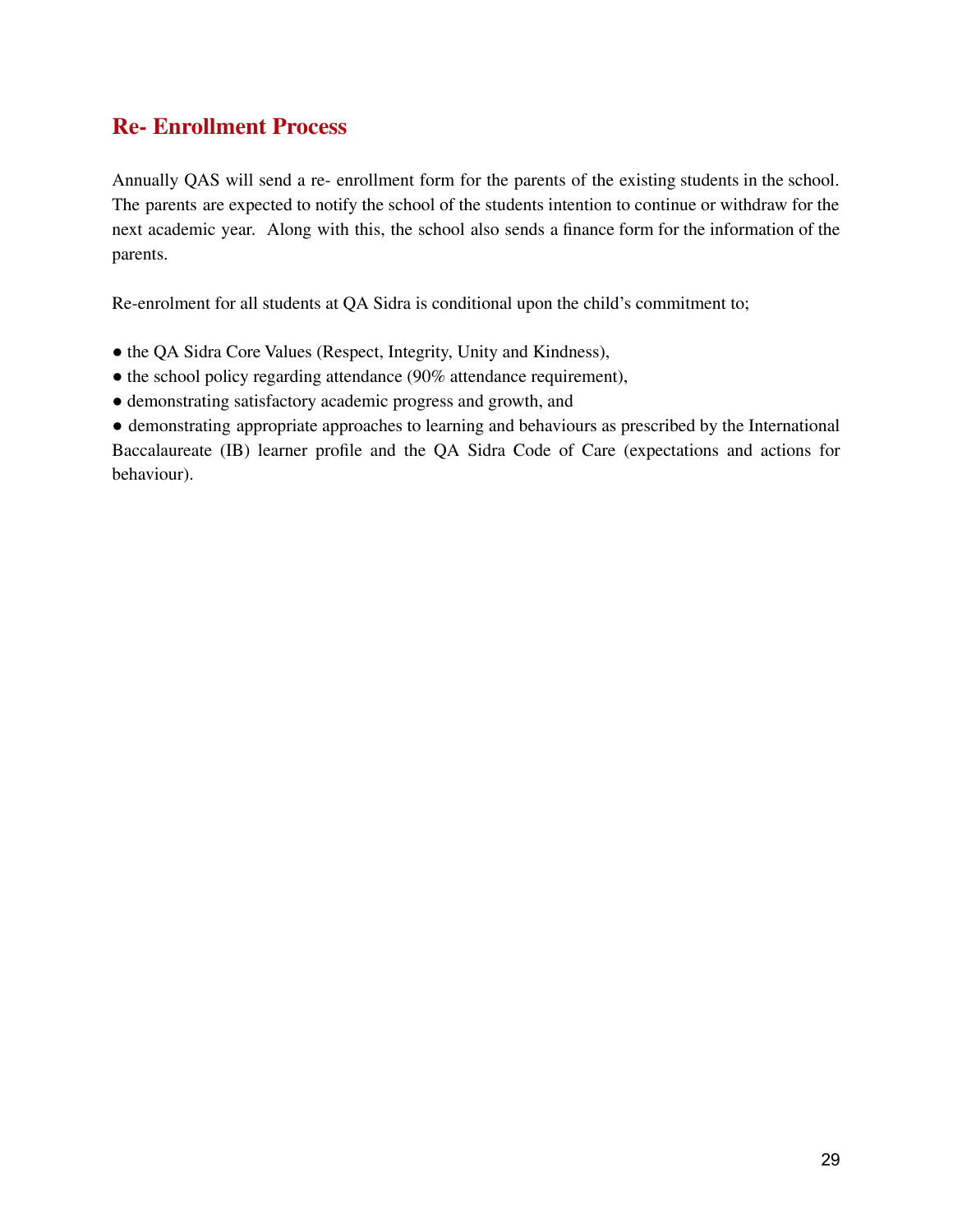## <span id="page-30-0"></span>ATTENDANCE

### **SCHOOL DAY**

The attendance policy is based on the understanding that attendance is a prerequisite to high academic achievement. Attendance is taken each day and for class periods in the Secondary School. This information is kept electronically. The official attendance policy for QA Sidra is based on four fundamental understandings:

1. The best way for any student to learn is to be in class,

2. The responsibility for ensuring attendance is firstly held by the student and parents,

3. Students are expected to attend at least 90 percent of their scheduled classes in order to receive credit for the school year and to ensure promotion and re-enrolment into the new school year.

4. Students are expected to attend their scheduled classes in order to receive credit for the school year. Given that the school year is usually 180 days, students are expected not to be absent for more than 18 school days in any given school year to receive credit for a course or class. All records of absences are available to students and parents/guardians through Managebac or PowerSchool.

Attendance at school is vital to a child's success. Parents of students with excessive attendance issues will be asked to meet with school administrators to find a solution to attendance issues.

Attendance that exceeds 10% has a negative impact on a student's learning. It may also result in the school's inability to provide semester grades, promote a child to the next grade or offer re-enrollment.

Tuesday is an early release day across all QF Schools to create opportunities for teacher professional learning.

### **Regular Student Hours**

| Grades                | <b>Students Start</b> | <b>Students End</b> |
|-----------------------|-----------------------|---------------------|
| $\vert$ Pre 3 - Pre 4 | 7:00 am               | $12:00 \text{ pm}$  |
| KG- Grade 12          | 7:00am                | 2:00 <sub>pm</sub>  |

### **Early Dismissal Days (Tuesday) for Students**

| <b>Grades</b>   | <b>School Ends</b> |
|-----------------|--------------------|
| Pre 3-Pre 4     | 12:00 PM           |
| $KG - Grade 12$ | :00PM              |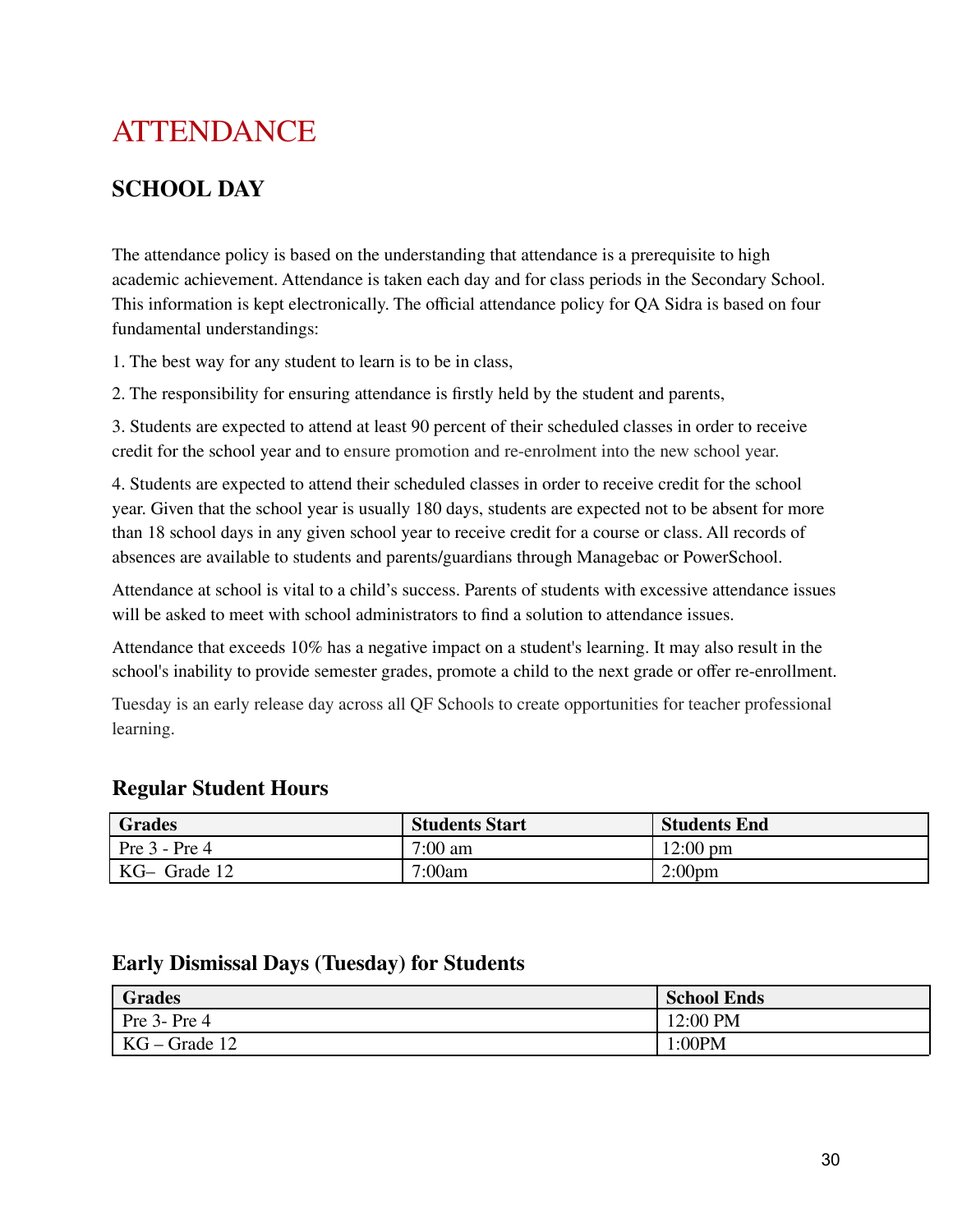## <span id="page-31-0"></span>**COMMUNICATION**

Clear, regular and consistent communication is important in building positive and strong partnerships. Communication requires all members of our community to actively engage with each other positively.

QA Sidra and our teaching team have a responsibility to ensure that information about your child's learning and school operations is accurate and timely.

As a parent, it is your responsibility to ask questions and engage directly with your child's Homeroom teacher if you need help or if you need further clarifications.

For teachers and parents, it is important to communicate early. When we are working together to support your child's learning we can have the greatest impact and provide the best opportunities for your child's success.

Full participation in hopes and concerns, parent conferences, three-way conferences, student-led conferences is expected.

Participation in parent forums, parent workshops, information sessions, coffee mornings and PTA Advisory sessions is also expected however it is recognised that your participation may be face to face or virtually.

Email communication is an effective way to ask questions or request information directly from your child's Homeroom teacher. As our teachers are in the classroom working with your child(ren) throughout the day we know you will appreciate that you may not receive an immediate response. All teachers, leaders, and parents are expected to acknowledge email communication within 48 hours of receipt. If you have not received a response after 48 hours please send a reminder and cc' the divisional Principal.

When there are questions or clarifications that are required and are urgent please indicate this in your email. When there are questions for clarifications that require a more complex response please anticipate an invitation for an appointment.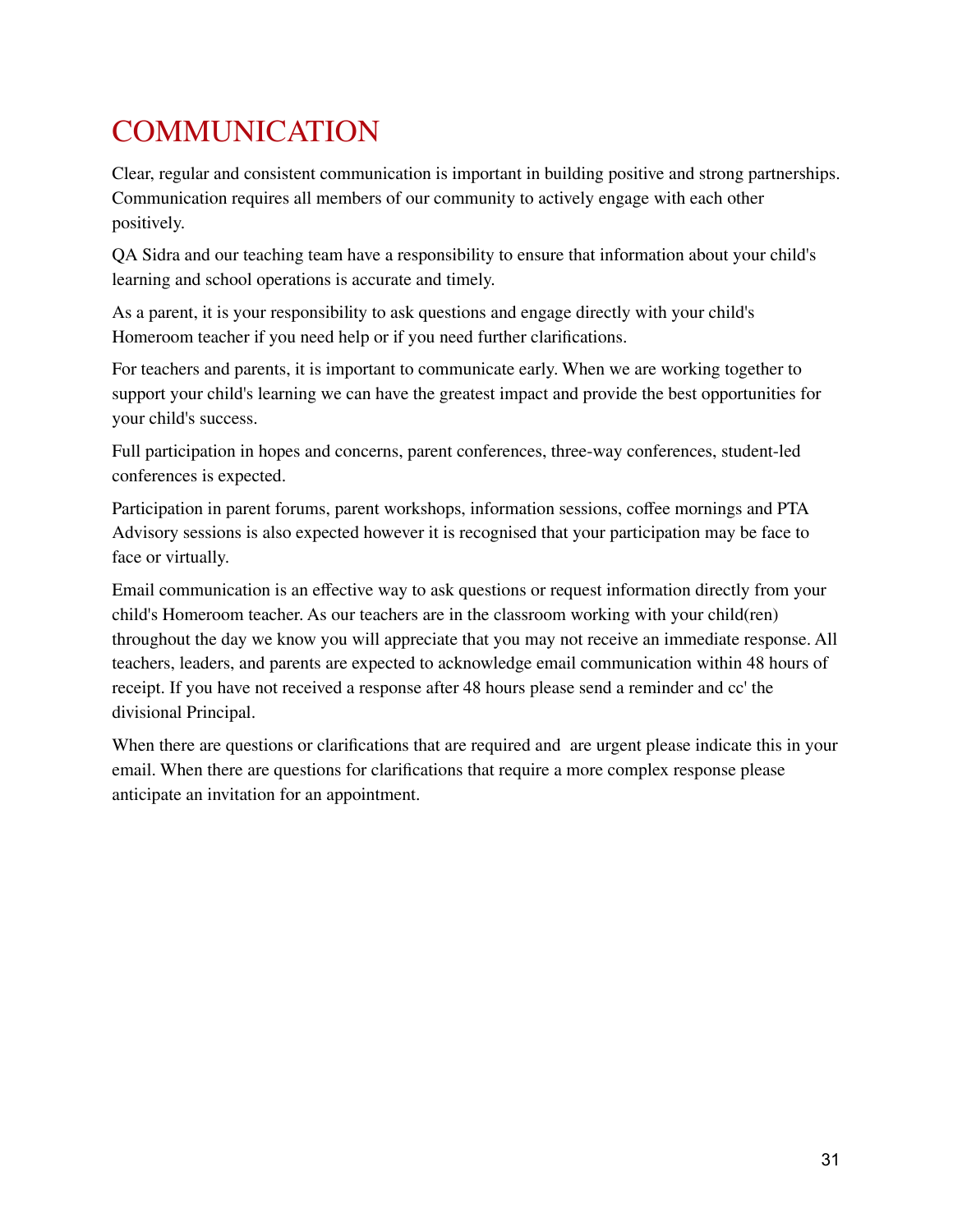### CLASS PLACEMENT

### **Secondary School Class Placement**

#### **Arts**

All students in MYP 1- MYP 3 (Grade  $6-8$ ) participate in a yearly rotation of Performing Arts /Drama and Visual Arts each school year. The student's core class determines the rotation. In MYP 4-5 (Grade 9 and 10) students will elect one discipline (Visual Art or Drama) which will be studied for the full yearSelection for these subjects is completed at the end of the previous school year or on enrolment to QAS.

#### **Design**

Design in MYP 1-4 (Grade 6 - 9) students engage in learning in their core classes. In MYP (Grade 10) students will elect one discipline (Robotics or Design ) which will be studied for the full year. Selection for these subjects is completed at the end of the previous school year or upon enrolment to QAS.

#### **Languages**

In MYP 1- MYP 5 (Grade 6 – 10) all students pursue three languages, English, Arabic and Spanish. English Literature or Language Acquisition, Arabic Language and Literature or Language Acquisition, or Spanish Acquisition, class placement is determined by language proficiency.

### **Mathematics**

MYP 1-3 (Grade  $6-8$ ) classes are mixed ability. The student's core class determines the composition of the classes. MYP 4-5 (Grade 9 -10) students may be placed in either Standard or Extended Mathematics. Their level of achievement determines this and their demonstrated ability to problem solve in mathematics as determined by assessments and participation in mathematics classes.

### **Core Classes & Homeroom**

This process is applicable to all primary classes and secondary core classes.The core classes determine the class placement for these subjects. Where and when appropriate PHE is gender separated. The Homeroom Class Placements are reviewed annually. The Principal facilitates the overall process in collaboration with the teaching team.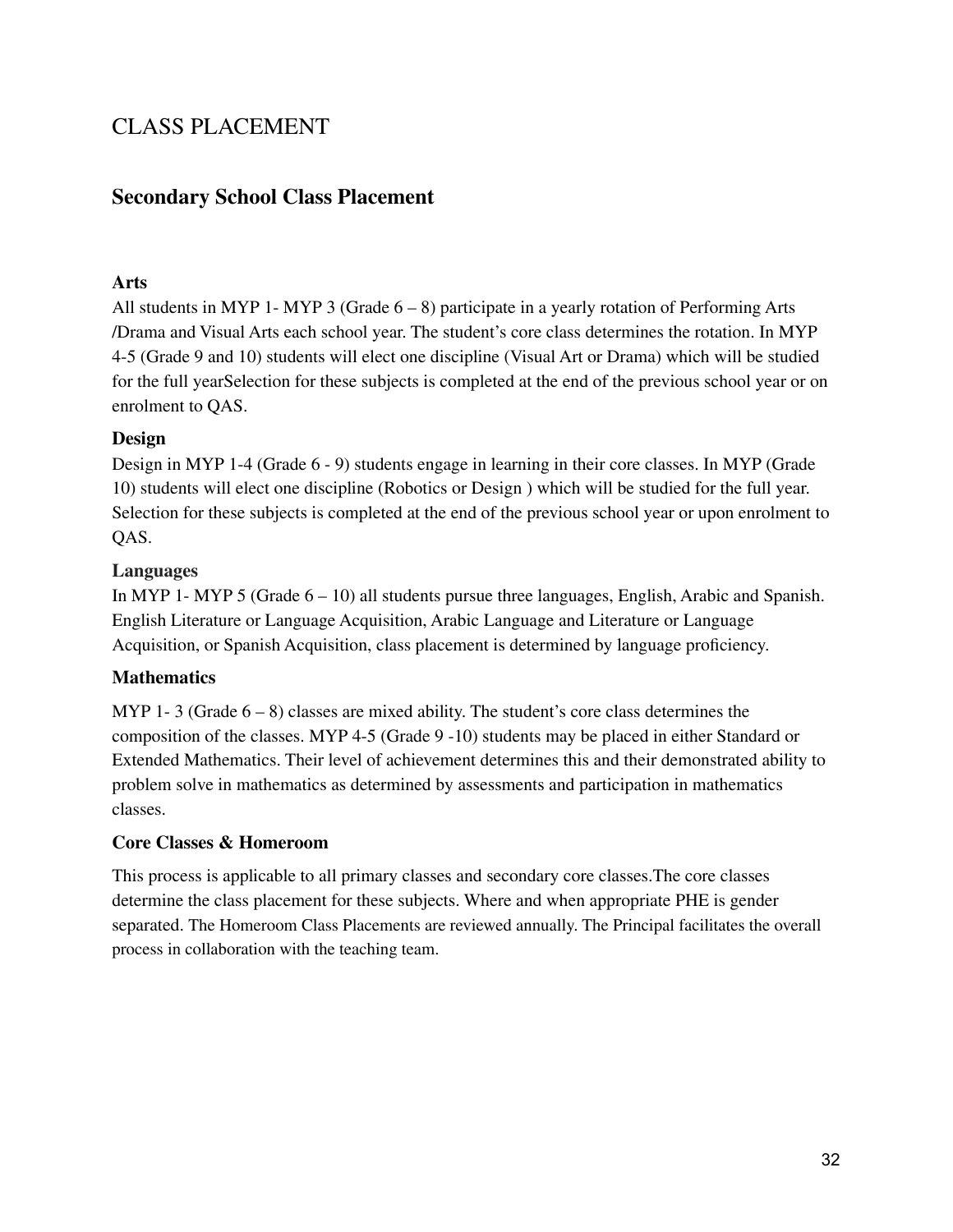All classes from Pre 3 - Grade 12 are mixed ability classes and we ensure a balance is met within each grouping by considering the following criteria;

- gender
- EAL/ SEN,
- talented and gifted,
- academic ability,
- social dynamics,
- student's voice.

As the teaching and leadership teams take into consideration many factors when constructing the annual class groupings it can be anticipated that requests for changes will not be possible.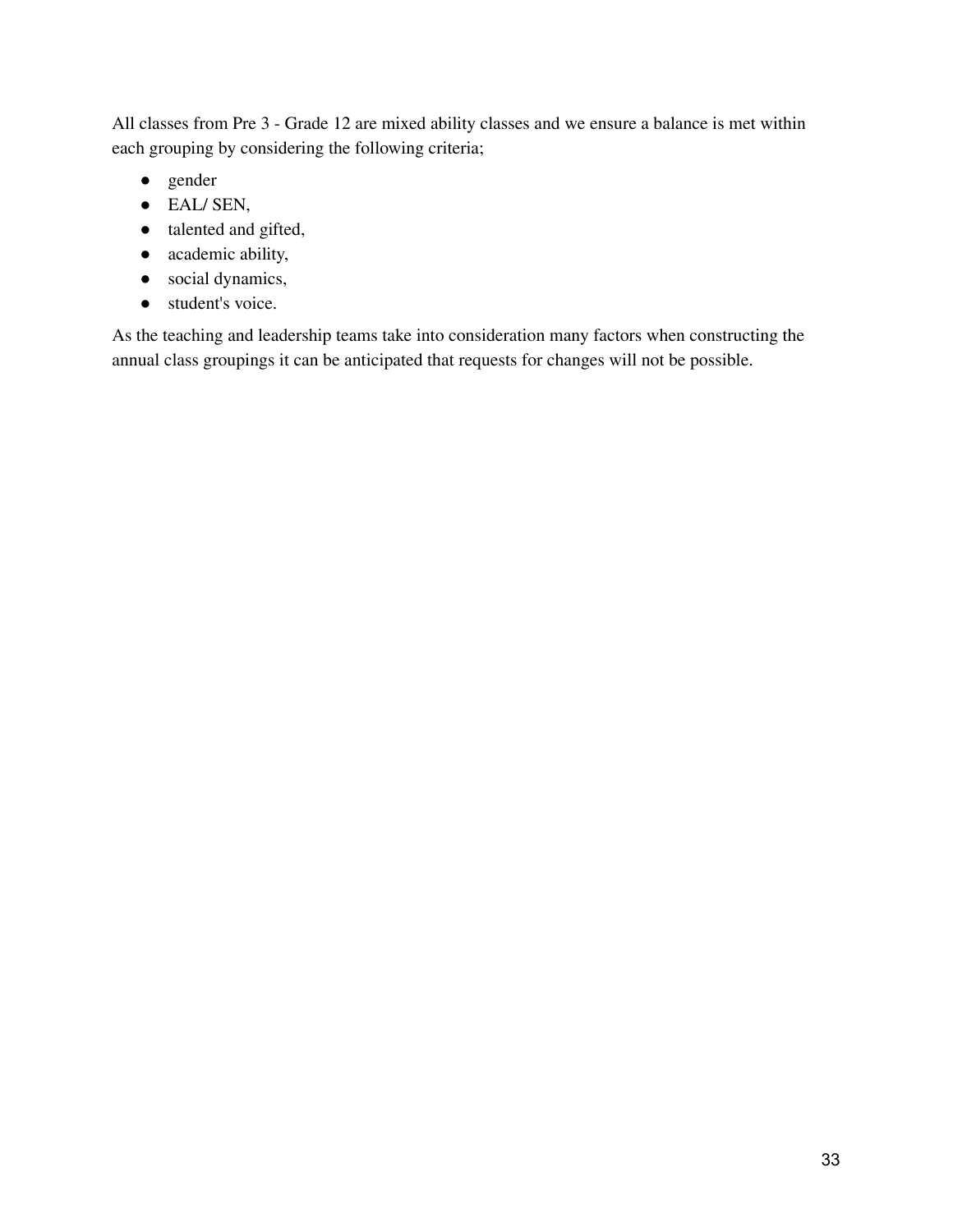### **Diploma Programme**

Selection for all courses completed as part of the Grade 11 Course Selection process is facilitated over the course of the Grade 10 school year.

**October** - Early indication of subject interest by Grade 10. This early indication is to get a general gauge of student interest and to inform staffing.

**January** - Overview of the Post-16 and DP Programme & College Pathways. This provides an overview of the Post-16 and DP Programme Requirements, pathways and potential college pathways. Students select subjects to inform the timetable lines and potential combinations of subjects that will be available for final selection.

**March / Early April** - Subject Selection Expo & Final Subject Selection. This subject Expo has teacher representatives available to provide information on courses, subject group overviews, and assessment. This is the final subject selection and requires a parental signature.

Throughout this process students seek advice from teachers about their capacity to take Higher Level or Standard Level courses, and about the appropriate level of Mathematics to opt for. However, final decisions about HL or SL courses do not have to be made until the end of the first semester of 11th Grade.

All students select their courses in consultation with the IB Diploma Coordinator after consulting with the College Counselors. Courses and levels chosen in the 11th Grade will continue into 12th Grade.

## <span id="page-34-0"></span>EMERGENCY DRILLS

The safety of our students is our number one priority. The buildings meet current codes of safety that include smoke detectors and fire alarms in the event of fire.

When the fire alarm sounds, all occupants are required to evacuate the building immediately and not return until the fire warden gives the "all clear" signal.

In the event of a lockdown all students and visitors should follow the directions of the teachers and remain silent and hidden until the Principal gives the "all clear".

A number of fire drills are conducted annually for students and staff. Students and visitors on the campus are required to follow the directions of the teachers in the building during an emergency evacuation or lockdown .

Specific information regarding evacuation protocols can be found behind the door in each room on each campus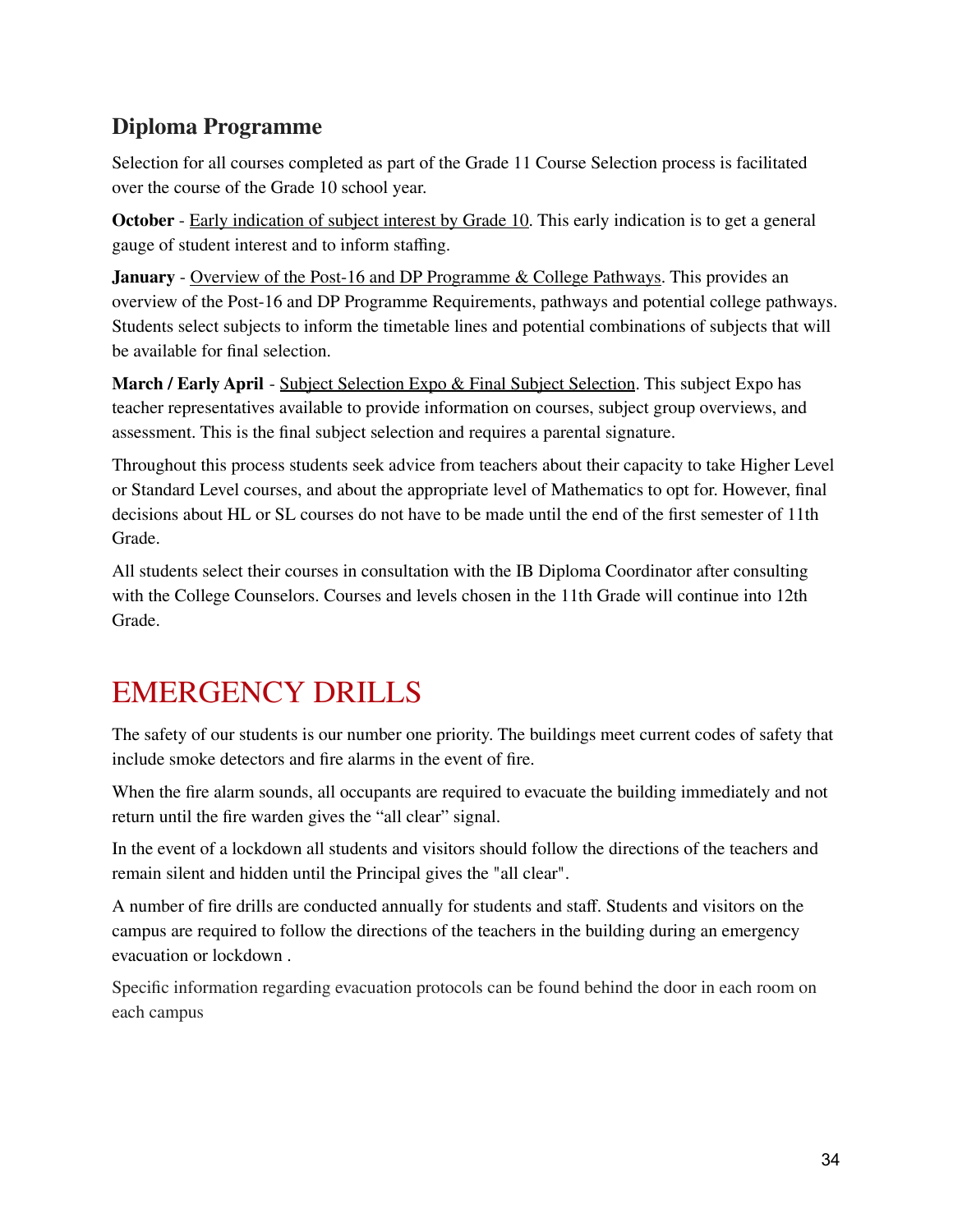## <span id="page-35-0"></span>EVACUATION PLANS

In the event of an emergency where students need to evacuate the QA Sidra buildings and the immediate areas; principals and teachers will assume full responsibility to see that all students are safe. After students have been moved to a safe area, parents will be notified immediately by SMS informing them of the emergency and giving them follow-up details.

### <span id="page-35-1"></span>HEALTH AND SAFETY

Each campus has a Health and Safety team. If you would like to participate on these teams please email: [lgalvez@qf.org.qa](mailto:lgalvez@qf.org.qa) to express your interest.

There is ongoing development of the roads around the campuses which means that some areas are narrow. As the tram lines become activated it will be especially important for traffic to observe all road signs and directions. Violations of road rules in Education City will result in your details being shared with the traffic department resulting in fines and the potential impounding of your vehicle

## <span id="page-35-2"></span>FINANCE & SCHOOL FEES

School Fees are invoiced twice in a school year. In September and January. All families must sign a financial agreement for their child to be able to attend the school. This agreement is a commitment to pay the school fees by the due date. School fees that are not paid by the due date result in the child not being able to attend classes. Any families with outstanding school fees will not be offered re-enrolment for the following school year. If school fees are paid by an organisation or employer it is the parent's responsibility to ensure fees are paid. School fees can be paid to the QA Sidra Cashier [fmassoud@qf.org.qa](mailto:fmassoud@qf.org.qa) (Secondary School Campus) or at QF Headquarters Finance Office - Level 1.

### <span id="page-35-3"></span>GIFTS & SOLICITATION

In order to maintain a high degree of professionalism in the relationship between staff members and students, it shall be the policy of QAS that staff members, employees, and administrators do not accept from (students, parents, businesses etc.) gifts of monetary value such as jewelry, apparels, and prepaid activities. Small tokens of appreciation (less than 100QR) such as cards, flowers, or treats are acceptable.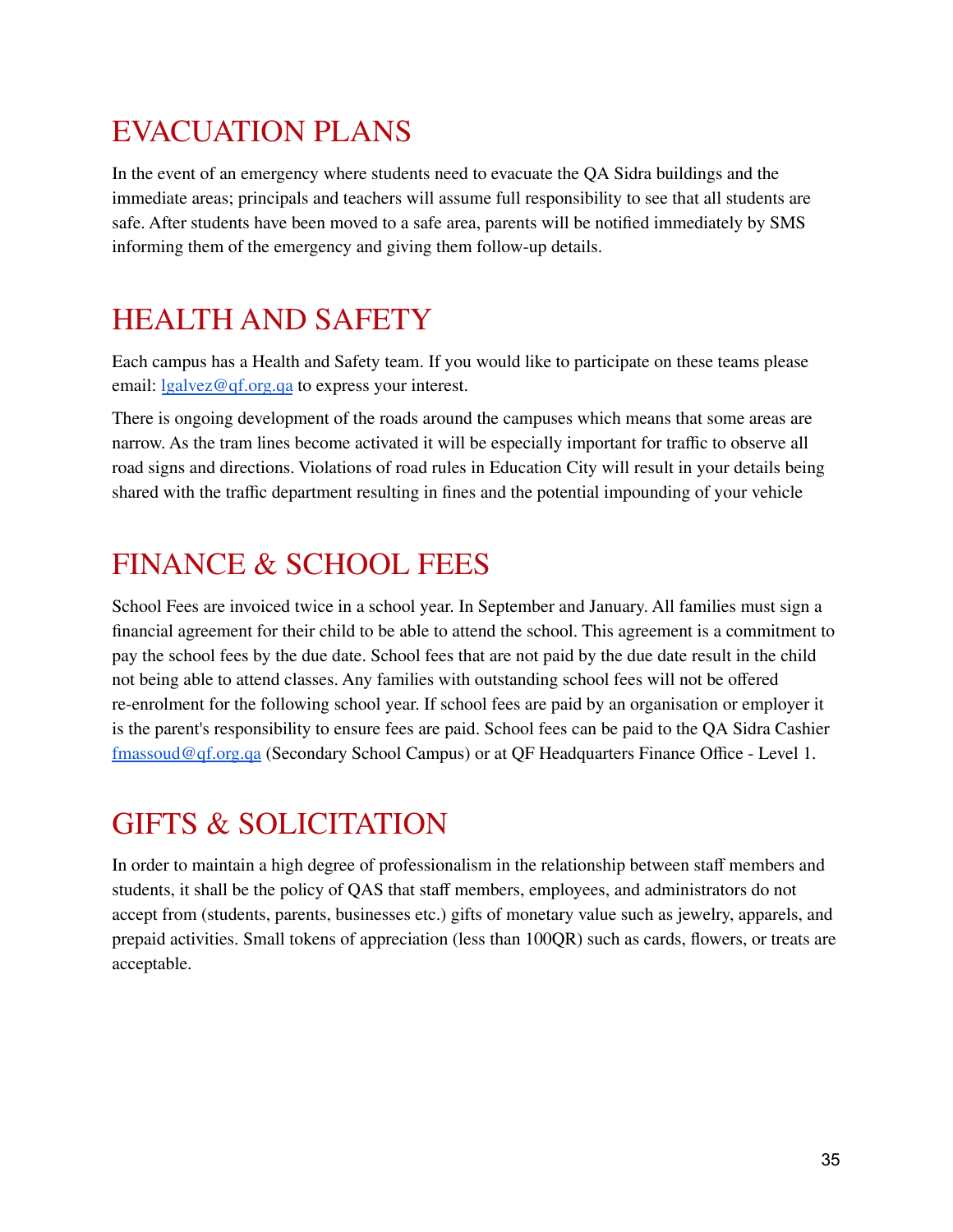## <span id="page-36-0"></span>HOME LEARNING

The purpose of home learning is to: Supplement class work and consolidate learning Practice skills development; and - Develop private, unsupervised study, research habits.

We strongly encourage all students to participate fully in after-school activities, family activities and to get the recommended amount of sleep each evening. The time required for home learning depends on the student's pace and level of performance and further information will be provided by each division.

## <span id="page-36-1"></span>LEAVING SCHOOL GROUNDS

Students are expected to attend for the full school day.

No student shall be allowed to leave the grounds of QAS during the school day without the explicit written or confirmed telephone permission of his/her parent or guardian. The Homeroom teachers shall make reasonable effort to contact the parent of the student to verify all verbal and written permissions.

On the rare occasions a student needs to leave during the school day, the student will stay in class until the end of the period or until an assessment is completed.

## <span id="page-36-2"></span>LOST PROPERTY

Students and school personnel are requested to turn in any items found and report missing items to the school office. The school is not responsible for items left behind after school hours and during weekends.

## <span id="page-36-3"></span>MEDICAL CARE

QA Sidra has a full-time nurse, on each campus, to work with teachers and students. The nurse evaluates students, administers emergency care, and first aid, and identifies health.

To help our community to stay healthy and safe please ensure you have reported any health needs to your school nurse and provide us with any updates regarding medication or current health needs throughout the school year.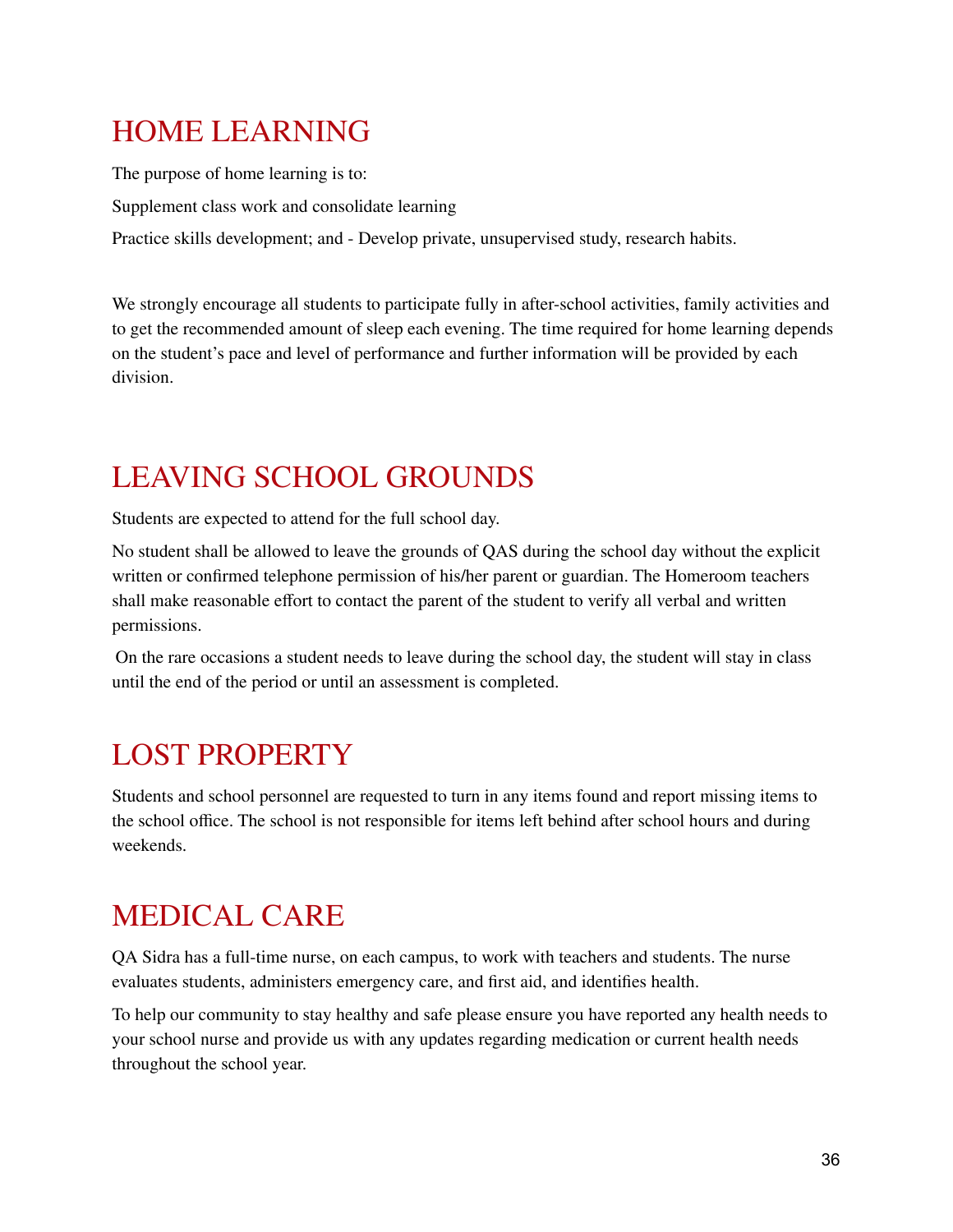### **Allergic reactions and dietary needs**

A number of our students and teachers are allergic to nuts. Coming into contact with nut products can cause problems, serious and in some cases, life-threatening health issues.

Please ensure that students do not bring and share at school any product containing nuts., especially birthday cakes. Please inform the school nurse if your child has a particular food sensitivity or food allergy.

Students who are ill during the school day will be required to see the school nurse for an evaluation before a decision is made as to whether they will be sent home. The final decision as to whether to send a student home from school or have the student stay will be made by the division principal in consultation with the school nurse.

### **Medical Records**

Medical records of each student are kept in the health room and handled confidentially. They are available to staff on request. A list of students with medical conditions is given to each child's teacher to help them provide the best possible care while at school. Please feel free to discuss any medical issues with the nurse. We expect that you make the nurse immediately aware of any medical issues which may have an impact on your student's learning, health or safety. Medication can be brought to school if it is essential to the health of the student. The medicine, with accompanying written consent, must be clearly marked with the student's name, correct dosage, and parent's signature. Medicine will be kept in the nurse's office during school hours and will only be administered by the school nurse. Parental consent is required for any medication given at school. Students should not be in possession of or self-administer any medication. The school nurse must administer medication. Exception: Some students may have permission to carry their asthma inhalers by prior arrangement with the school nurse.

### **Accidents & Medical Emergencies**

If an accident or sudden serious illness occurs at school, every effort will be made to contact parents, but the immediate treatment of the injured student is our first concern. The school's Registered Nurse or trained first aid personnel, will administer first aid.

If the situation is serious enough to require other treatment, **999** will be contacted immediately and an ambulance will transport the student to the hospital.

The school will request that students be taken to the closest hospital. School staff members will accompany the student. Parents will be notified of the hospital location and should immediately go to the hospital, where the staff member will be waiting to meet them.

### **Who do I contact?**

Lead Nurse- Cherine Sabra – Registered Nurse( Office Hours: 7:00 AM – 3:00 PM Phone:  $+97444545625$  email:  $csabra@qf.org.qa$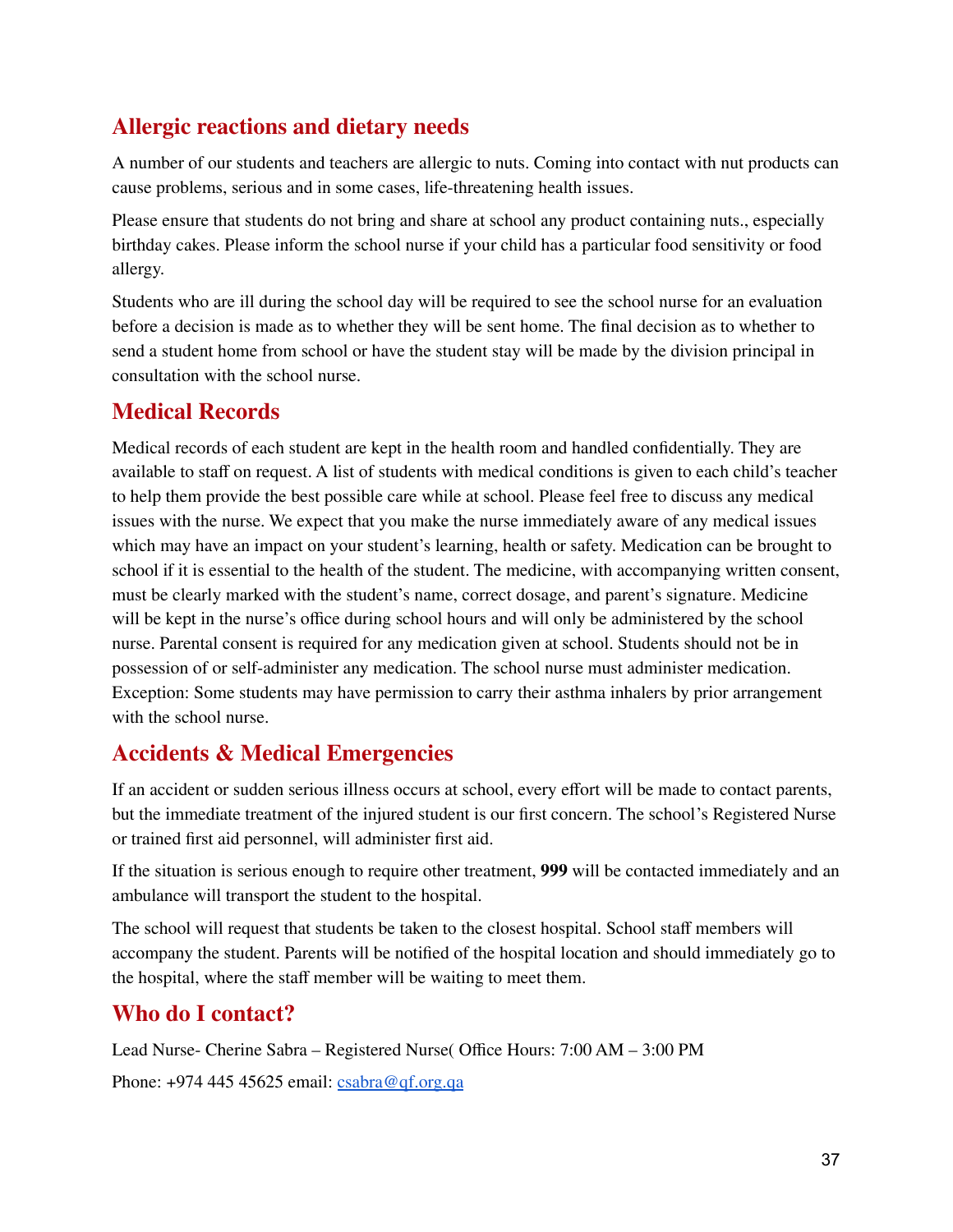## <span id="page-38-0"></span>PARKING & TRAFFIC

It is important that ALL drivers and parents follow the directions of the traffic security team. These directions are given to ensure the safety of ALL children. The speed limit around the campuses must be observed. The speed limit in the parking lots is 10km.

Health and Safety is the responsibility of all members of our community. If you observe unsafe behaviours please ensure you report these to your Principal.

## <span id="page-38-1"></span>POSSESSIONS & SCHOOL BAGS

It is very important that all student possessions are clearly marked with the student's name. Such items include backpacks, pencil cases, jackets, physical education clothes, uniforms, workbooks and notebooks. in an effort to reduce the weight of students' bags, the teachers constantly remind students to bring to school only the books and materials that they need for that day according to their schedule

### <span id="page-38-2"></span>PROMOTION REQUIREMENTS

Students are expected to show growth and to meet grade level attendance expectations over the course of the year in order to be promoted to the next grade.

This decision is based on grade levels, teacher recommendation, evaluation of work completed during the school year, and attainment of the minimum skill levels.

## <span id="page-38-3"></span>SCHOOL SUPPLIES

**Uniforms:**

All students from Pre3 to Grade 12 are required to wear a school uniform. These uniforms can be purchased through Noble House: <https://noblehouse.qa/index> The School Code is: INT18759

## Primary School

Primary School School supplies for classroom use in Pre - 3 to Grade 5 are provided by QA Sidra. Students are responsible for providing:

Backpack and lunch/snack bag

Refillable Water Bottle

Sunhat (for outdoor play)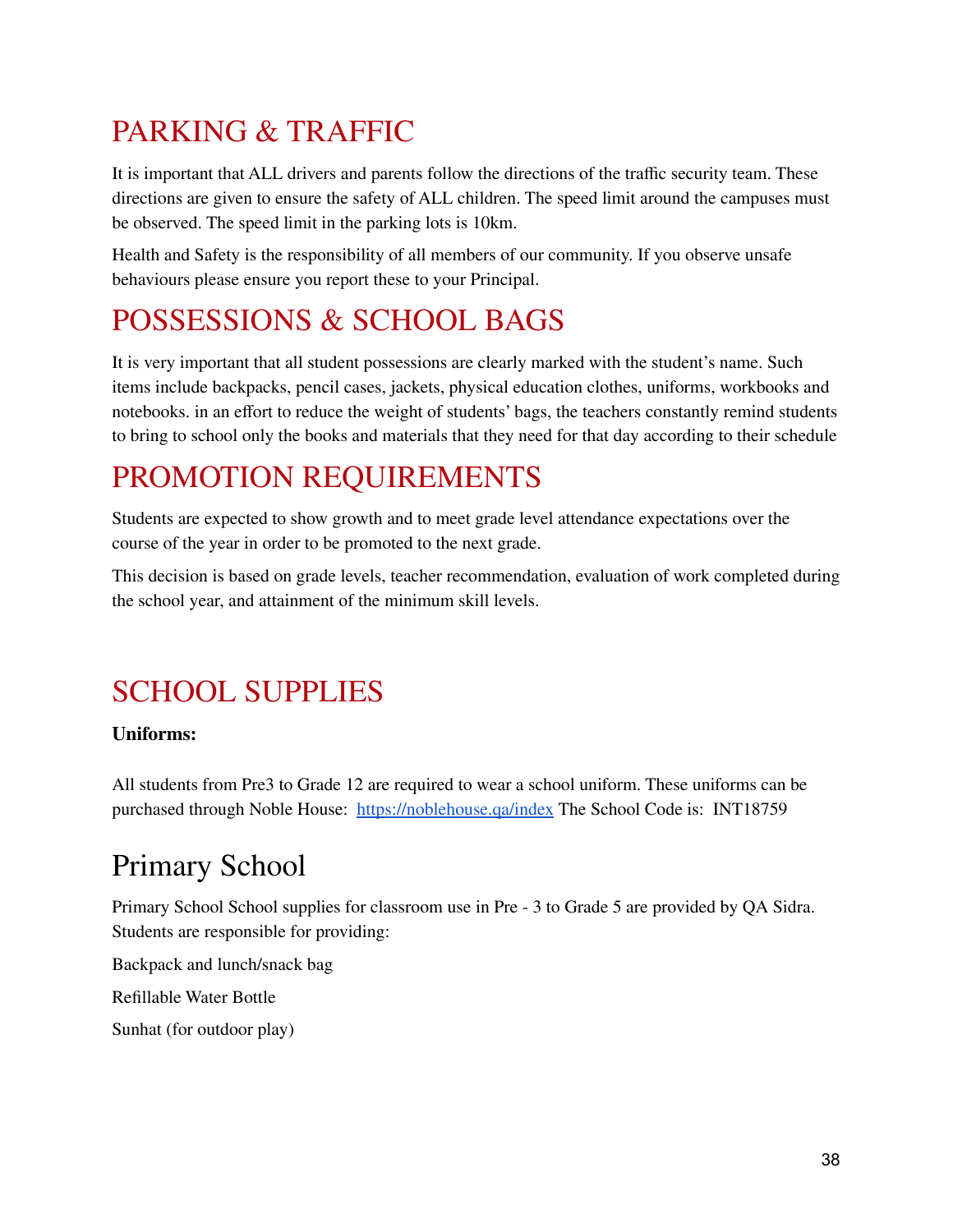## **Secondary School**

Students in Grade 6 to 12 are expected to provide the following supplies: Backpack and Lunchbag Refillable Water Bottle Writing Pencils, Eraser, Pencil Sharpener, Pens Highlighters, Markers 12 inch/ 30cm Ruler Tape, Scissors USB Flash Drive Calculator (Scientific for Grades 6-8 and TI-84 Graphing for Grade 9-12) Ruled Index Cards, Folders One Subject Spiral Notebooks, Composition Notebook, Loose Leaf Filler Paper Wide Rule

## SHARING BIRTHDAY CELEBRATIONS

QAS recognizes the joy of celebrating a student's birthday. In order to continue to promote healthy eating, parents should only bring a small celebratory treat to celebrate their child's birthday. This treat should be individual and NUT FREE for example a cupcake, fruit kebab, small bag of popcorn.

## STUDENT GUESTS

Student guests to our school require the prior approval of the level Principal one week in advance of the visit. Students who bring guests to school without prior approval will be asked to phone their parents and make arrangements for the guest to be picked up. Students shall not use the premises, grounds, or facilities of QAS as a means to solicit others whether for personal reasons or on behalf of other organizations without the written permission of the Director.

## TECHNOLOGY USE

We expect our students to be guided by our school values in all decisions they make – particularly those involving access to the Internet and the acceptable use of technology as a learning tool. Our school computers and wireless access are provided for educational purposes. The school has taken active measures to block access to controversial sites. However, it is impossible to restrict access to all questionable materials. Students are expected to make appropriate, responsible decisions with regard to Internet access. When in doubt, students are requested to seek guidance from a responsible adult. Students who use their Internet access for anything other than acceptable use may lose their access. The school reserves the right to limit the number of devices accessing our Internet services at any one time.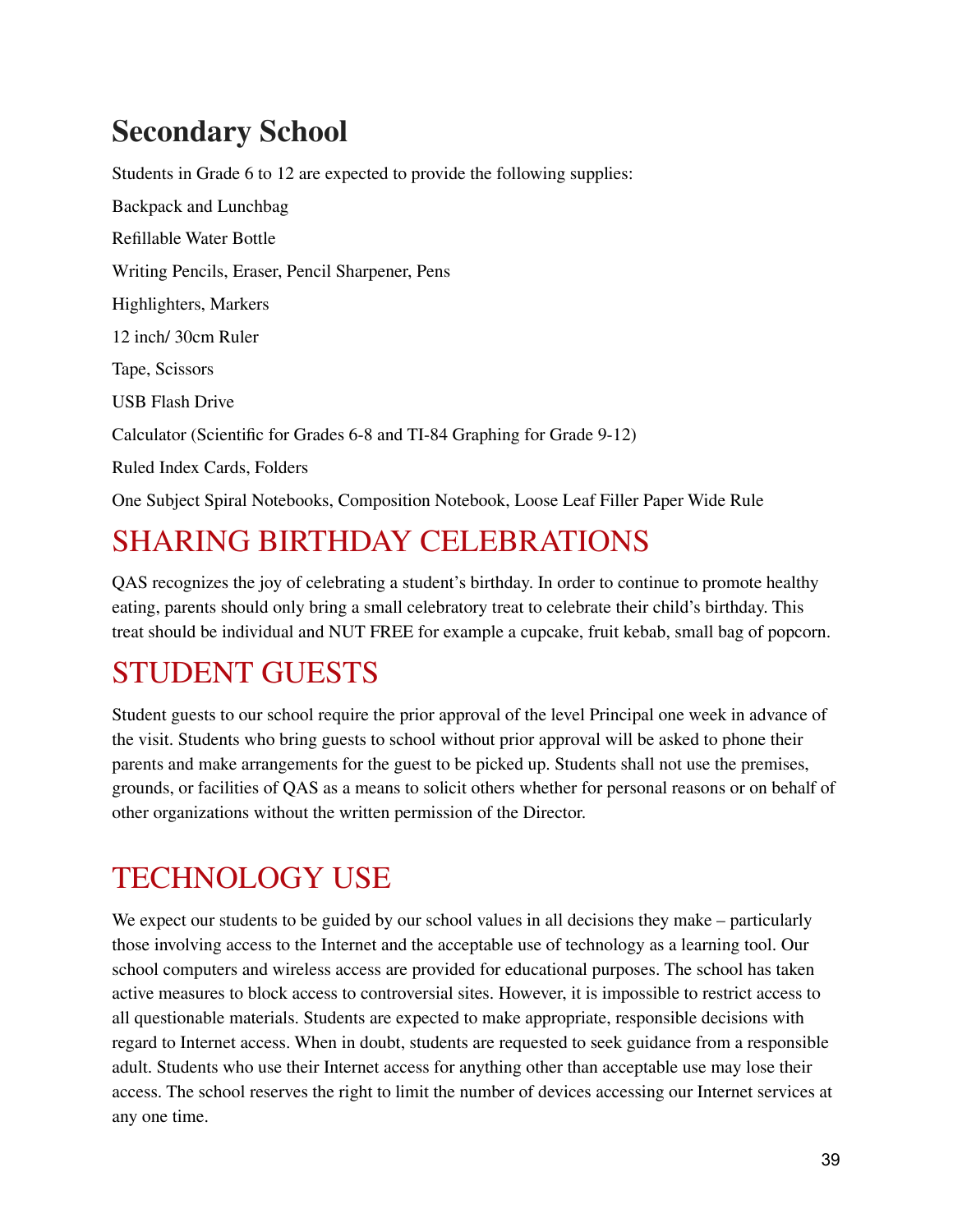The school reserves the right to monitor all school Internet traffic. Remember nothing is ever completely erased from the Internet. Phones are not to be used by students in classes unless the use is approved by the teacher. It is not appropriate for students to post to or use social media during the course of the school day.

### <span id="page-40-0"></span>WITHDRAWAL

### **Academic Records**

QA Sidra releases academic records to students and parents on a regular basis as per the reporting and assessment timelines. These records include;

- Mid Semester Progress Reports and Semester Reports
- Measure of Academic Progress reports *(Note: Parents must attend the MAP workshop to obtain this report)*
- Individualised Accommodations Plan(IAP) Individualised Learning Plan(ILP) or Individualised Advanced Learning Plan(IALP), where appropriate

QA Sidra only provides one copy of these records and it is strongly advised that parents ensure that they maintain a secure record of all of their children's academic records. QA Sidra will provide additional copies of academic records as per the withdrawal practices.

### **Leaving Qatar Academy Sidra**

Although we regret that you may withdraw your child(ren) from Qatar Academy Sidra, we wish you and your child(ren) continued success in your future endeavors. Should a student withdraw a minimum of **30 days** written notice is required to the Admissions office.

For further details please refer to the withdrawal practices outlined below

### **Notice of withdrawal**

Formal written notice is considered to be the submission of a completed withdrawal form to the Admissions team at [rsmohammed@qf.org.qa](mailto:rsmohammed@qf.org.qa)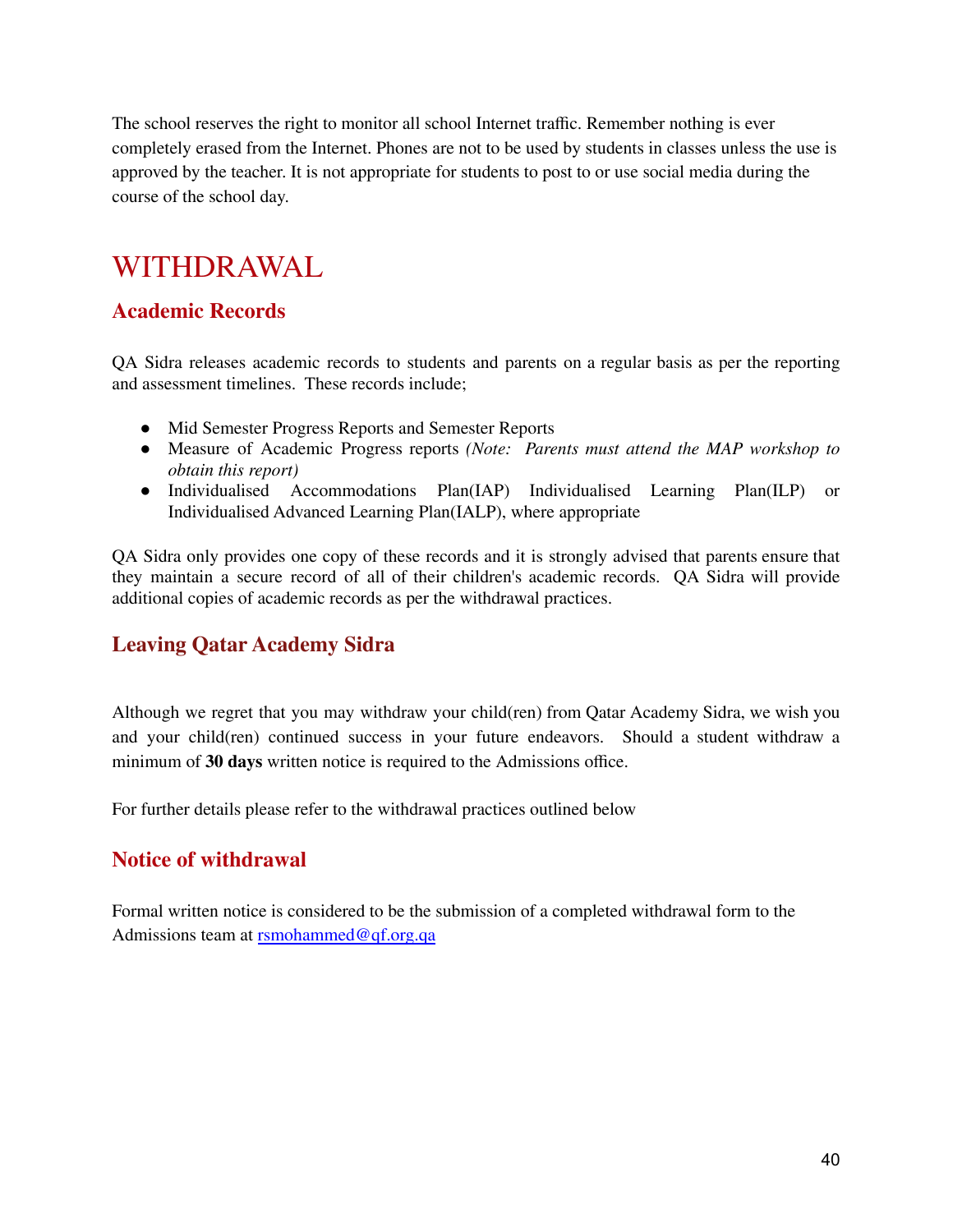### **Release of academic records**

On receipt of a formal withdrawal form, QA Sidra will provide **one (1)** set of academic records, per student within **ten (10)** working days.

An academic record set includes:

- Copies of the previous three semesters (Mid Year and End Year) report cards
- Transcript (Grade 9 12 only)
- A copy of the most recent Measure of Academic Progress (MAP) report
- A copy of any supporting standardized assessment e.g. WIDA, where appropriate and recent
- A copy of Individualised Accommodations Plan (IAP) Individualised Learning Plan (ILP) or Individualised Advanced Learning Plan (IALP), where appropriate

### **Request for Recommendations**

**On receipt of a formal withdrawal form**, a parent can request a recommendation letter from QA Sidra by emailing the Admissions team at [rsmohammed@qf.org.qa](mailto:admissions@qasidra.org)

This written request should indicate:

- the need for a recommendation
- the purpose of the recommendation
- the preferred people to complete the recommendation

The Admissions team will share the request (by forwarding the email to the appropriate Counselors who will facilitate the completion of the recommendation)

Parents can share the recommendation form by delivering the hardcopy recommendation form to the Admissions Office (on the Secondary Campus). Or as directed by the Counselor the parent may send an electronic form directly to the appropriate teacher(s)

Teachers are under no obligation to write a recommendation.

Recommendations will not be released directly to parents, however if contact details are provided QA Sidra is happy to forward the recommendation directly to a registered school.

QA Sidra assures that the recommendation will be completed and forwarded to the appropriate school within **ten (10)** working days.

In the case that another school directly sends a recommendation request to a teacher at QA Sidra, the request will be forwarded to the Admission office. If there is no withdrawal form on record the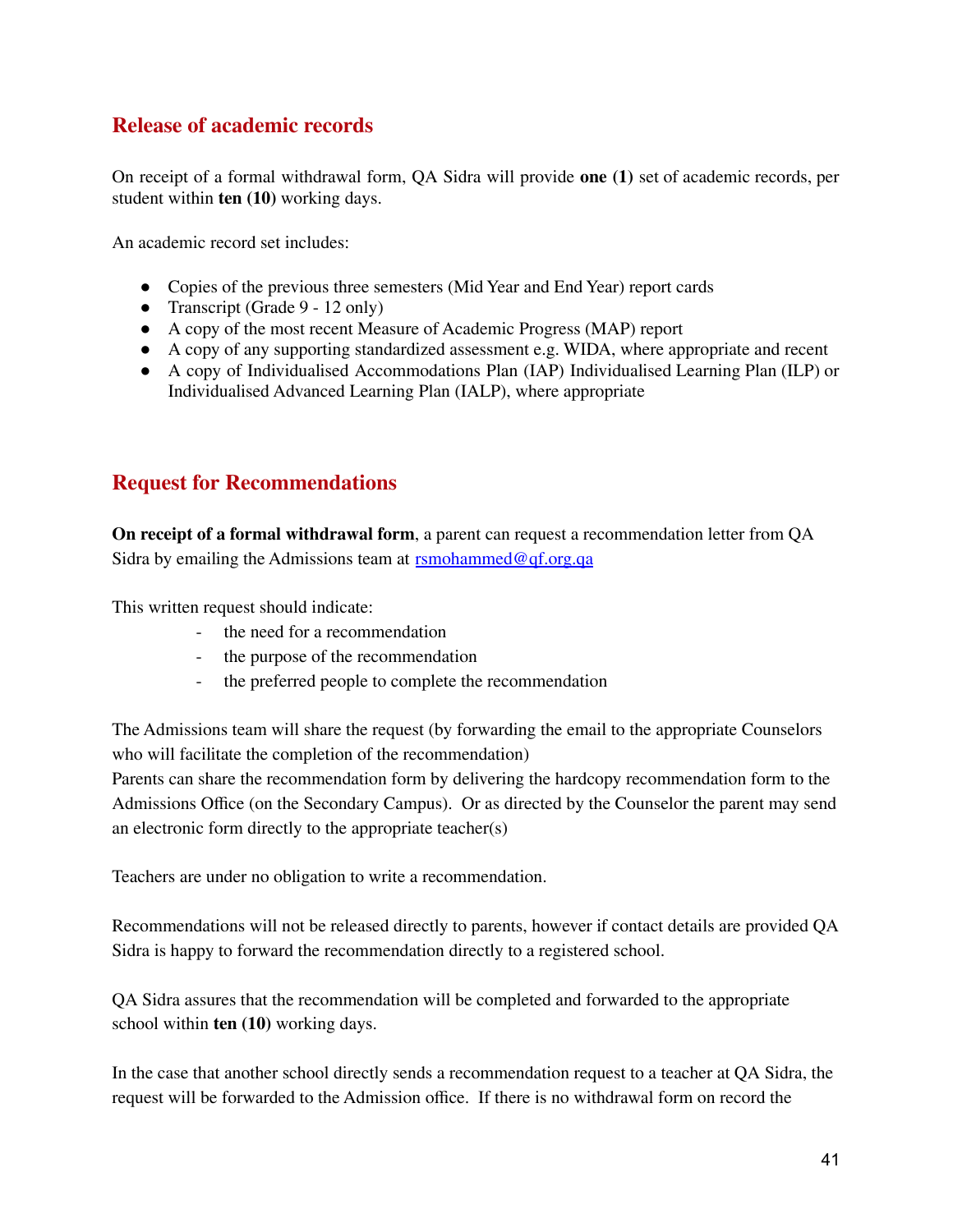Admission team will ring the family and invite them in to meet with our leadership team so that we can best understand how to support your needs.

### **Leaving Students final report/transcript**

Final semester reports/transcripts will not be released until all outstanding fees are paid and all school materials and books are returned. Students will be required to complete a check out form. A check form will be issued on receipt of a withdrawal form which is issued at the end of a school year. On a students last school day they will receive;

- a Certificate of Attendance
- a copy of the final semester report
- a copy of an adjusted transcript (Grade 9 12)
- School Reference

### **PUE Finance Withdrawal Policy**

Tuition fees for the first semester will be refunded as per the PUE Finance Policy

| <b>Notice of Withdrawal Date</b>                                                                | The amount owed for tuition/fee refund                      |
|-------------------------------------------------------------------------------------------------|-------------------------------------------------------------|
| Notification of withdrawal after payment of<br>application or registration fee                  | No refund is granted for application or<br>registration fee |
| Notification of withdrawal within 10 school<br>days from the start date of the academic year    | No payment is required                                      |
| Notification of withdrawal within 11-20 school<br>days from the start date of the academic year | The family is invoiced for 50% of semester fees             |